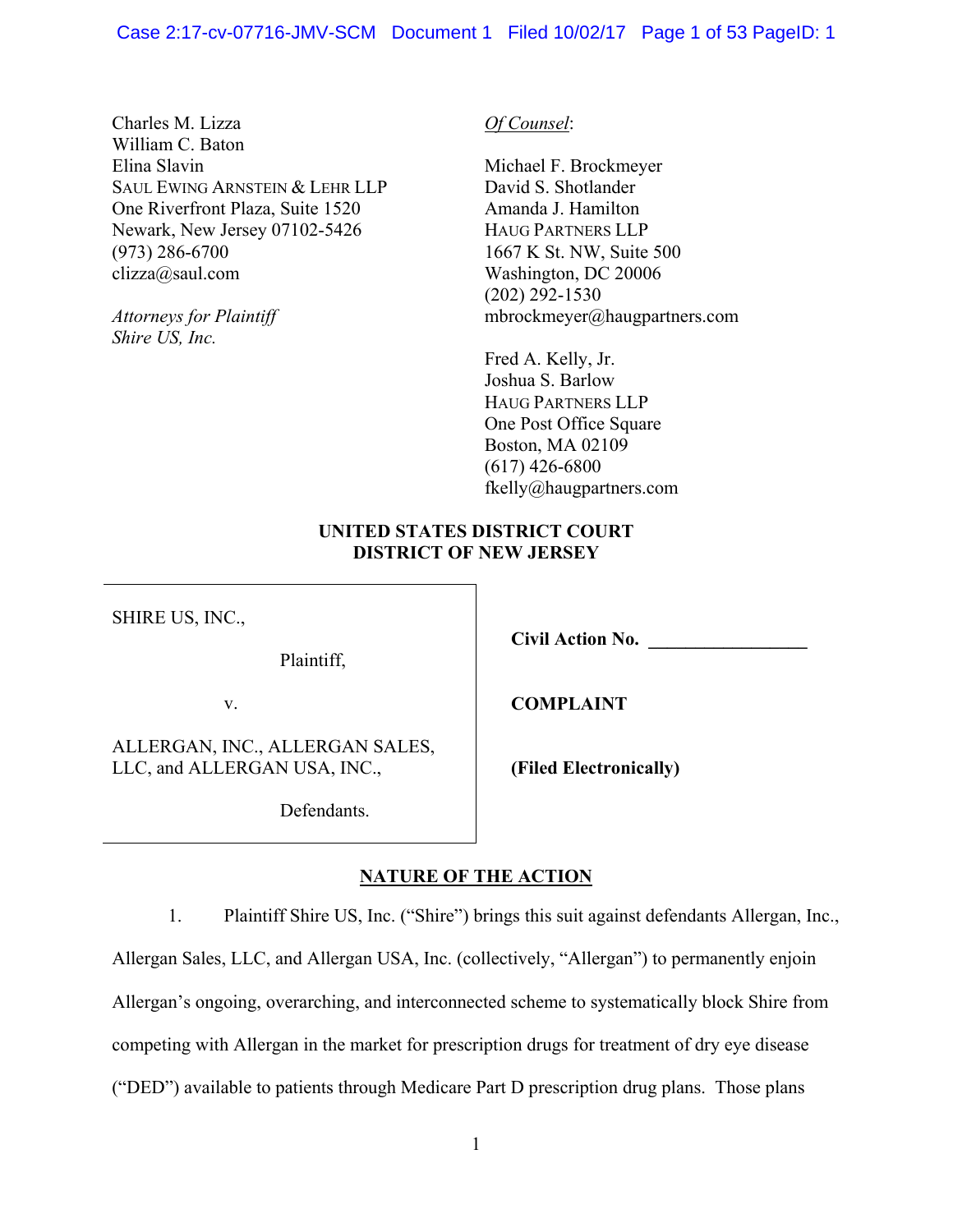provide elderly, low-income, and other vulnerable members of society with governmentsubsidized prescription drug coverage, and Allergan's anticompetitive scheme is denying them access to Xiidra<sup>®</sup> – Shire's best-in-class, breakthrough drug to treat DED. Through a combination of anticompetitive bundling and exclusive dealing arrangements, Allergan is coercing Part D plans representing over 70 percent of the Part D market for prescription DED medications to effectively exclude Xiidra from, or severely restrict Xiidra on, their formularies, while at the same time maintaining Restasis<sup>®</sup> – Allergan's fifteen-year-old and clinically inferior drug – on a "preferred" formulary tier. In fact, Allergan has boasted that its scheme has "blocked" Xiidra on Part D formularies, which is borne out by the fact that Restasis has maintained a market share of nearly 90 percent despite the entry of Xiidra into the Part D market. Allergan's unlawful and anticompetitive conduct has effectively denied and will continue to effectively deny Part D patients access to Xiidra, a clinically unique and effective drug (that many doctors believe is superior to Restasis), and otherwise provide Part D beneficiaries with far less access to DED medications than commercial plan beneficiaries have.

2. Allergan's scheme also has severely limited and will continue to limit the growth of the Part D market for DED medications. Restasis is approved to treat a limited subset of the DED population. Xiidra, on the other hand, is approved to treat all of the signs and symptoms of DED and, therefore, can be prescribed to treat a much larger population of DED patients. Thus, by virtue of a broader indication alone, Xiidra will increase the number of Medicare beneficiaries prescribed DED medications and grow the Part D market. Restricting patients to Restasis will prevent that growth.

3. Moreover, Allergan's scheme does not save patients any money. To the contrary, because Restasis must often be used in conjunction with a topical prescription steroid, Allergan's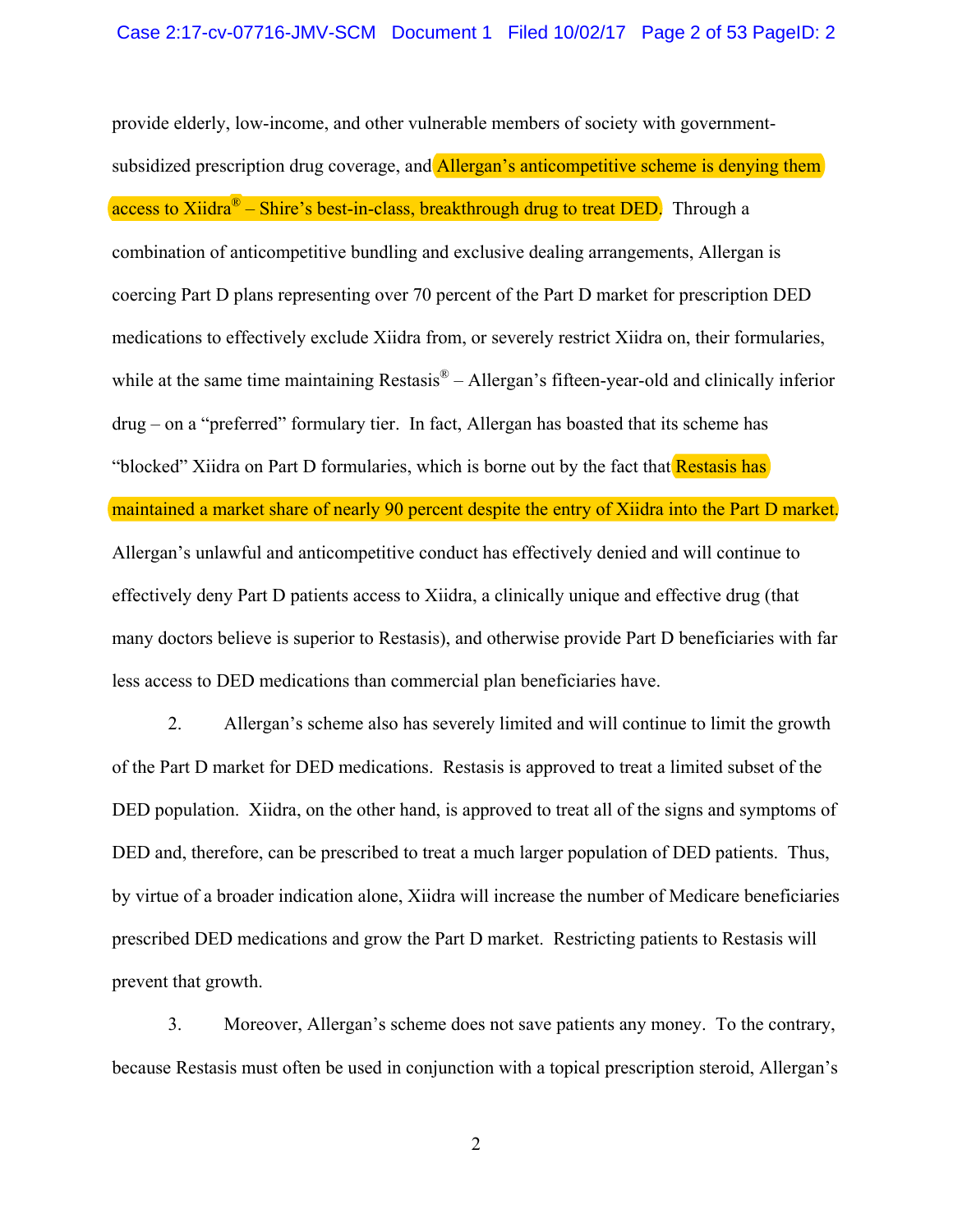#### Case 2:17-cv-07716-JMV-SCM Document 1 Filed 10/02/17 Page 3 of 53 PageID: 3

plot to restrict patients' access to Xiidra (which has the same list price as Restasis and does not require the use of any additional drugs) will only increase patients' costs.

4. Restasis is a vital component of Allergan's product portfolio. In 2016 alone, Restasis was Allergan's second highest revenue-producing drug (behind Botox®), with net sales of \$1.487 billion that accounted for over 10 percent of Allergan's total net revenue of \$14.57 billon.

5. While it is a mature "cash cow" for Allergan, Restasis is not an innovative product. It features an active ingredient, cyclosporine, that was developed in the 1970s as an immunosuppressive agent to prevent organ rejection in organ transplant patients. It was later repurposed as a drug to treat psoriasis and rheumatoid arthritis. When Allergan sought regulatory approval for the use of cyclosporine to treat DED, it faced significant challenges. Allergan's new drug application was pending for years before the United States Food & Drug Administration ("FDA") finally approved Restasis (after it was rejected by an advisory committee due to a lack of efficacy). When it did so, the FDA only approved Restasis for a narrow subset of the DED patient population – patients with reduced tear fluid volume – a sign of DED found in only a small (about 10 percent) proportion of DED patients.

6. Since Restasis' commercial launch, many patients taking Restasis have experienced ocular burning and other adverse reactions. Many other patients have found that Restasis did not provide any relief for their DED conditions, even after using Restasis for months. Indeed, in clinical trials, Restasis showed only marginal clinical benefit among a small subset of the study population after six months of use. Since its approval, nearly half of the patients taking Restasis stopped taking the medication within six months of it being prescribed.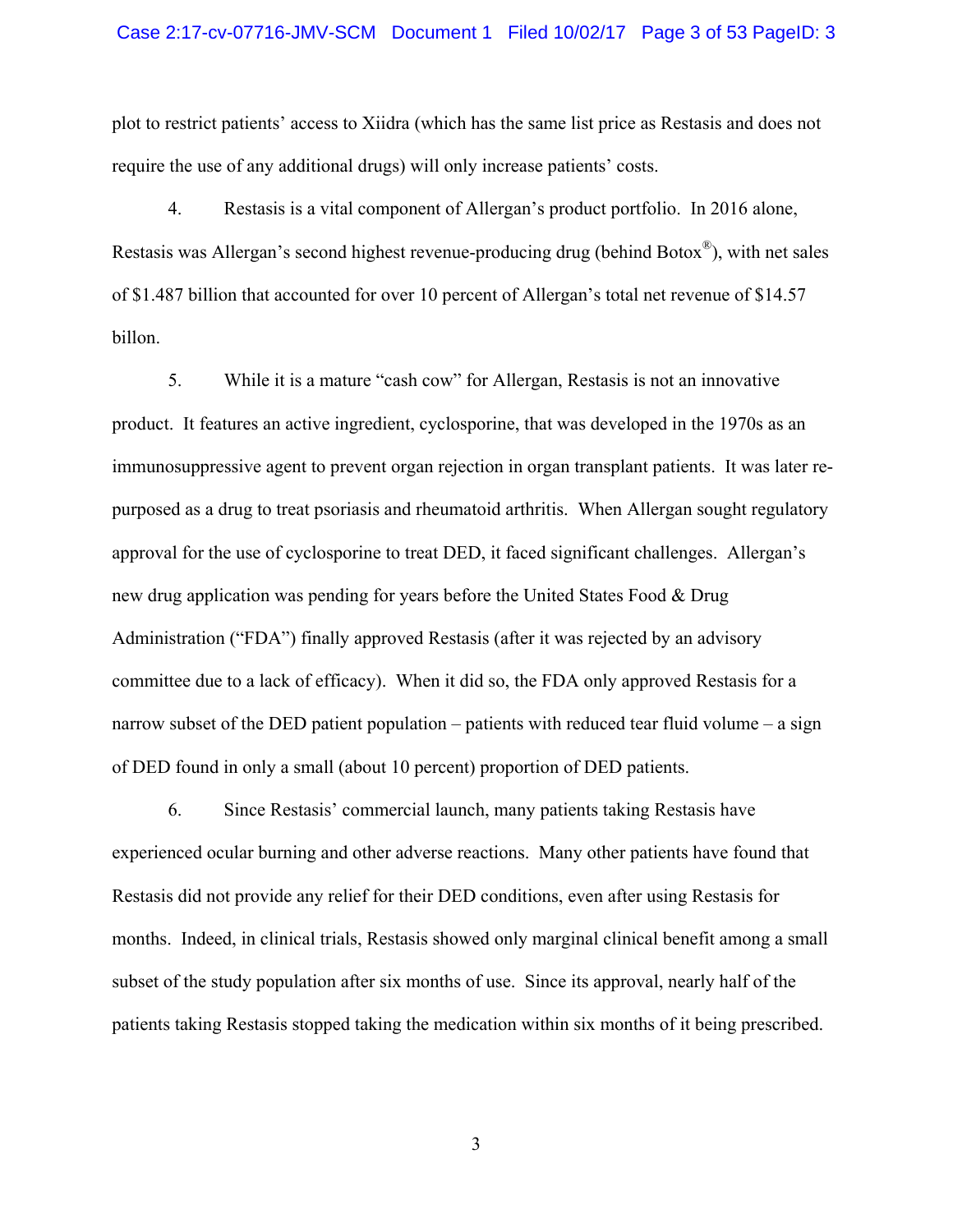7. Nevertheless, since 2002, Restasis has been the only prescription drug available to patients in the United States who suffer from DED. Facing no competition, Restasis has for years enjoyed increasing prices and a complete monopoly on the "preferred" tier of Part D plan formularies.

8. In 2016, however, Allergan faced a profound shift in the landscape for Restasis. In July of that year, the FDA approved Xiidra, an event the investing public perceived as a "key competitive threat<sup>[]</sup> [to] Allergan."<sup>1</sup> Unlike Restasis, Xiidra is a new and highly innovative molecular entity that was specifically developed to treat ocular conditions. In clinical studies, patients taking Xiidra experienced relief from the symptoms of DED within as little as two weeks and, from the underlying inflammatory conditions which cause DED, within 6 to 12 weeks. As a result, the FDA approved Xiidra for an expansive indication – the treatment of both the signs and symptoms of DED – which applies to all patients who suffer from DED.

9. Since Xiidra's launch in August 2016, the medical community and DED patients enthusiastically greeted Xiidra's entry into the marketplace because they finally had a choice of DED prescription treatments and that choice included a better drug. Indeed, Shire has quickly gained favorable formulary position and market share in the separate market represented by commercial prescription drug plans, where Shire is able to compete on a level playing field and physicians as well as DED patients can choose between Restasis and Xiidra. In just over a year, Xiidra has been prescribed to approximately 35 percent of commercial plan beneficiaries who are prescribed DED medications.

 $\overline{a}$ 

<sup>&</sup>lt;sup>1</sup> "Allergan's Restasis Faces Dry Eye Threat: Examining Xiidra's Initial Sales Trends" (available at https://seekingalpha.com/article/4020912-allergans-restasis-faces-dry-eye-threat-examining-xiidras-initial-salestrends).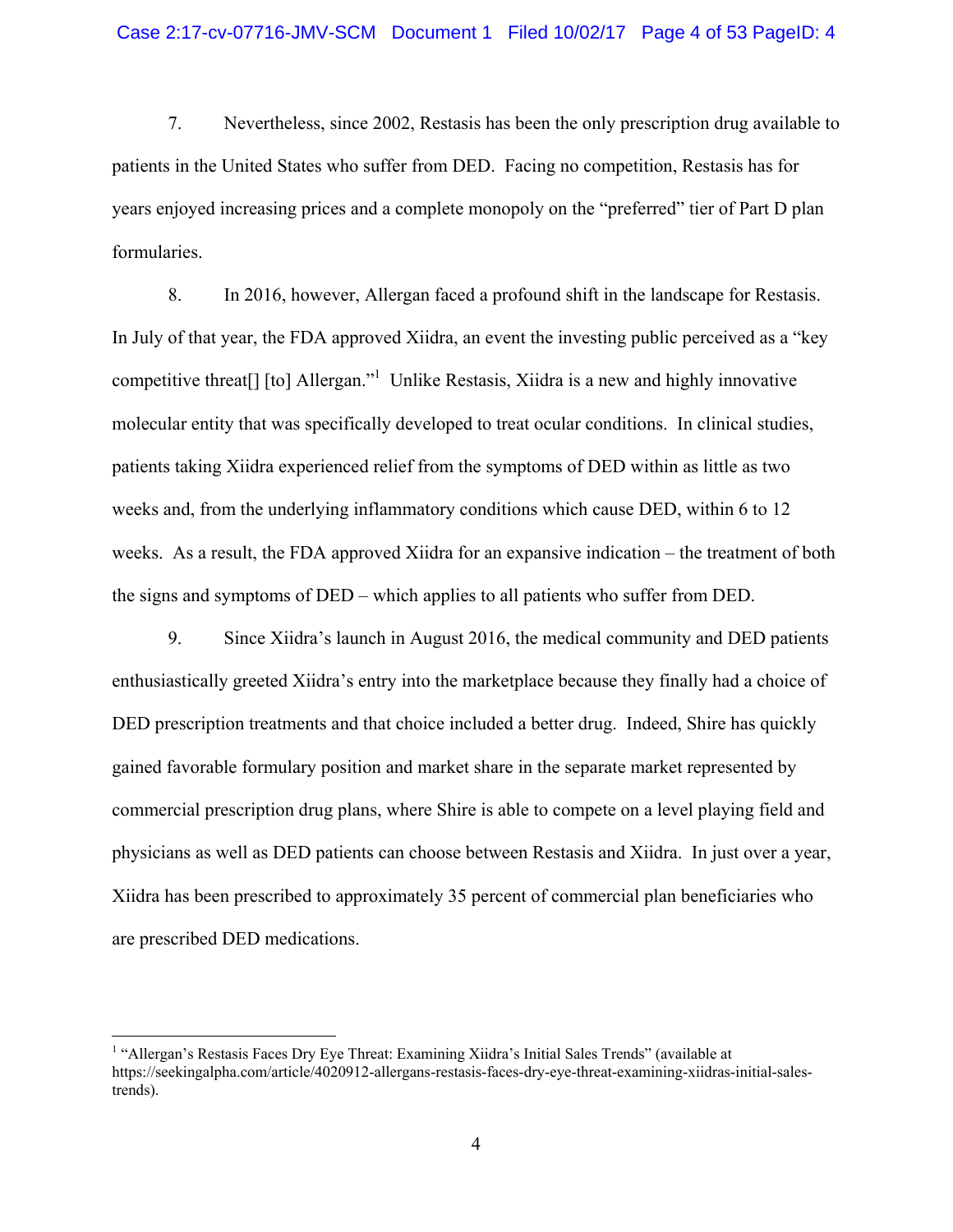#### Case 2:17-cv-07716-JMV-SCM Document 1 Filed 10/02/17 Page 5 of 53 PageID: 5

10. However, on Part D plans, which participate in a market unto themselves, Allergan still has cornered the market. That is because Allergan has exploited Part D market dynamics through a scheme of anticompetitive, coercive, unfair, and deceptive conduct with the objective of maintaining its \$1.5 billion-dollar-a-year monopoly for as long as possible. In carrying out this scheme, Allergan has compelled and coerced Part D plans, in whole or in part, to exclude Xiidra from, or severely restrict Xiidra on, their formularies – despite Xiidra's clinical advantage in improving both the signs and symptoms of DED and despite the fact that Shire has offered Part D plans equal or greater rebates than Allergan has offered on Restasis.

11. As a result of Allergan's actions, more than a year after Xiidra's launch, Restasis still comprises nearly 90 percent of the DED drugs dispensed to Part D patients, while Xiidra comprises just 10 percent. That will be the case as long as Allergan's scheme is allowed to continue.

12. Medicare beneficiaries covered under Part D have limited choice in the prescription medications available to them because Part D plans cover only certain treatments for each drug class listed on their formularies, and the plans decide which medications are on the formularies. Because for many years Restasis was the only FDA-approved DED medication, Restasis was the only choice plans offered on their formularies.

13. Confronted by a superior drug with equal or better pricing and the threat of substantial loss of Restasis' market share, Allergan set a scheme in motion to prevent Part D beneficiaries' access to and use of Xiidra and to preserve Allergan's monopoly in the Part D market.

14. Allergan boasted to its investors in early 2017 that "Restasis and other dry eye products will run through Medicare Part D. And today, we have 95 percent coverage . . .[and]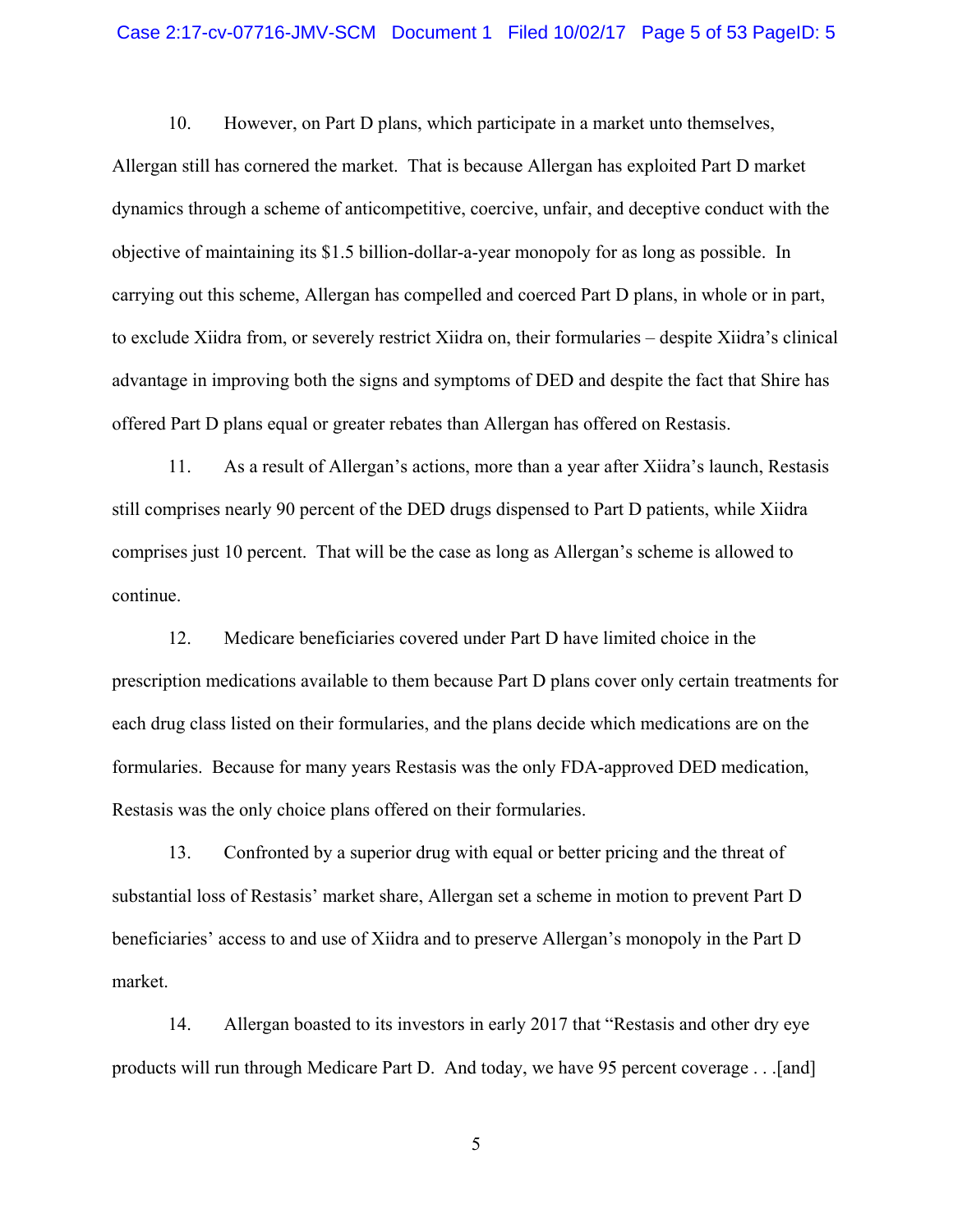the picture in '18 is going to look comparable." In mid-2017, Allergan's CEO went so far as to state publically that Allergan has "blocked" Shire from the Part D market. As Shire recently discovered, Allergan will maintain its disproportionately high market share by employing egregiously anticompetitive and unlawful tactics that it has concealed from Shire and from patients.

15. As part of its scheme, Allergan has offered and will continue to offer anticompetitive product discounts and rebates to Part D plans, including rebates bundled across several Allergan drugs on Part D formularies, to coerce Part D plans to exclude Xiidra from their formularies. Allergan is able to coerce Part D plans to exclude Xiidra despite Xiidra's clinical benefits and the more favorable financial terms Shire has offered compared to Allergan's rebates on Restasis because, by including Xiidra on their formularies, the plans would immediately lose substantial discounts and/or rebates across a large portfolio of Allergan drugs. The loss in value of Allergan's discounts and/or rebates to the Part D plans is so substantial that it is impossible for Shire to gain formulary access for Xiidra, no matter what financial terms it offers. Shire has offered the Part D plans discounts and/or rebates far exceeding the discount rates on Xiidra Shire has agreed to provide commercial prescription drug plans in exchange for listing Xiidra on the commercial plans' formularies. Nevertheless, the Part D plans rejected Shire's offers. As one plan told Shire when discussing the stark impact of Allergan's wide-ranging bundled discounts – "You could give [Xiidra] to us for free, and the numbers still wouldn't work."

16. Consequently, in sharp contrast to the commercial plan formularies where Shire has already captured approximately 35 percent market share, Allergan's bundled rebates and exclusive contracts with the Part D plans effectively foreclose Shire (an equally efficient competitor to Allergan) from competing in the Part D market.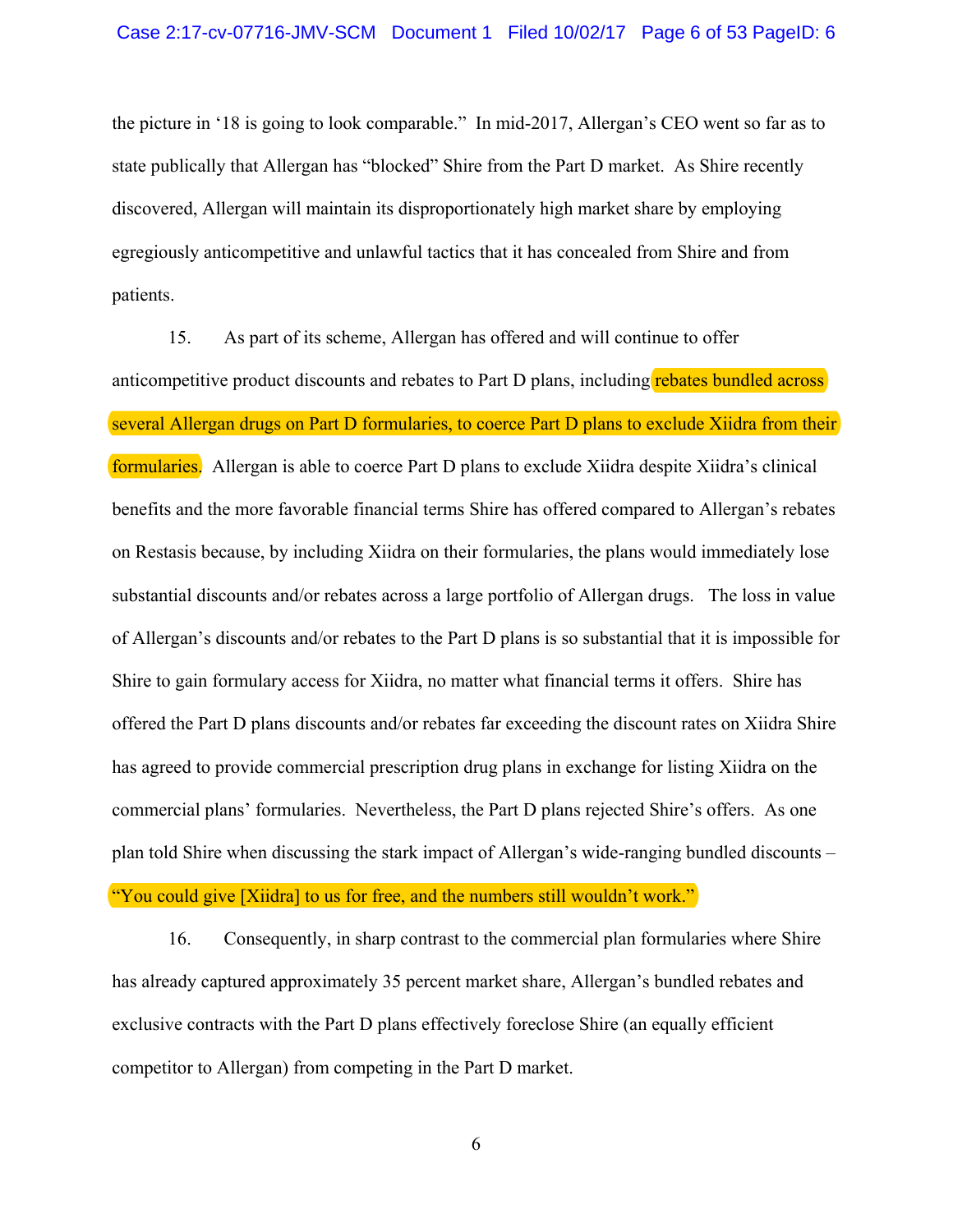#### Case 2:17-cv-07716-JMV-SCM Document 1 Filed 10/02/17 Page 7 of 53 PageID: 7

17. Allergan also directly interfered with and caused the abandonment of an agreement that Shire was finalizing with an administrator of several Part D plans. After the plan administrator first told Shire that changing from Restasis to Xiidra would cause no disruption to the plans or patients, the administrator (after conferring with Allergan) later told Shire that listing Xiidra on the plans' formularies would be "too disruptive" and, therefore, would not agree to list Xiidra on the formularies. When Shire asked the plans to reconsider, the administrator told Shire that Allergan's contract with the plans would not allow Xiidra on the formulary. When Shire asked "how do we get out" of this position in the future, the administrator replied tersely, "you don't."

18. The administrator's blunt message leaves no doubt that Allergan has coerced the plans and others not to deal with Shire regardless of Shire's superior product and financial offerings, and will continue to prevent Shire from executing an agreement with these plans and getting Xiidra on their formularies well into the future without regard to Shire's financial offerings, all in harm to competition.

19. Allergan's conduct has substantial and detrimental effects on Medicare Part D beneficiaries – who, because DED has a higher prevalence among the elderly, represent a disproportionately large segment of the DED patient population – and it harms competition.

20. Allergan's scheme will not only deny Part D beneficiaries access to Xiidra, it will reduce the overall size and growth of the Part D market for DED treatments because Restasis has a much narrower indication than Xiidra and is approved to treat only a small subset of DED patients. Perhaps most importantly, this scheme has not and will not lower the price that patients prescribed Restasis pay in premiums under the Part D plans, lower their copayments under the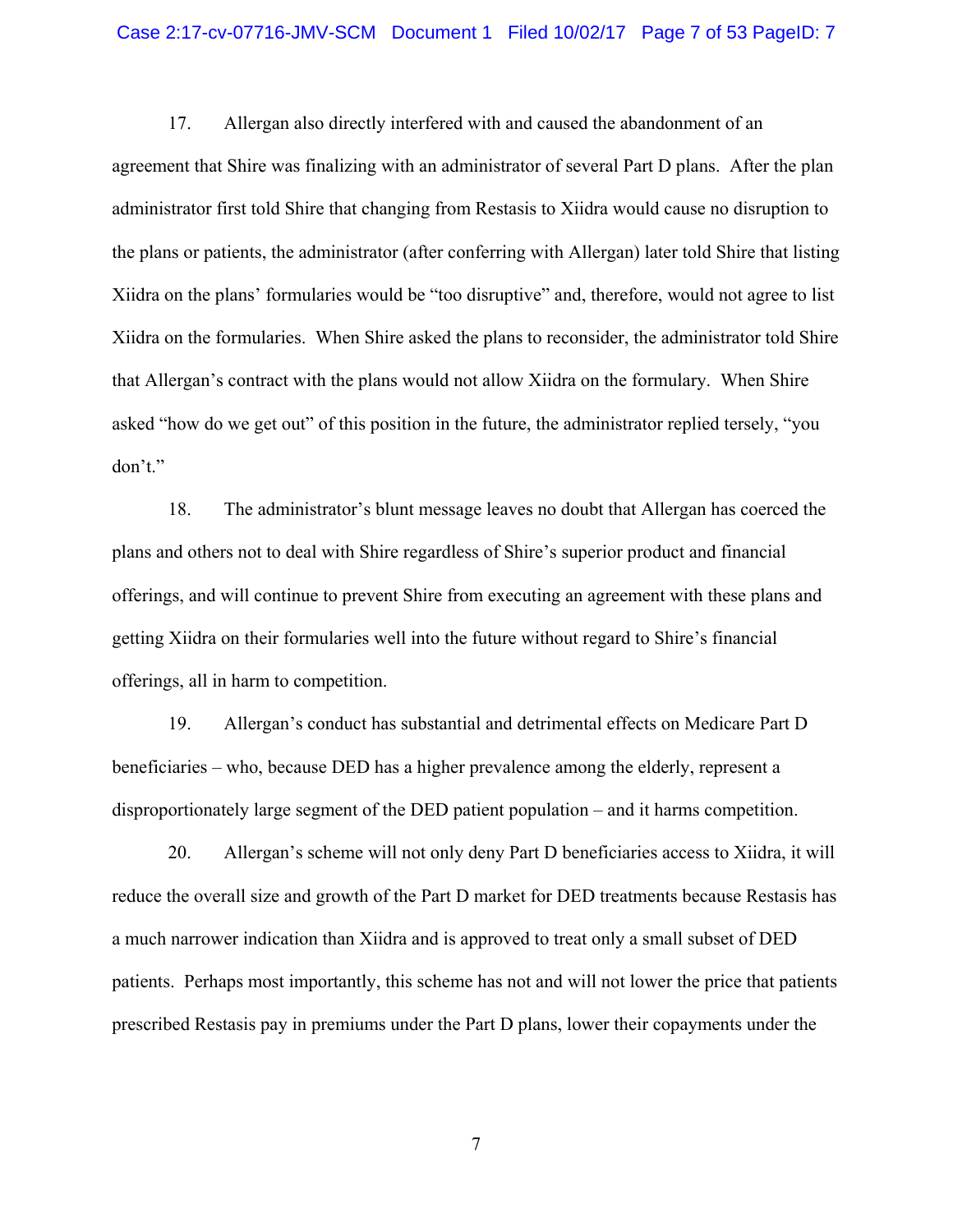Part D plans, or provide those patients with any other benefit. Only Allergan will benefit from its scheme.

21. Patients prescribed Xiidra who are beneficiaries of Part D plans that have not placed Xiidra on their formularies have suffered and will suffer an even worse fate. Before those plans will offer coverage for Xiidra, patients must pursue an onerous appeals process, which typically requires them to demonstrate that they either tried Restasis and it was ineffective, or that its side effects were so severe that they cannot tolerate taking the medication. Even if their appeals are granted and coverage is extended, all of those patients will still pay an amount in copayments that is *two to five times higher* than they otherwise would if Xiidra's formulary status was in parity with Restasis. The combination of the appeals process and significantly higher copayments (which some patients are unable to pay) has deprived and will effectively deprive those patients access to a clinically superior product.

22. Allergan's scheme also stifles market output. As a result of Shire's efforts to better educate the physician and patient communities about DED, since Xiidra's launch the total amount of prescriptions in the commercial plan market for DED has increased for both Xiidra and Restasis (despite its clinical inferiority). That is not occurring in the Part D plan market, where dispensing of Restasis has remained flat.

23. Because of Allergan's exclusionary conduct, Xiidra's Part D plan market share will not rise significantly from where it is today – just 10 percent – while Restasis' share will continue to be at or near 90 percent. This conduct, when combined with the barriers to entering the DED market, allows Allergan to maintain its monopoly. And if Allergan's conduct is allowed to continue, despite Xiidra's superiority, physicians and patients will eventually become conditioned to prescribe and use only Restasis, which will cause Xiidra to be limited to a very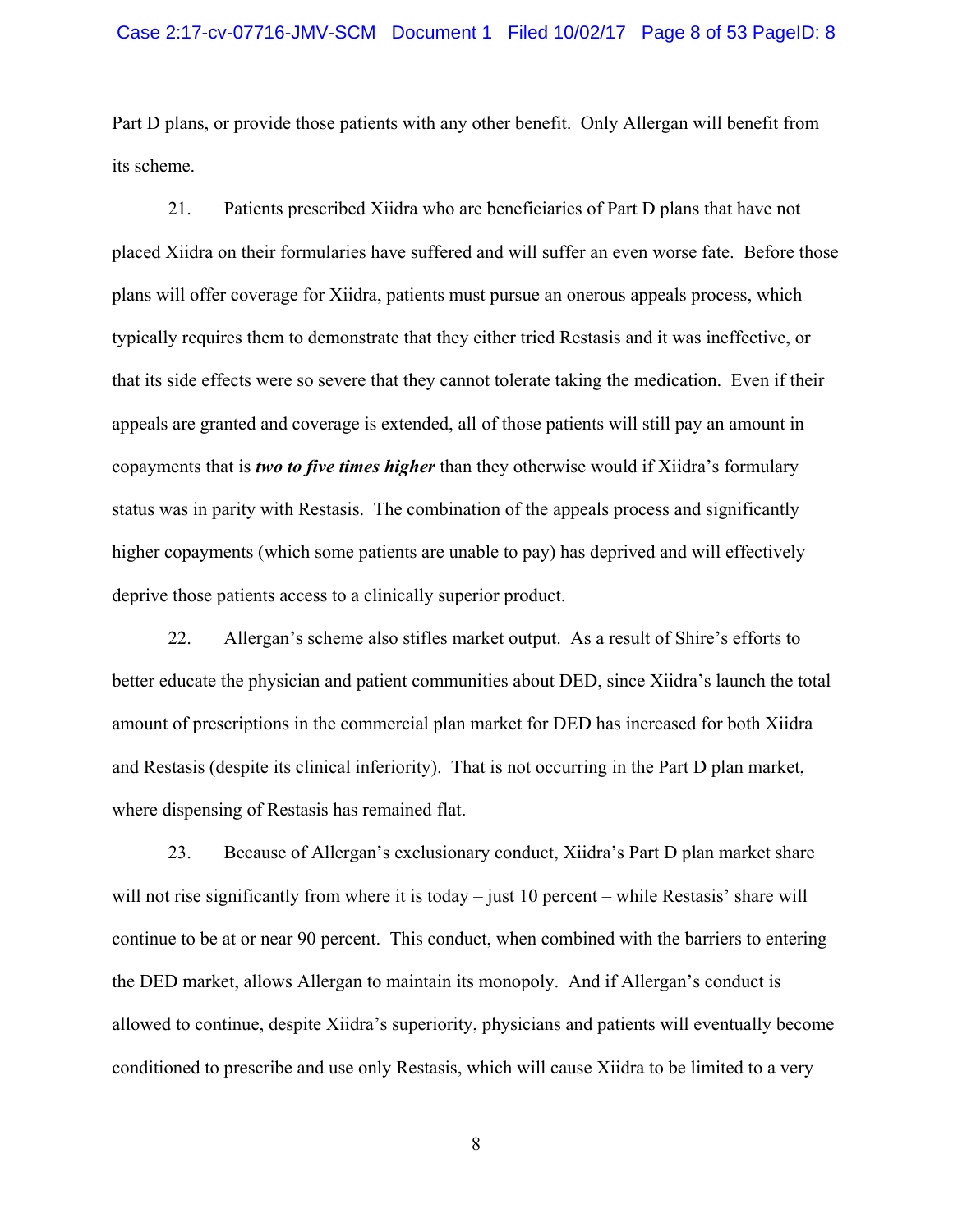#### Case 2:17-cv-07716-JMV-SCM Document 1 Filed 10/02/17 Page 9 of 53 PageID: 9

small segment of the Part D market. At that point, Allergan will no longer need to offer the level of discounts and rebates that it is now offering and will reduce those discounts and rebates – thereby "raising" prices in order to recapture its "investment" in its anticompetitive scheme. This is classic monopoly conduct.

24. As evidenced by the fact that Xiidra has achieved approximately 35 percent of the commercial plan market share within the first year of its launch, when Shire has had a level playing field to compete with Restasis, physicians and patients have chosen Xiidra. Quite simply, Allergan has and will continue to use bundled discounts, exclusive dealing, coercion and interference to unlawfully "block" Shire from competing with it, and to maintain its monopoly in the Part D market at all costs and at the expense of Part D beneficiaries until Xiidra is effectively eliminated as a competing product in the Part D market.

25. Allergan's unlawful conduct has caused, and threatens both Shire and consumers with, loss or injury in violation of the federal antitrust laws, specifically Sections 1 and 2 of the Sherman Act, 15 U.S.C. §§ 1-2, as well as applicable state law. Shire seeks injunctive relief, as well as its reasonable attorneys' fees and costs of prosecuting this action, under Section 16 of the Clayton Act, 15 U.S.C. § 26, and applicable state law.

### **THE PARTIES**

26. Shire is a New Jersey corporation with its principal place of business and headquarters at 300 Shire Way, Lexington, Massachusetts 02421. Shire is a pharmaceutical company that develops, manufactures, markets, and distributes branded and generic pharmaceutical products worldwide.

27. Allergan, Inc. is a Delaware corporation that conducts business in this District. Allergan, Inc. has a principal place of business located at 400 Interpace Parkway, Parsippany, New Jersey 07054.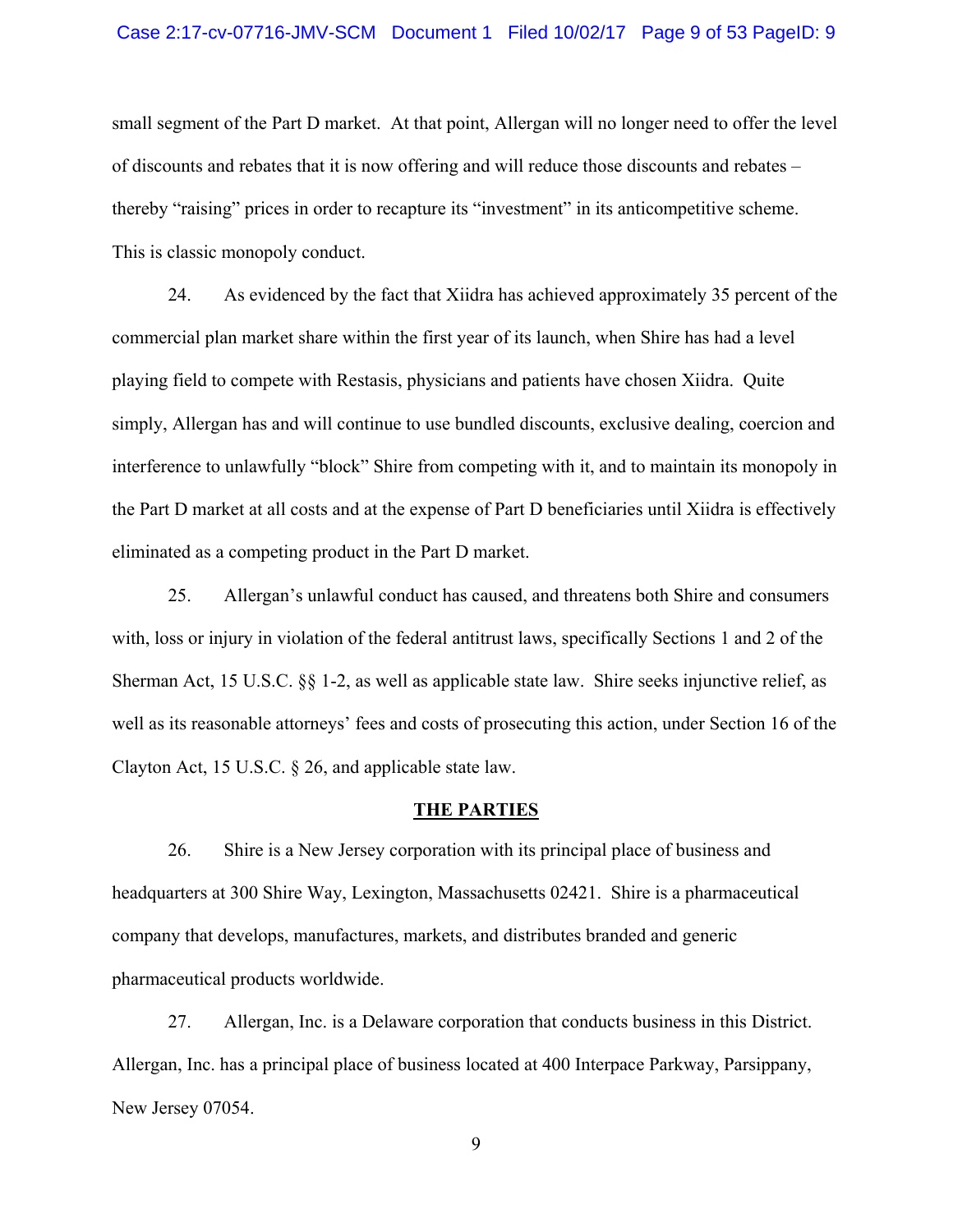28. Allergan Sales, LLC is a Delaware limited liability company registered to conduct business in New Jersey. Allergan Sales, LLC conducts business in this District. Allergan Sales, LLC has a principal place of business located at 2525 Dupont Drive, Irvine, California 92612.

29. Allergan USA, Inc. is a Delaware corporation registered to conduct business in New Jersey. Allergan USA, Inc. conducts business in this District. Allergan USA, Inc. has a principal place of business located at 2525 Dupont Drive, Irvine, California 92612.

30. Allergan, Inc., Allergan USA, Inc., and Allergan Sales, LLC are specialty pharmaceutical companies engaged in the research, development, manufacture, sale, distribution, and marketing of ophthalmic, medical aesthetics, biosimilar, and over-the-counter pharmaceutical products.

## **JURISDICTION, VENUE, AND INTERSTATE COMMERCE**

31. This Court has subject matter jurisdiction pursuant to 15 U.S.C. § 26, and 28 U.S.C. §§ 1331 and 1337. Shire brings this action pursuant to Section 16 of the Clayton Act and applicable state law, to obtain equitable relief, costs of suit, and reasonable attorneys' fees for Allergan's violations of Sections 1 and 2 of the Sherman Act, 15 U.S.C. §§ 1-2, as well as applicable state law.

32. Venue is proper in this District under Section 12 of the Clayton Act, 15 U.S.C. § 22, and under 28 U.S.C. § 1391(b) and (c). For venue purposes, the defendants can be found in and transact business in this District. Allergan's anticompetitive scheme has impacted and will impact Shire and Medicare Part D beneficiaries in this District, and elsewhere.

33. Allergan's misconduct occurs in and affects interstate commerce, as Allergan has contracted Medicare Part D plans for Restasis' formulary coverage, and foreclosed Xiidra from the same, throughout the United States. Both Restasis and Xiidra are manufactured and shipped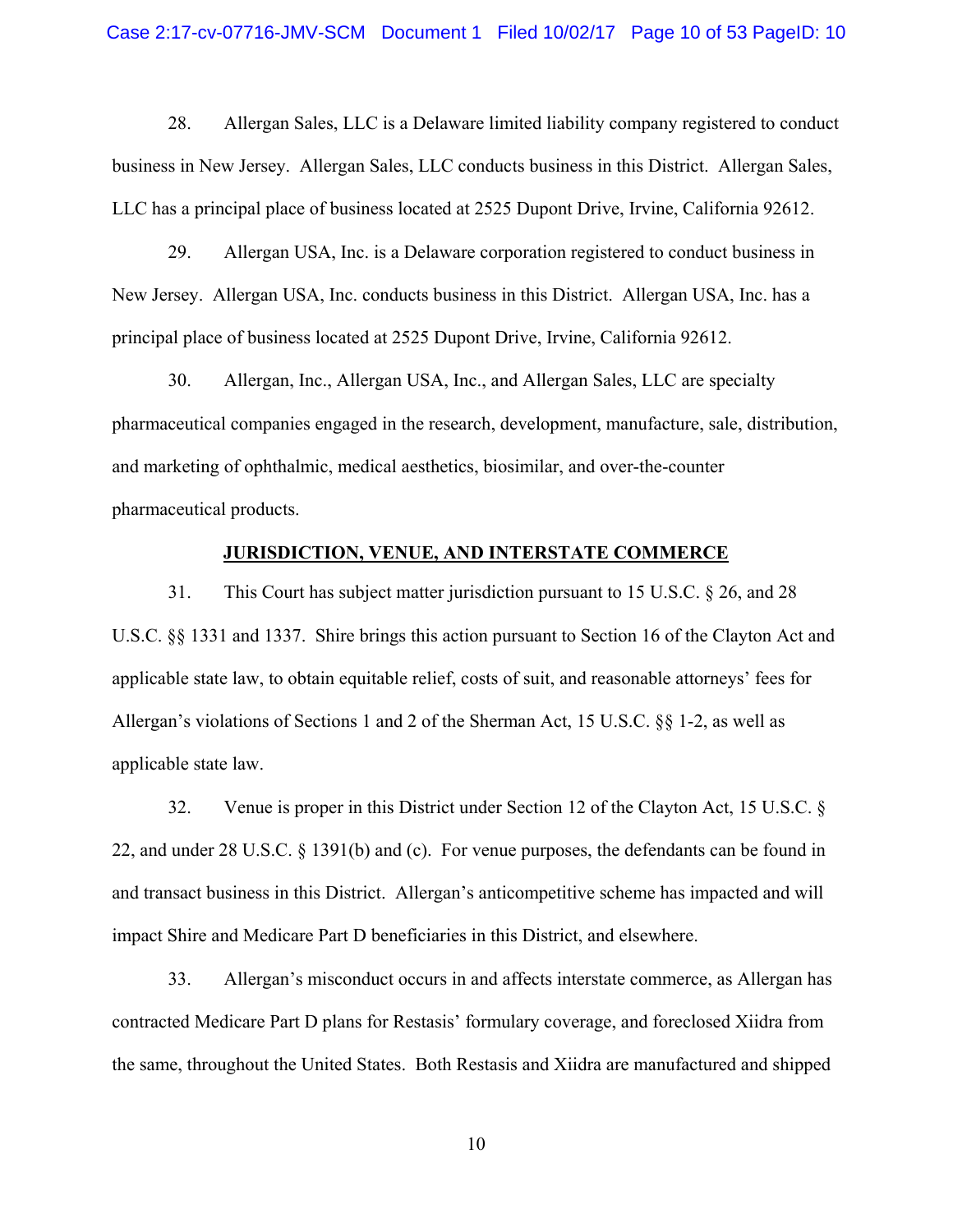in interstate commerce, and Allergan's anticompetitive conduct directly affects the price and volume of drugs shipped in interstate commerce.

### **BACKGROUND**

### **Dry Eye Disease**

34. Dry eye disease (DED) occurs when the eye does not produce tears properly or when tears are not of the correct consistency and/or evaporate too quickly, and it is characterized by inflammation and damage to the ocular surface, resulting in blurry or fluctuating vision, as well as eye fatigue. Studies show that only about 10 percent of DED patients exhibit a lack of tear production; the remaining 90 percent of DED cases have one or more different causes of the disease.

35. DED has serious detrimental effects for many patients and is one of the most common reasons patients visit an eye care professional. DED causes decline in quality of life, increased depression, decrease in work productivity, both absenteeism and presenteeism, and impairment of reading, watching television, and computer use. DED results in ocular surface damage, which may also adversely affect cataract and refractive surgical outcomes, as well as patients wearing contact lenses. DED is thought to be a chronic, progressive condition, and early intervention is thought to forestall the disease from worsening. Failure to administer timely treatment could lead to increased inflammation, significant damage to the eye (including scarring), and complications including vision loss.

36. DED can result in significant costs to patients, providers, and the overall healthcare system. Nearly 30 million Americans are afflicted with symptoms of DED, which are among the most common complaints patients report to eye care professionals, and an estimated 16.4 million Americans report a DED diagnosis from a physician. Nevertheless, only about 1 million patients currently receive prescription treatment for DED, which has created a large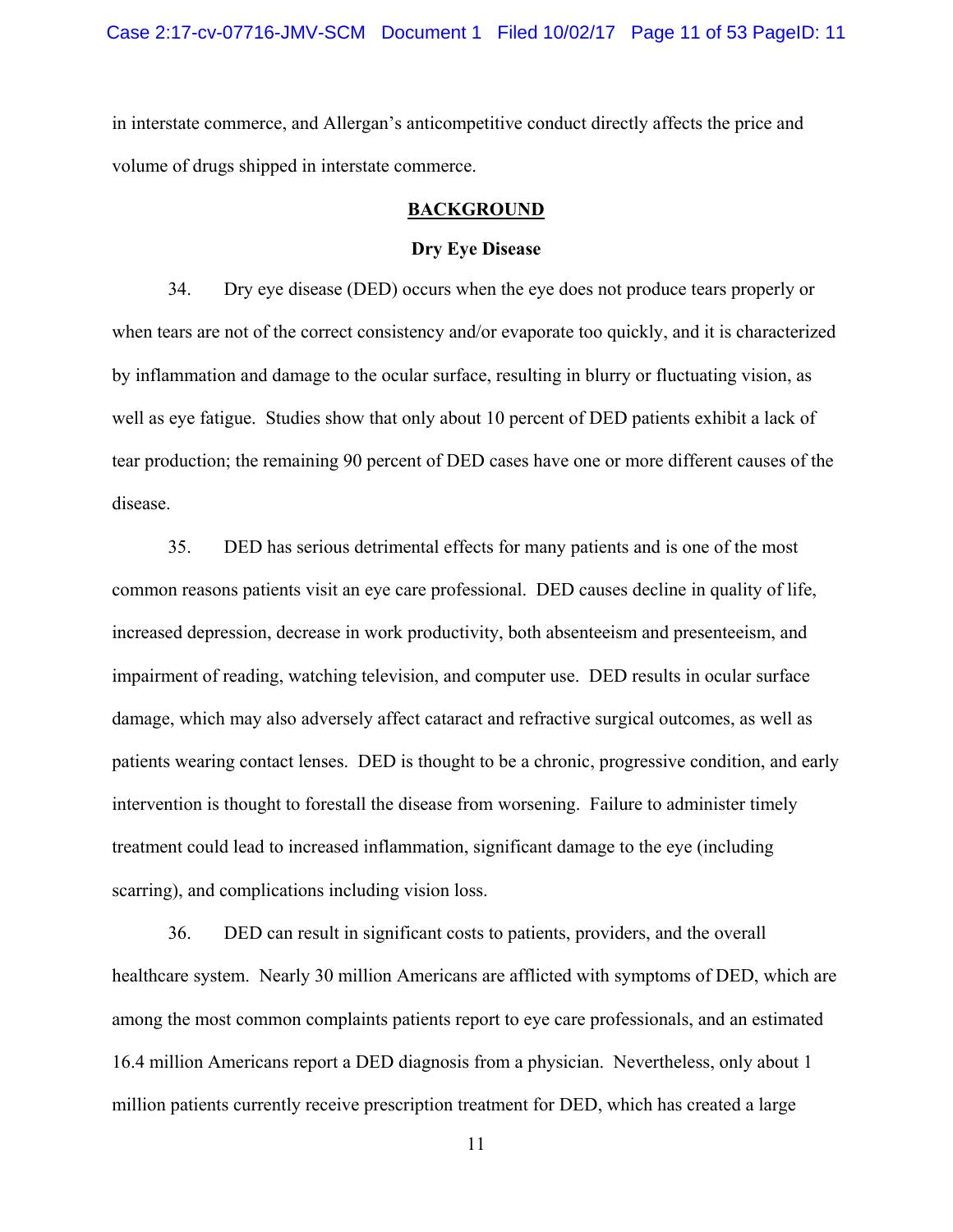#### Case 2:17-cv-07716-JMV-SCM Document 1 Filed 10/02/17 Page 12 of 53 PageID: 12

disparity between diagnosed and treated patients. As a result, DED remains an area of significant unmet need.

37. That is particularly true among patients eligible for Medicare. Because it is a condition that progresses with age, DED disproportionately affects the elderly. According to one study, the prevalence of DED among adults over the age of 65 is estimated to be between 11 and 12 percent. Thus, more than five million Medicare beneficiaries may suffer from DED. And, the need for prescription DED treatment is only expected to increase due to the aging U.S. population and the increased rates of digital device use (screen time) across all age groups.

#### **Prescription Drugs for the Treatment of DED**

38. Restasis and Xiidra are the only FDA-approved prescription drugs available to patients suffering from DED, although the indications they are approved to treat are very different in scope. As discussed in greater detail below, the FDA has approved Xiidra to treat both the signs and symptoms of DED (including underlying inflammation), while Restasis is approved merely to treat a specific sign of DED – reduced tear fluid volume – that affects only about 10 percent of the patients suffering from DED.

39. In 2002, three years after Allergan filed its new drug application and worked its way through a complicated and problem-laden approval process, the FDA approved Restasis for commercialization in the U.S. Restasis is a cyclosporine (immunosuppressive agent) indicated to increase tear production in patients suffering from ocular inflammation associated with chronic DED. The FDA approved Restasis despite the fact that Restasis demonstrated only marginal clinical benefit six months after administration in clinical studies, without evidence of symptomatic improvement. In fact, an FDA advisory committee recommended that the FDA not approve Restasis for commercialization due to a lack of efficacy.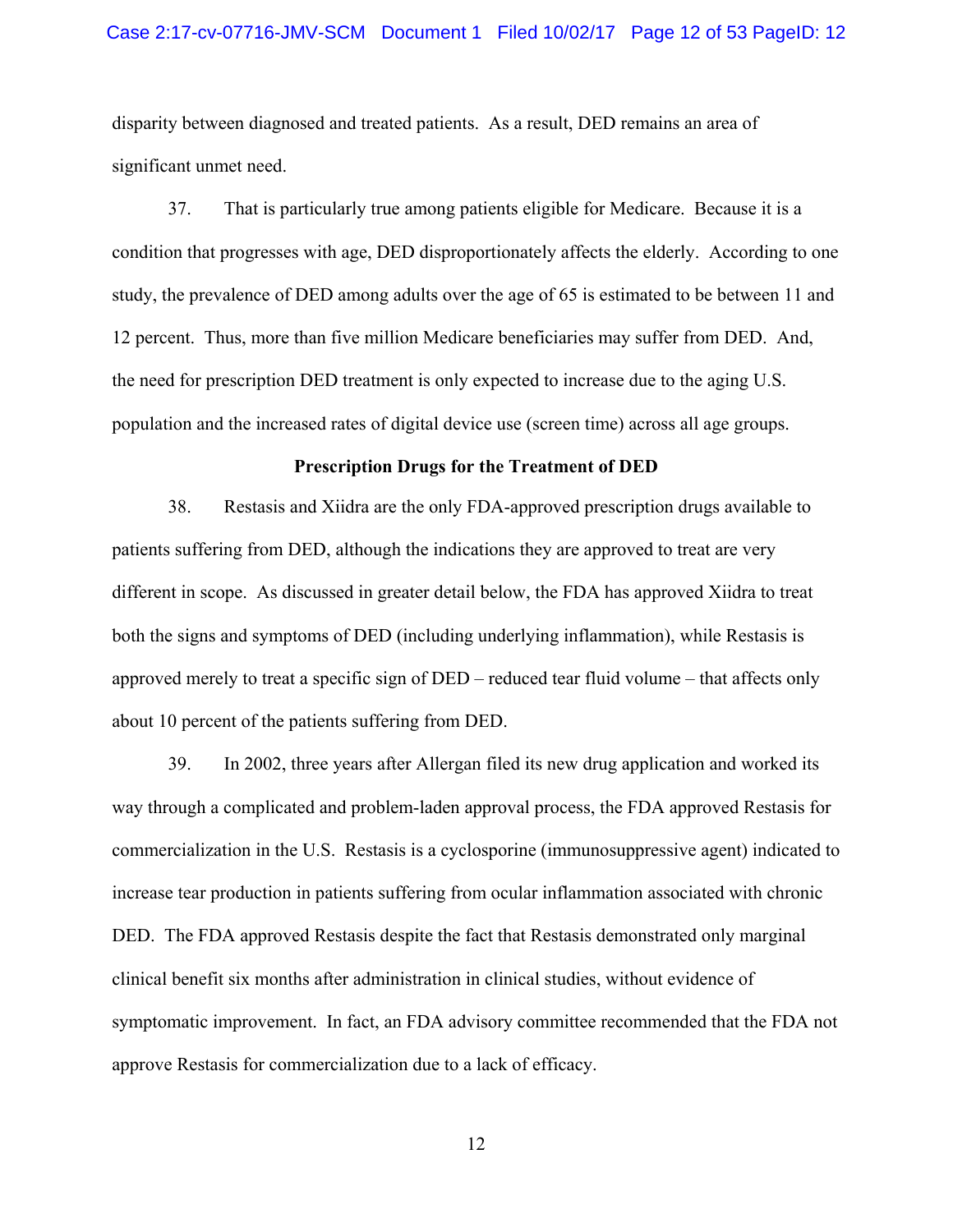40. Since Allergan launched Restasis, patients taking Restasis have experienced ocular burning (an experience which 17 percent of Restasis clinical study patients reported). These and other adverse reactions have led to tolerability issues and relatively high rates of patients discontinuing Restasis as a medication. According to one study, nearly a quarter (23 percent) of Restasis users discontinued treatment within three months, while nearly half (43 percent) discontinued use of Restasis within six months. Thus, a significant number of patients appear to stop using Restasis before clinical studies show it becomes effective, which is typically *after* six months of use.

41. In an attempt to enhance tolerability and effectiveness, many physicians prescribing Restasis place their patients on an induction treatment with a low potency corticosteroid, which includes the administration of a topical steroid (*e.g.*, Lotemax) before receiving Restasis as an adjunctive treatment. These additional medications increase the cost of Restasis therapy to the patient. Steroid use is also a risk factor for cataract formation, glaucoma, corneal thinning, and corneal infections, especially when used chronically.

42. The FDA approved Xiidra in July 2016. Before that approval, though several drug companies had sought FDA approval for other DED prescription medications, Restasis remained the only prescription treatment for DED on the market.

43. Prior to approval, the FDA granted Xiidra priority review, which the agency reserves only for those drugs that it believes can provide "a significant advance in clinical care." The FDA also designated Xiidra as a first-in-class, novel drug, stating: "A small subset of these new approvals, referred to as novel drugs, are among the more innovative products that often help advance clinical care to another level."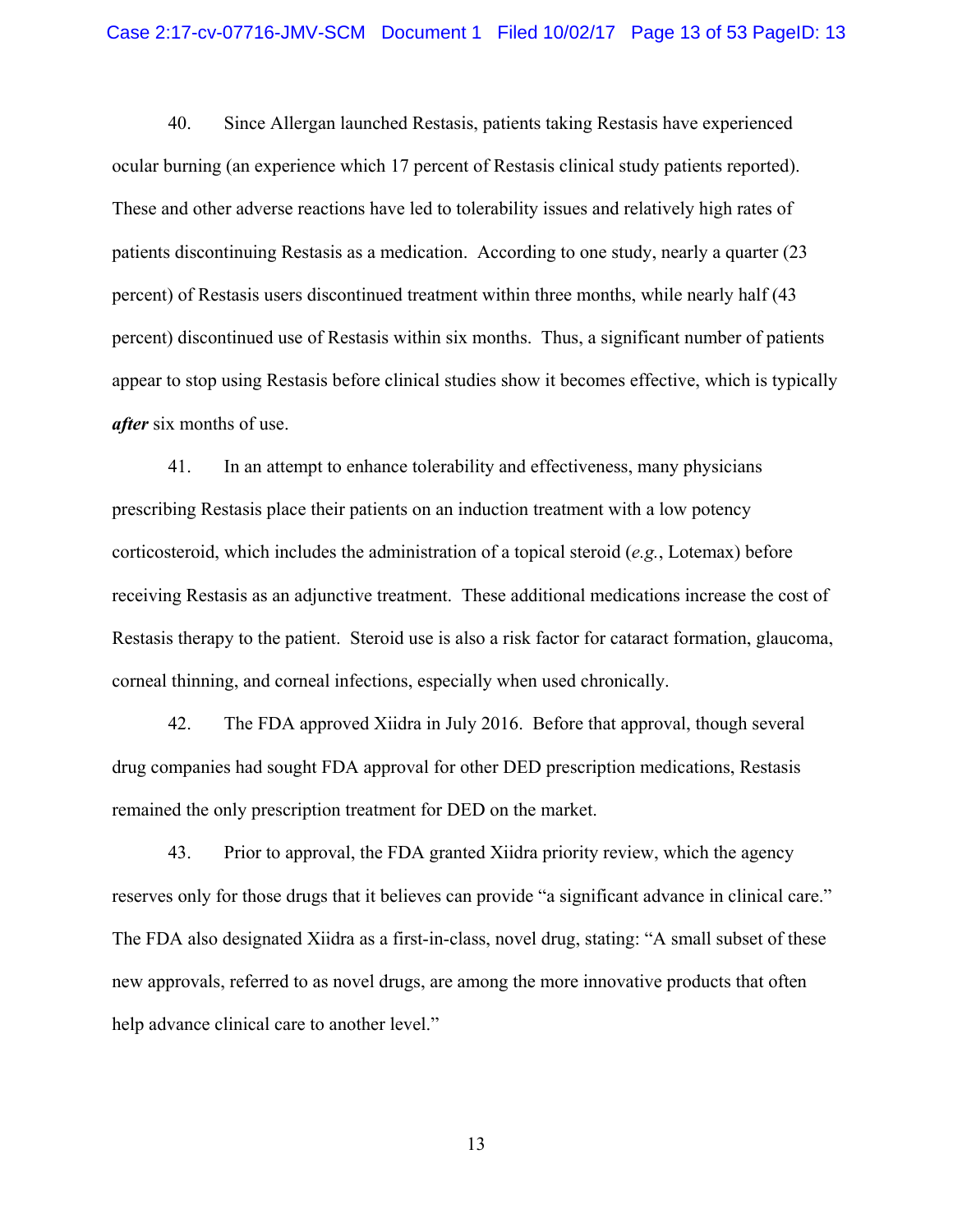#### Case 2:17-cv-07716-JMV-SCM Document 1 Filed 10/02/17 Page 14 of 53 PageID: 14

44. Xiidra also had the largest clinical trial registration program for an investigational DED candidate. The program included four clinical trials which enrolled over 2,200 patients. In those clinical studies, Xiidra provided relief from symptoms of DED in as early as two weeks of dosing and demonstrated clinical benefits in treating the signs of DED within 12 weeks of dosing. Restasis, by comparison, demonstrated only a marginal clinical benefit among a small subset of its study population after six months of administration.

45. Unlike Restasis, which has cyclosporine-A as an active ingredient (an immunosuppressive agent developed four decades ago for use in organ transplant patients), Xiidra was developed purposefully for use in the eye. As the FDA recognized in a July 12, 2016 press release, "Xiidra is the first medication in a new class of drugs, called lymphocyte functionassociated antigen 1 (LFA-1) antagonist" that is thought to inhibit T-cell adhesion to ICAM-1 (a type of transmembrane protein) and the secretion of inflammatory cytokines, interrupting the perpetual cycle of inflammation.

46. Xiidra is also the first prescription medication broadly approved by the FDA to treat *both* the signs and symptoms of DED (including inflammation), unlike Restasis, which only increases tear production and only treats a subset of DED patients with a specific sign of the disease (reduced tear fluid volume).

47. Consequently, many physicians, academics, and other thought leaders have recognized Xiidra as a significant advancement and a clinically superior product to Restasis. As Dr. Christopher Rapuano, an ophthalmology professor and author, put it succinctly, Xiidra is a "big game changer."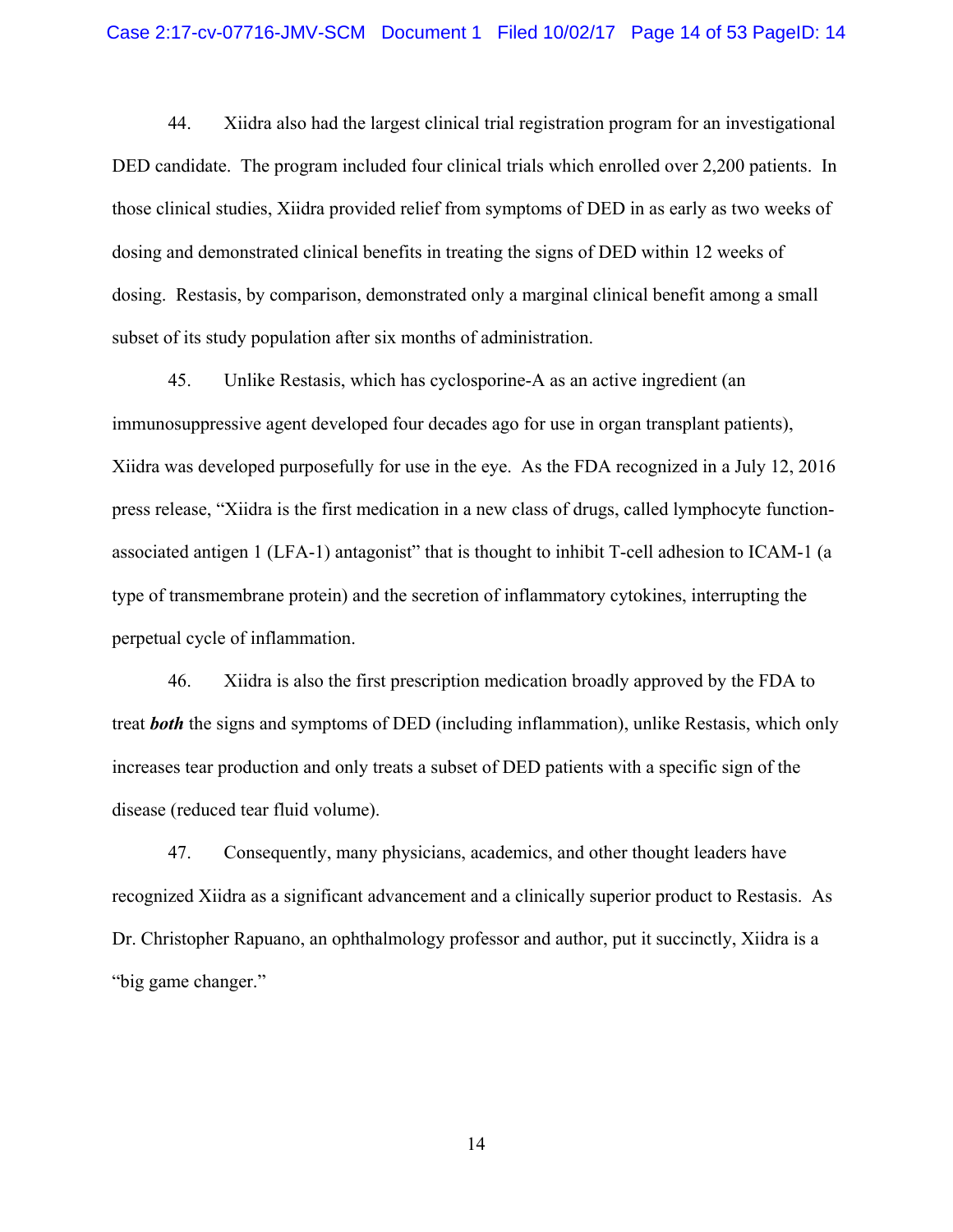48. Despite Xiidra's status as an innovative new class of medication and its expansive indication, and despite Shire's conviction that Xiidra is clinically superior, Shire elected not to set a higher list price for Xiidra than Allergan set for Restasis.

49. Absent Allergan's unlawful and anticompetitive conduct, Xiidra would significantly advance the level of clinical care for DED available to Part D beneficiaries at no additional cost to patients.

### **Medicare Part D**

50. Congress established Medicare in 1965 under Title XVIII of the Social Security Act to provide health insurance to people age 65 and older regardless of income. Since its inception, Medicare has been amended to expand benefits and increase the eligibility pool. Today, the program helps more than 55 million people age 65 and older and younger people with permanent disabilities pay for health care services.

51. Medicare benefits are divided into four parts. Parts A and B are traditional Medicare, where a beneficiary can see any doctor and hospital that takes Medicare and the government pays directly for the health care services a patient receives. Part C is also known as Medicare Advantage, which allows beneficiaries to enroll in a private health plan as an alternative to traditional Medicare. These plans receive payments from Medicare to provide all Medicare-covered benefits.

52. Part D is the optional outpatient prescription drug program, which was authorized by the Medicare Prescription Drug, Improvement, and Modernization Act (P.L. 108–173). Then Senate Majority Leader Bill Frist, one of the initiative's chief negotiators, hailed its passage: "Today is a historic day and a momentous day. Seniors have waited 38 years for this prescription drug benefit to be added to the Medicare program. Today they are just moments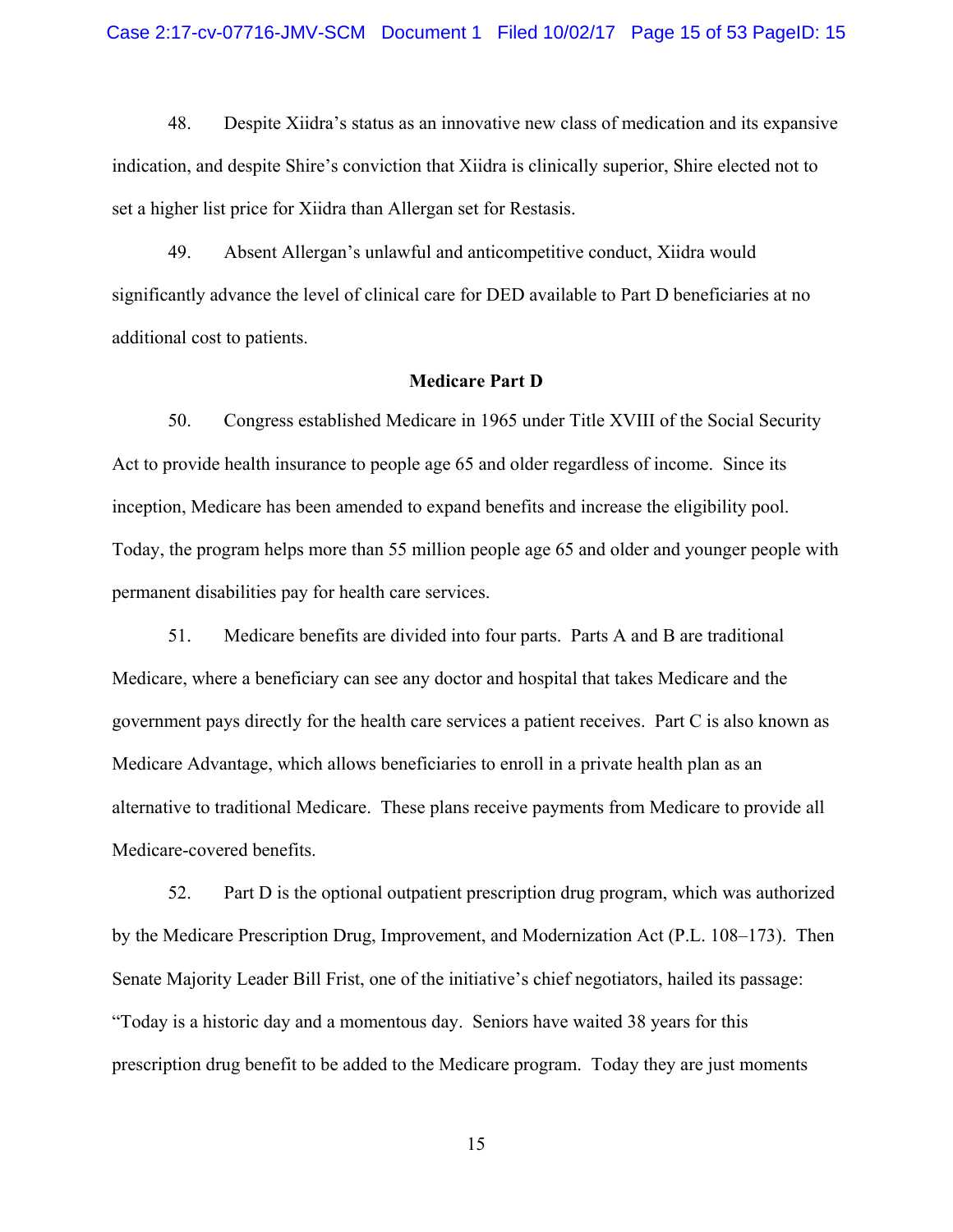away from the drug coverage they desperately need and deserve."<sup>2</sup> Part D is available to all Medicare beneficiaries enrolled in traditional Medicare. In 2016, an estimated 40.8 million beneficiaries were enrolled in Part D.

53. The Centers for Medicare & Medicaid Services ("CMS") contracts with private companies, known as Part D plan administrators, to provide drug coverage to the beneficiaries who chose to enroll in the program. Part D plan beneficiaries generally pay a monthly premium and cost sharing for prescriptions (varying by plan). Premiums cover around 25.5 percent of the cost of standard coverage for all beneficiaries enrolled in Part D, and government subsidies cover the remainder.

54. Part D plans must offer either at least standard prescription drug coverage, as defined in the Medicare Prescription Drug, Improvement, and Modernization Act, or "alternative prescription drug coverage with at least actuarially equivalent benefits and access to negotiated prices," which must be approved by the Secretary of Health and Human Services. Within these parameters, each plan is free to decide which specific drugs it will cover. The list of drugs covered by a particular plan is called its "formulary."

55. Each formulary is organized into drug categories (*e.g.*, cancer drugs). Within each category, drugs are then listed by class according to similarities in their chemical structures, mechanisms of action (*e.g.*, beta blockers), or use in treating the same disease. Medicare regulations require that each formulary include at least two Part D drugs within each therapeutic class and category as defined by their prescription drug plans.

56. DED prescription drugs are in a catch-all category of "Ophthalmic Agent Other," because the third-party compendia that CMS relies upon for drug classification have not yet

<sup>&</sup>lt;sup>2</sup> Pear R., Hulse C., "Senate Removes Two Roadblocks to Drug Benefit," New York Times, 2003:A1, Nov. 25.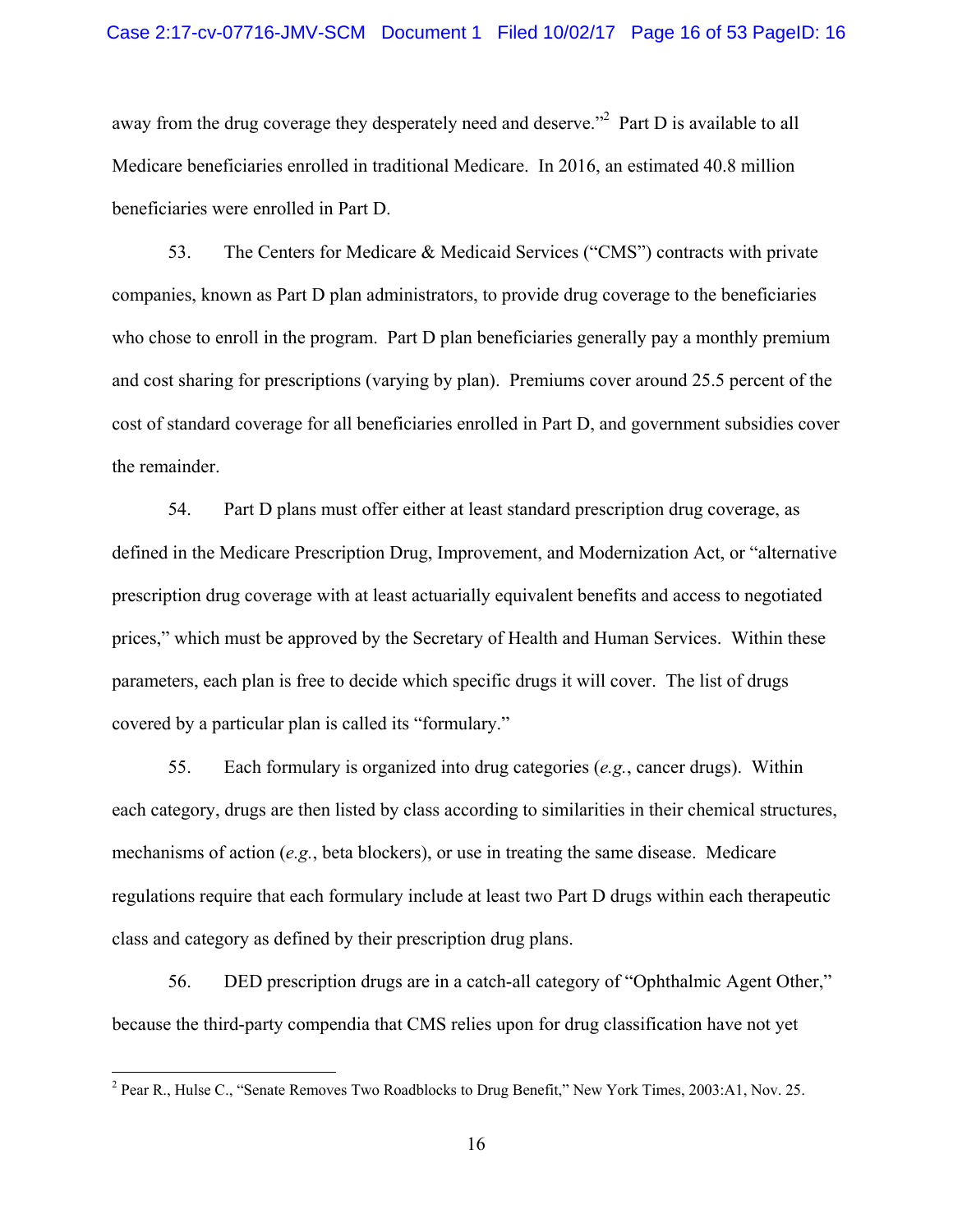established DED as its own category. Therefore, Part D formularies only have to cover two ophthalmic agents, but as a practical matter virtually all Part D plans cover at least one DED drug.

57. The regulatory framework governing the composition and operation of Part D plan formularies does not apply to commercial prescription drug plans.

## **DED Treatment For Patients With Coverage From Part D Plans**

58. Prescriptions covered under Part D plans represent approximately 40 percent of all prescriptions for DED treatment. Access to a Part D plan's drug formulary is critical to the success of prescription DED treatments because the treatments are almost exclusively distributed to individual patients and caregivers as opposed to being provided by a health care provider in, for example, a hospital setting. Thus, having access to Part D formularies is crucial to a pharmaceutical company selling a drug treating DED, and it is crucial for Medicare beneficiaries' access to treatment.

59. When faced with a choice among alternative treatment options for a given indication, there is a strong incentive for prescribing physicians and patients to choose the treatment that is covered (*i.e.*, listed on the Part D plan's drug formulary as the preferred drug and typically in the payment tier with the lowest copayment) to minimize the costs and burdens of, for example, seeking individual approval or reimbursement for an off-formulary treatment. Thus, market access is based almost entirely on a pharmaceutical company's agreements with Part D plans to have its drugs listed on the plans' formularies at agreed-upon pricing discounts and/or rebates.

60. Pharmaceutical companies do not sell their drugs to Part D plans, but rather, Part D plans reimburse pharmacies for the dispensing of covered drugs to plan participants. Part D plans will only reimburse for drugs that they include on the plan formularies or for which they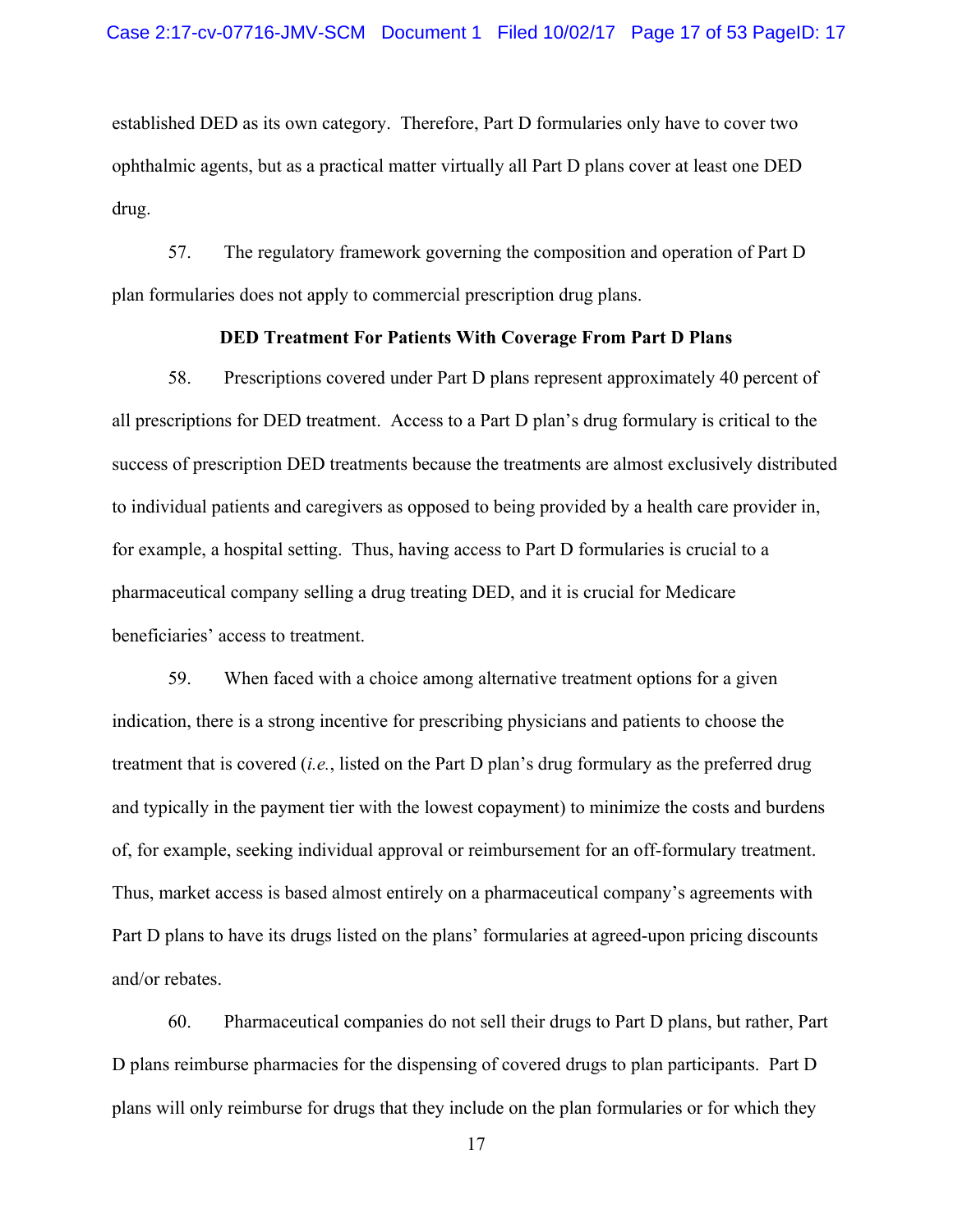grant an "exception." As explained below, those exceptions are typically granted only after a successful appeal has been filed by the plan participant or his/her physician.

61. Almost all Part D beneficiaries are in plans with tiered formularies. Each tier corresponds to the cost-sharing or copayment that most participants of that plan will pay for the drugs on that tier, and whether the participant needs to seek and obtain a prior authorization or an exception to have coverage of those drugs. With respect to Part D formularies, brand drugs are typically categorized as "preferred," "non-preferred," "not covered," or "specialty." Except for certain Medicare beneficiaries receiving a low-income subsidy who pay the same copayments regardless of tier/preference, Part D beneficiaries pay a lower copayment for preferred drugs and a higher copayment for non-preferred drugs.

62. Between 2006 and 2016, most Part D plans required a copayment of between \$27 to \$41 for branded drugs in the preferred formulary tier, and the median coinsurance rate was 20 percent. For non-preferred drugs, most beneficiaries pay a copayment of \$100 (and as much as \$220) or pay coinsurance at a rate of at least 40 percent (and as much as 50 percent). Nonpreferred drugs, therefore, gain far fewer sales under Part D plans than preferred drugs.

63. If a drug is excluded from a formulary and listed as "not covered," Part D beneficiaries will either not have coverage for that drug at all, or will have coverage only if their doctor files a successful appeal with the plan seeking an exception for the patient. In order for an appeal to be granted, the physician must typically establish (i) failure of the preferred drug (*e.g.*, Restasis) to effectively treat the patient's condition, or (ii) the patient's inability to tolerate the side effects or other problems caused by the preferred drug. These grounds for appeal must be satisfied even if, as is the case here, the preferred drug is clinically inferior and has a greater incidence of painful side-effects, such as ocular burning.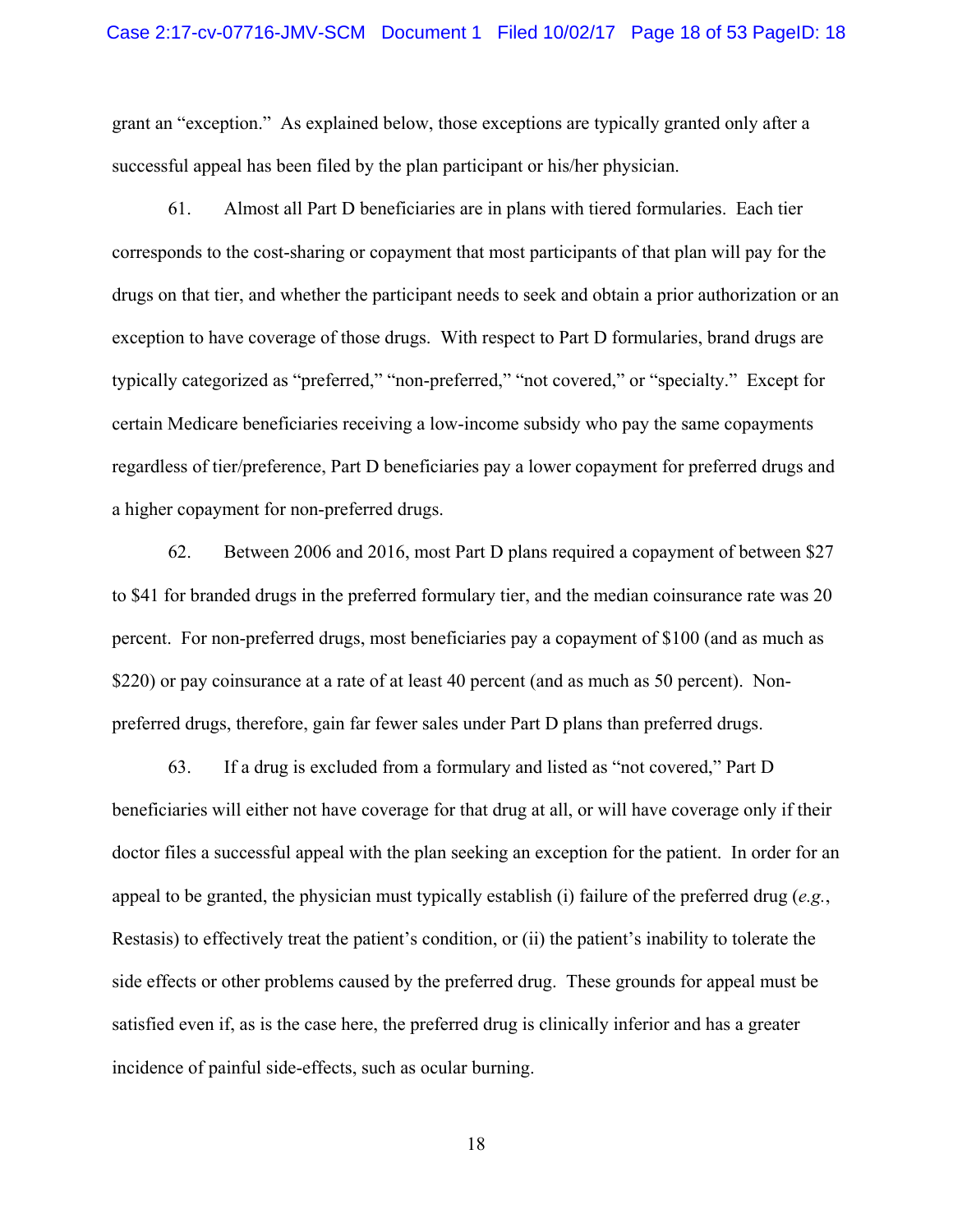64. The paperwork required for the appeal can be detailed and lengthy. In addition, it can take several days before the plan rules on the appeal. If the plan denies the appeal, the patient can appeal the denial to CMS. Regardless, the time, effort, and expense required to successfully navigate this long and burdensome path to payment can often discourage both physicians and patients alike. Often, they simply give up.

65. Even if the plan does grant the appeal or CMS reverses the plan's denial of the appeal, the patient will still need to make a copayment for the drug that is typically many times more than the copayment for a preferred drug on the same Part D plan formulary. In cases where Xiidra is "not covered," patients can expect to have a copayment that is *two to five times higher* than would be the case if Xiidra were on the formulary as a "preferred" drug, as Restasis is for the major Part D plans.

66. Similarly, if a drug is listed on a formulary as "non-preferred," then the patient will also need to make a copayment for the drug that is typically many times more than the copayment for a preferred drug on the same Part D plan formulary. In cases where Xiidra is "non-preferred," patients can expect to have a copayment that is *two to five times higher* than would be the case if Xiidra were on the formulary as a "preferred" drug, as Restasis is for the major Part D plans.

67. The cost to the Part D plan of reimbursing covered drugs depends on the current wholesale acquisition cost ("WAC") price of the drug. If the drug price increases, the cost of reimbursement for the plan increases.

68. Pharmaceutical companies negotiate annually with Part D plans to gain placement of their drugs on the plans' formularies for the coming year. These negotiations typically begin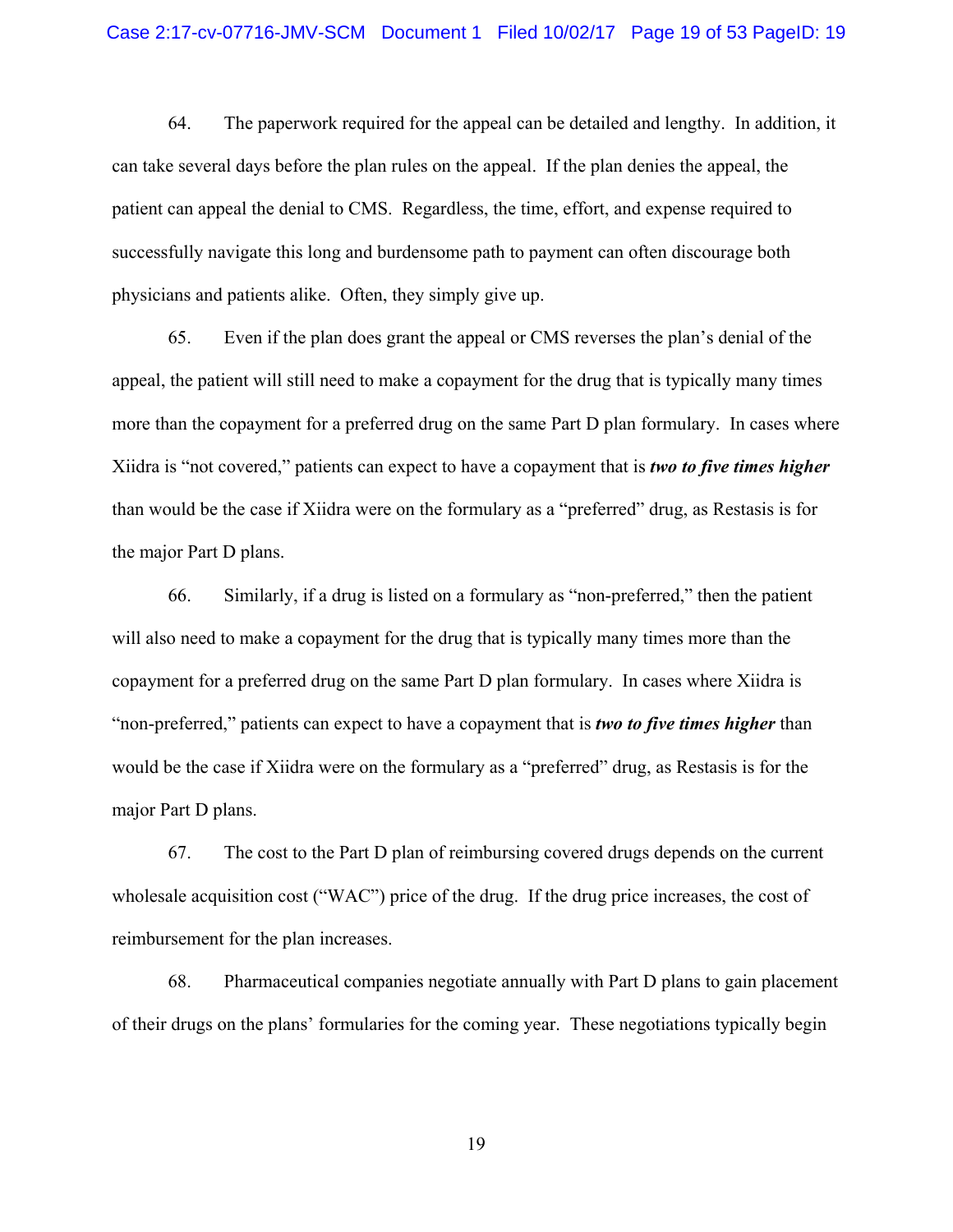#### Case 2:17-cv-07716-JMV-SCM Document 1 Filed 10/02/17 Page 20 of 53 PageID: 20

in or around April of the preceding plan year and culminate in August of the same year when the plans finalize their formularies for the coming year.

69. In these negotiations, Part D plans are typically interested in several key terms to minimize their own costs stemming from listing a drug on their formulary by effectively reducing their cost of reimbursement. One key term is the rebate the pharmaceutical company will provide to the plan on a portion of the drug reimbursement, thereby offsetting the amount of the plan's reimbursements to pharmacies for the sale of that drug to Part D beneficiaries.

70. Another key term is "price protection," which refers to rebates pharmaceutical companies offer to a plan to offset any increase to a drug's price during the period for which the drug is listed on the plan's formulary. If the pharmaceutical company raises the WAC price on a drug during the contract term, the "price protection" rebate will simply mirror the incremental increase in price. That rebate thereby cancels out the price increase so that the plan continues to incur the same reimbursement costs for the drug (net of rebates). Without such contractual protection in place, an increase in the price of a given drug would require the plan to incur additional reimbursement costs.

71. Pharmaceutical companies typically contract with third party agents to oversee negotiations with plans for placement of their drugs on the plans' formularies. This practice ensures that the pharmaceutical company keeps its dealings with Part D plans separate from its dealings for commercial business.

72. Some Part D plans delegate their negotiation and selection process to larger administrators. For instance, several of the top ten Part D plans and many smaller ones use another top ten plan (identified as "Plan 3" below) to negotiate and administer their formulary coverage. Plan 3, therefore, has the ability to negotiate with pharmaceutical companies on behalf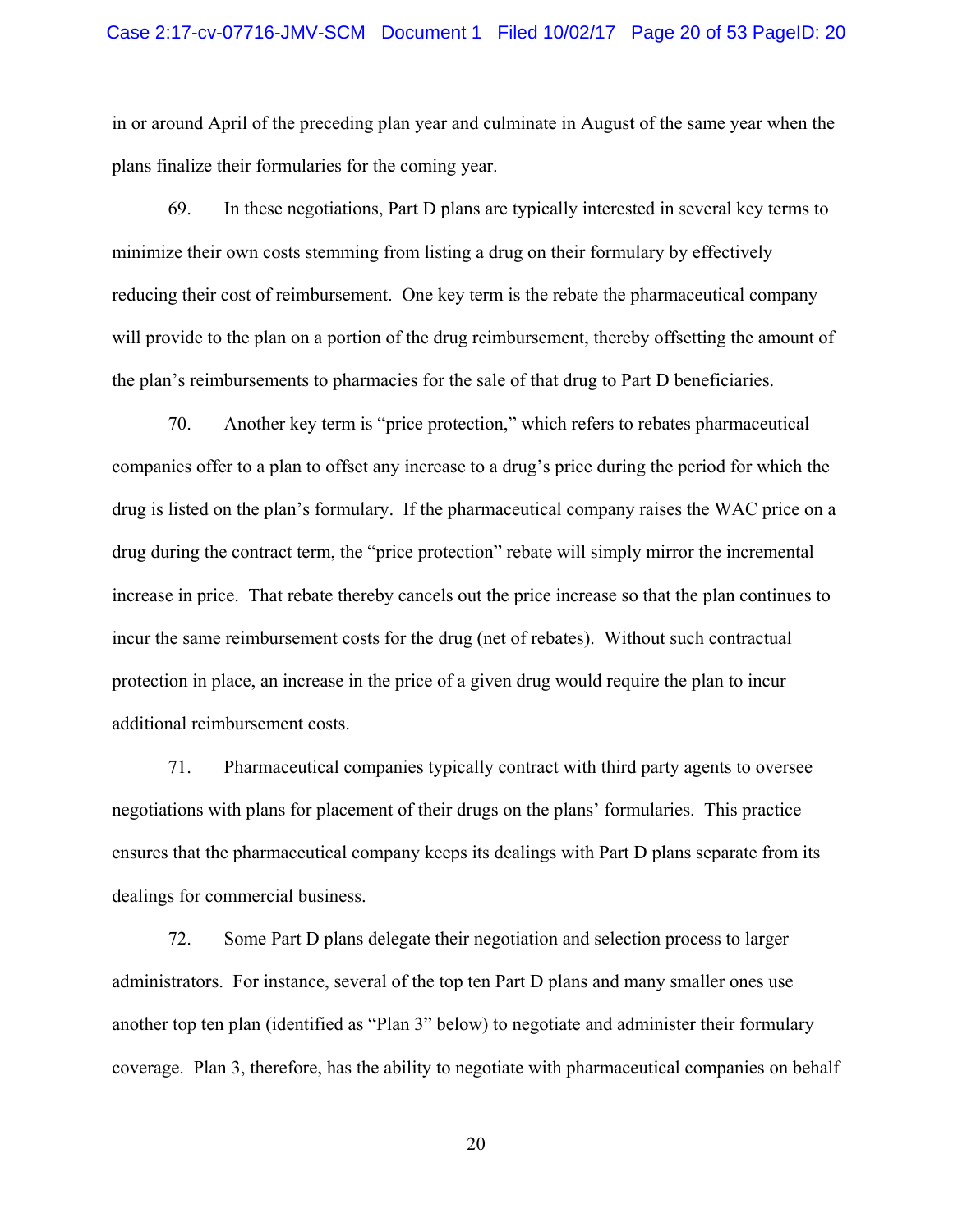of multiple Part D plans. There are, thus, fewer negotiation opportunities for pharmaceutical companies than there are Part D plans.

### **Allergan's Part D Product Portfolio**

73. Allergan manufactures, markets, and sells many products other than Restasis that are covered by Part D. These products are referred to herein as "Allergan's Part D product portfolio."

74. Among other products, Allergan's Part D product portfolio includes three glaucoma drugs – Lumigan<sup>®</sup>, Combigan<sup>®</sup>, and Alphagan  $P^®$  – as well as Restasis.

75. The FDA approved Lumigan (bimatoprost ophthalmic solution, 0.01%) on August 31, 2010. Lumigan is used for the reduction of high eye pressure, also called intraocular pressure ("IOP"), in people with open angle glaucoma or ocular hypertension. No generic substitute for Lumigan has been approved for sale in the U.S.

76. Combigan (brimonidine tartrate/timolol maleate ophthalmic solution, 0.2%/0.5%) is a twice-daily solution that the FDA approved on October 30, 2007. The drug is approved for reducing elevated IOP in patients with glaucoma or ocular hypertension. Combigan is recommended for those who require additional or adjunctive IOP-lowering therapy. It lowers IOP slightly less than taking both brimonidine tartrate three times a day and timolol maleate two times a day. No generic substitute for Combigan has been approved for sale in the U.S.

77. Alphagan P (brimonidine tartrate ophthalmic solution, 0.1%/0.15%) is indicated for reducing elevated IOP in patients with glaucoma or ocular hypertension. The FDA approved Alphagan 0.15% on March 16, 2001 and Alphagan 0.1% on August 19, 2005. No generic substitute for Alphagan P has been approved for sale in the U.S.

78. According to publicly available price and sales information, for the last four quarters (Q3 of 2016 through Q2 of 2017), Allergan's three glaucoma drugs alone accounted for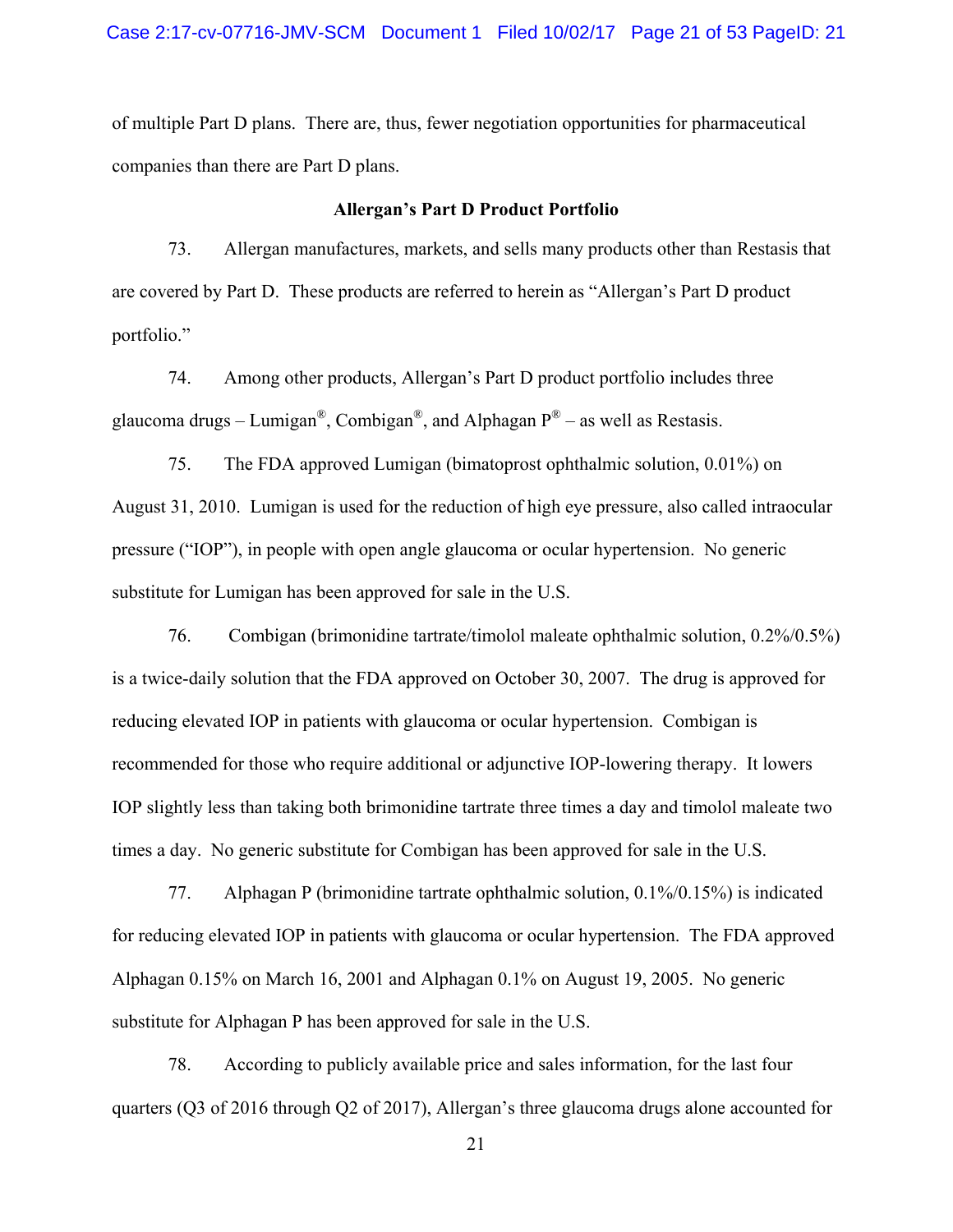almost \$750,000,000 of Allergan's sales to Part D plans, while its sales of Restasis accounted for another \$719,000,000 of sales to Part D plans. Thus, the glaucoma drugs alone provide Allergan with more than enough financial wherewithal to give the plans discounts and rebates that far exceed anything that Shire could offer on Xiidra (including giving it to the plans "for free"), and allows Allergan to offer Restasis to the Part D plans at an effective price that is below Allergan's average variable cost.

### **Allergan's Dominance of DED Drugs Available Through Medicare Part D**

79. After receiving FDA approval for Xiidra, Shire entered negotiations with commercial insurance plans for the placement of Xiidra on their formularies. To date, within little more than a year since its launch, Xiidra is available on plan formularies that cover nearly 88 percent of all patients who are enrolled in commercial plans. In terms of total DED prescriptions dispensed to commercial plan beneficiaries, Xiidra commands approximately a 35 percent market share.

80. But for Allergan's anticompetitive scheme, Shire would have obtained similar or greater success in the Part D market, particularly given that Part D beneficiaries are disproportionately affected by DED compared to the rest of the U.S. population.

81. Xiidra's approval threatened Allergan, so it sought to make it impossible for Xiidra to compete with Restasis in the Part D market. Cognizant of both Restasis' inability to compete head-to-head with clinically superior Xiidra and Shire's willingness and ability to compete on financial terms, Allergan chose to prevent Shire from gaining share in the Part D market by engaging in an ongoing, overarching, anticompetitive scheme that uses bundling and exclusionary agreements to substantially foreclose Xiidra from the Part D market, to ensure that plans would give preferred status to Restasis, and to directly or indirectly exclude Xiidra from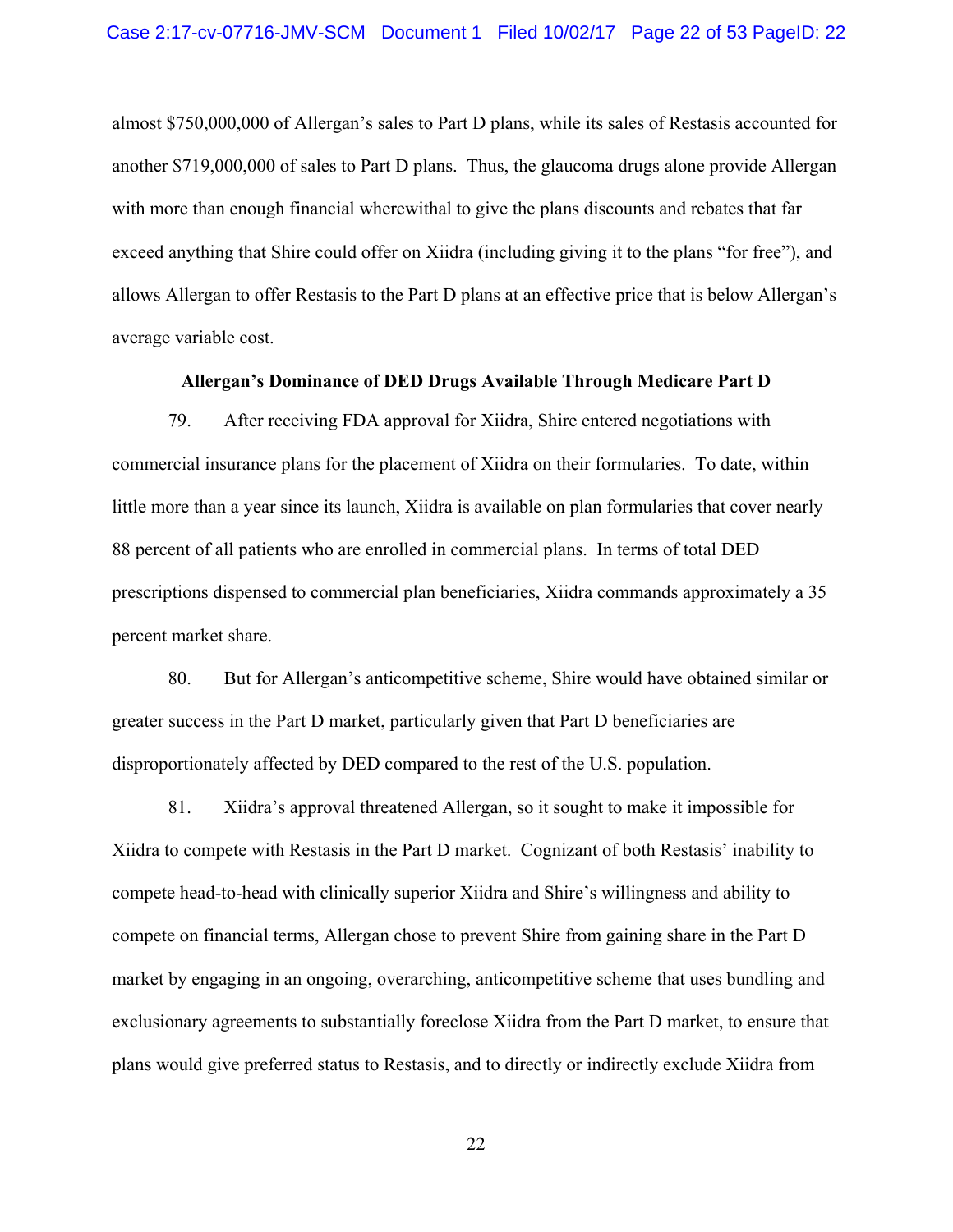Part D formularies. Allergan has successfully executed these tactics and will do so again in 2018 and beyond unless enjoined by the Court from doing so.

82. Despite aggressive financial offers and a clinically superior product, Shire has not been and will not be able to gain Xiidra's inclusion in Part D plans covering a substantial share of Part D beneficiaries.

83. Allergan actively touts to investors and analysts its dominance of prescription

DED treatments for Part D, including the exclusion of Xiidra on most Part D formularies.

84. Upon information and belief, Allergan's CEO, Brett Saunders, even boasted to investors at a June 29, 2017 "road show" in London that Allergan has "blocked" Shire from the Part D market.

85. Likewise, in an early May 2017 Allergan Q1 2017 earnings call, Chief

Commercial Officer and Executive Vice President, William Meury, stated:

As it relates to formulary coverage, roughly 40 percent of Restasis and other dry eye products will run through Medicare Part D. And today, we have 95 percent coverage . . . my sense is that once we complete negotiations for Part D, the picture in '18 is going to look comparable and as good as 2017. And so we're exactly where we want to be as it relates to Restasis.

Allergan has sent clear expectations to the market that Restasis will retain a "comparable" dominant share in Part D going forward beyond 2018. This means that there is no hope of a competitive market for prescription drugs to treat DED in Part D for the future, as Allergan will simply continue its anticompetitive tactics through future negotiation cycles for Part D formulary contracts to keep Xiidra from being listed on Part D formularies for years to come.

86. Allergan's average variable cost to produce its DED drug, Restasis, is proprietary information which is not available to Shire. Shire, however, is an equally efficient producer of its own DED drug, Xiidra, and has been told by Part D plans that even if Shire gave Xiidra to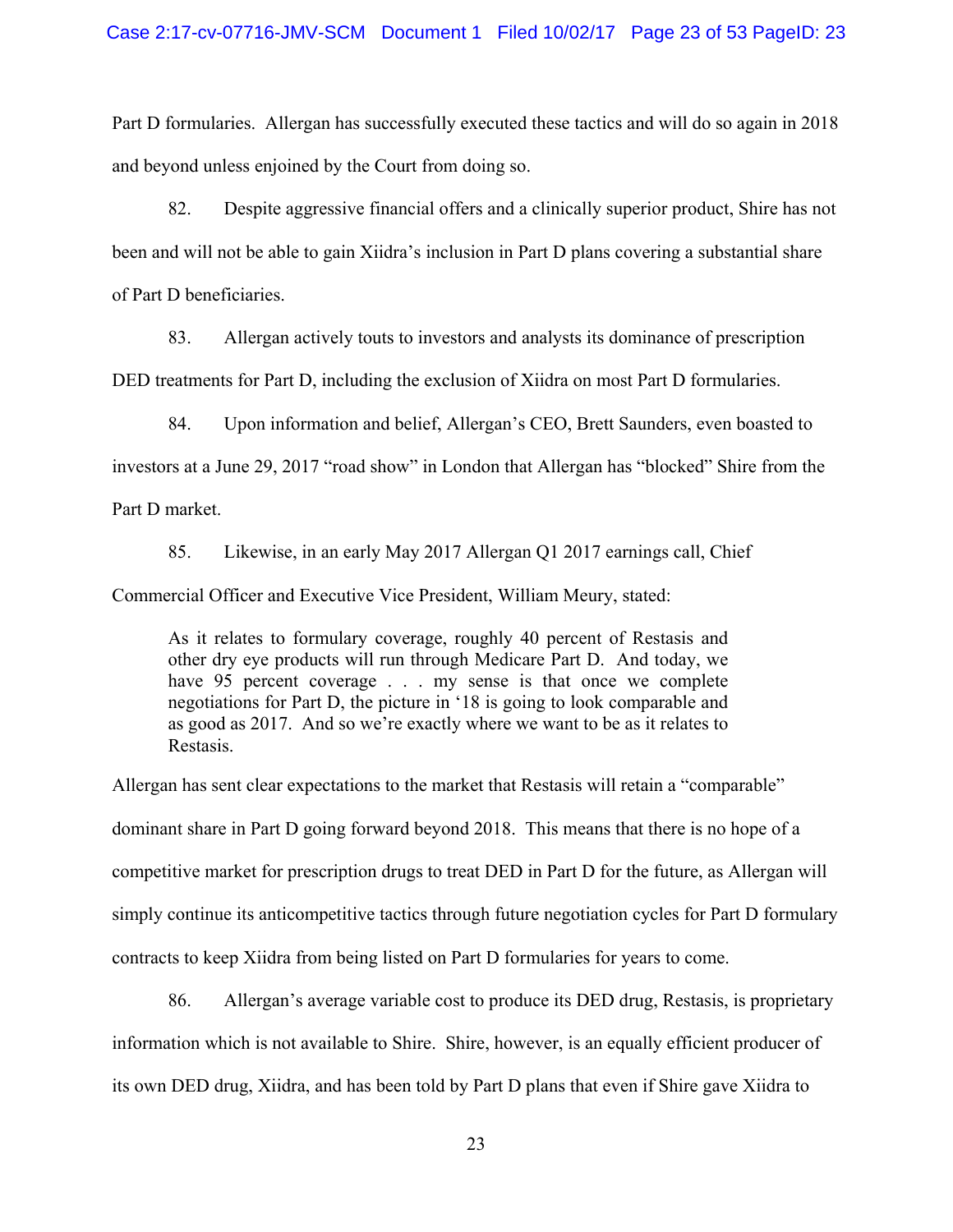Part D plans "for free," it could not make up for the plans' loss of rebates across Allergan's Part D product portfolio. Based upon this information, and the fact that Allergan has, at a minimum, three glaucoma products listed on Part D formularies (representing over \$1.4 billion in annual Part D sales) that Allergan can use to leverage and finance its anticompetitive scheme, Shire believes, and therefore alleges, that Allergan, as part of a bundled portfolio of products, is providing Restasis to Part D plans at a cost that is below Allergan's average variable cost for Restasis.

87. Allergan has implemented its overarching and interconnected scheme of anticompetitive tactics to substantially foreclose Xiidra from the Part D market that includes a mix of bundled discounts, exclusive contracts, interference and coercion to prevent the inclusion of Xiidra on Part D formularies, and/or the placement of Xiidra in a non-preferred tier on Part D formularies. The main pillars of this scheme for six of the largest Part D plans are described in detail below.

88. Plan 1 is responsible for nearly 25 percent of DED drug prescriptions under Part D.

89. Shire offered separate, substantial rebates and discounts off of WAC – for an exclusive formulary listing, for an equal listing with Restasis (parity), and for a non-preferred listing – to Plan 1 to have Xiidra placed on its formulary. In response, Shire was told that any placement of Xiidra on its formulary in any capacity would result in the loss of rebates from Allergan. When Shire offered to provide even larger rebates and discounts, it was told that "[y]ou could give [Xiidra] to us for free, and the numbers still wouldn't work."

90. When Shire continued to press Plan 1 for placement on its formulary, it was told that the plan needed Allergan's "permission" to do so. Finally, Plan 1 relented and put Xiidra on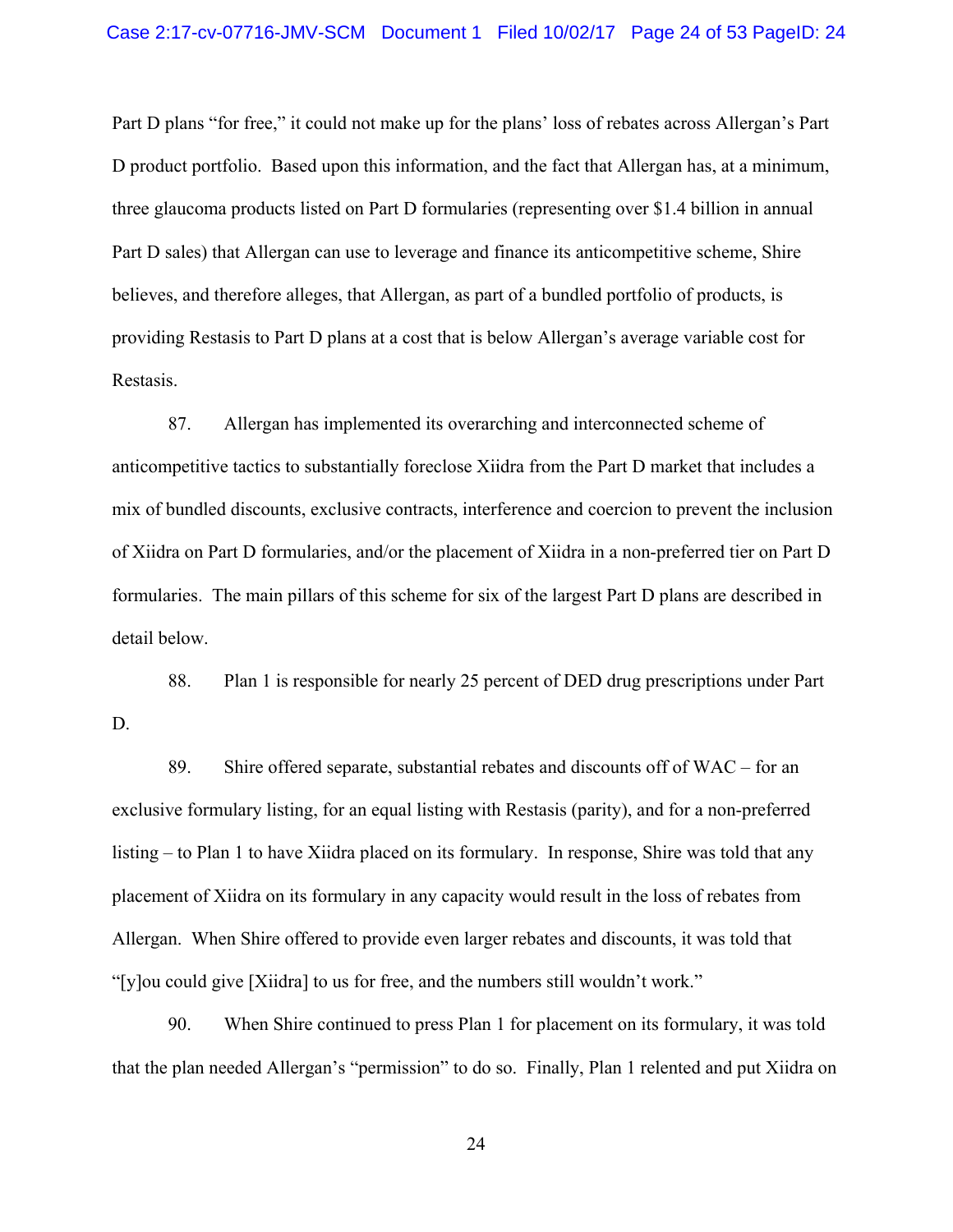### Case 2:17-cv-07716-JMV-SCM Document 1 Filed 10/02/17 Page 25 of 53 PageID: 25

its formulary, but only on a "non-preferred" tier, which will result in copayments for Plan 1's participants that are *two to five times higher* than if Xiidra was on the formulary as a "preferred" drug, as Restasis is for Plan 1. This will relegate Xiidra to, at best, a high single or low double digit share of Plan 1's participants.

91. Based upon the actions and statements of Plan 1, Shire believes, and therefore alleges, that in exchange for substantially excluding Xiidra from the formulary, Allergan has provided Plan 1 with the following benefits: (i) payment of substantial, bundled rebates and discounts across the Allergan Part D portfolio, and (ii) price protection for Allergan's Part D portfolio. However, if Plan 1's formulary includes Xiidra in any capacity other than "nonpreferred," the plan will lose the price protection, rebates, and discounts on the *entirety* of Allergan's Part D portfolio. This makes it impossible for Shire to offer discounts on Xiidra that compete with the bundled rebates provided by Allergan and keep Xiidra's price above its cost.

92. Plan 2, is responsible for over 11 percent of DED drug prescriptions under Part D.

93. Shire also offered separate, substantial rebates and discounts off of WAC to Plan 2 for an exclusive formulary listing and for parity with Restasis. Shire was told, however, that the Plan 2's contract with Allergan provided for price protection from 2014 and bundled rebates with its other drugs on Plan 2's formulary. As a result, the plan told Shire that it could not put any other DED drug on its formulary without losing all of its price protection and rebates for all of those drugs. When Shire offered to provide even larger rebates and discounts, Plan 2 said that Shire could not pay it enough in rebates to make up for what it would lose if it lost the Allergan rebates and price protection.

94. When Shire continued to press Plan 2 to be placed on its formulary, it was told that Plan 2 would need to check with Allergan and get its permission. Shortly thereafter, Plan 2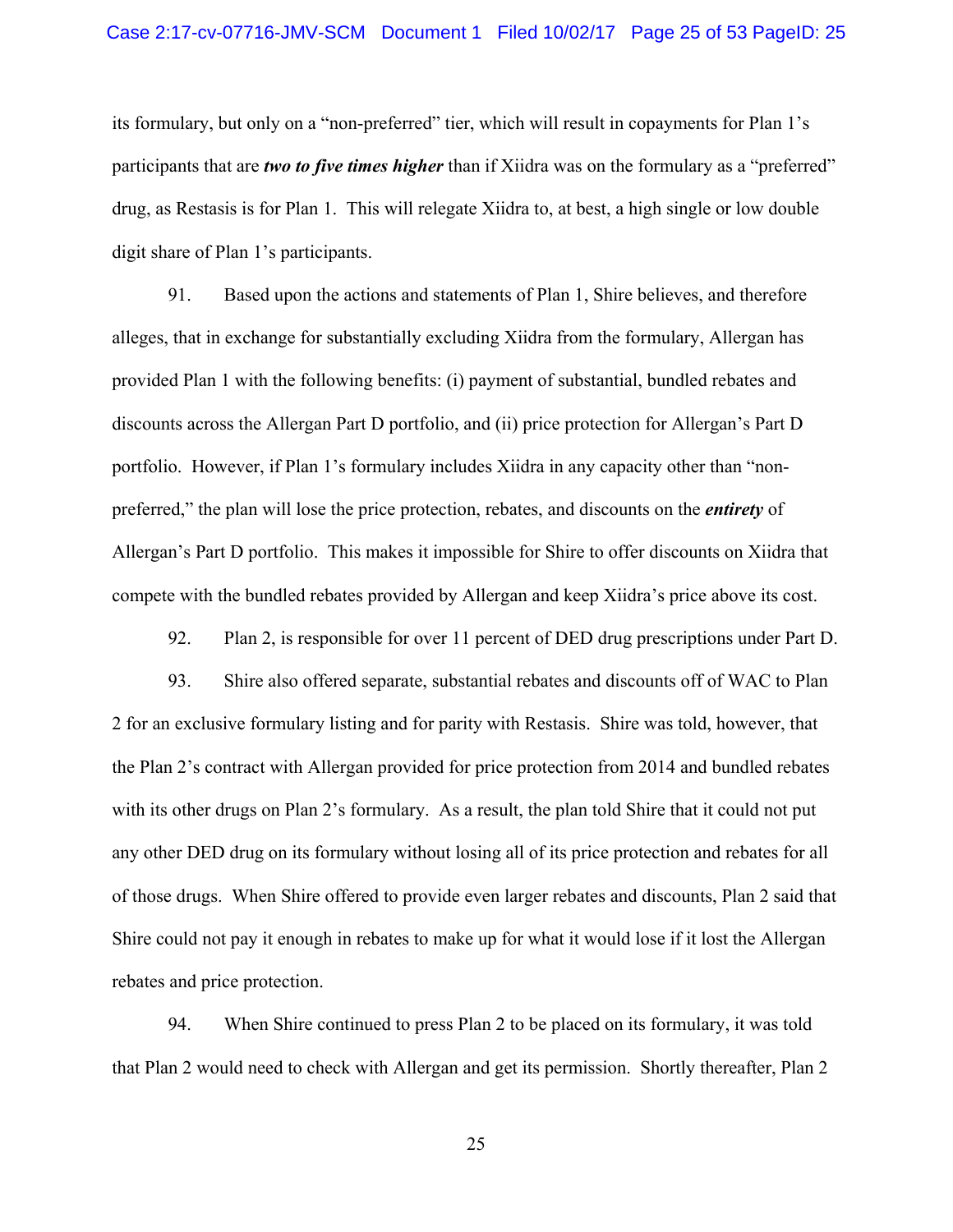told Shire that CMS had just reviewed its formulary and told the plan that it could not exclude Xiidra from its formulary because the plan's therapeutic categories are based on designations established by the American Hospital Formulary Service ("AHFS") which, unlike other compendia CMS relies upon for formulary classifications, do cover Xiidra. Consequently, Plan 2 will now be listing Xiidra on its formulary, but only as a non-preferred drug that will require a prior authorization and a "step through" Restasis. Thus Plan 2 participants will have to first try Restasis and experience "failure" before Plan 2 will pay for their prescriptions for Xiidra.

95. Thus, Plan 2's placement of Xiidra on its formulary as "non-preferred" with prior authorization and "step through" requirements effectively puts Xiidra in the same position that it would be in if it was "not covered." In addition, Plan 2's beneficiaries will need to make copayments that are *two to five times higher* than if Xiidra was on the formulary as a "preferred" drug, as Restasis is for Plan 2. This will relegate Xiidra to, at best, a high single or low double digit share of Plan 2's participants.

96. Moreover, even Xiidra's "non-preferred" status on Plan 2's formulary is tenuous. When Plan 2 told Allergan about CMS's review and its instruction to Plan 2 to include Xiidra on its formulary due to the AHFS designation, Allergan agreed, reluctantly, to honor the terms of its contractual rebates in 2018. However, Allergan also demanded that Plan 2 rely upon the National Council for Prescription Drug Programs ("NCPDP") formulary classifications in future years because the NCPDP classifications would not require Plan 2 to place Xiidra on its formulary. By using NCPDP's therapeutic categories, Plan 2 will be able to exclude Xiidra in accordance with its exclusive contract with Allergan, undermine CMS' direction, and further Allergan's exclusionary scheme for the future.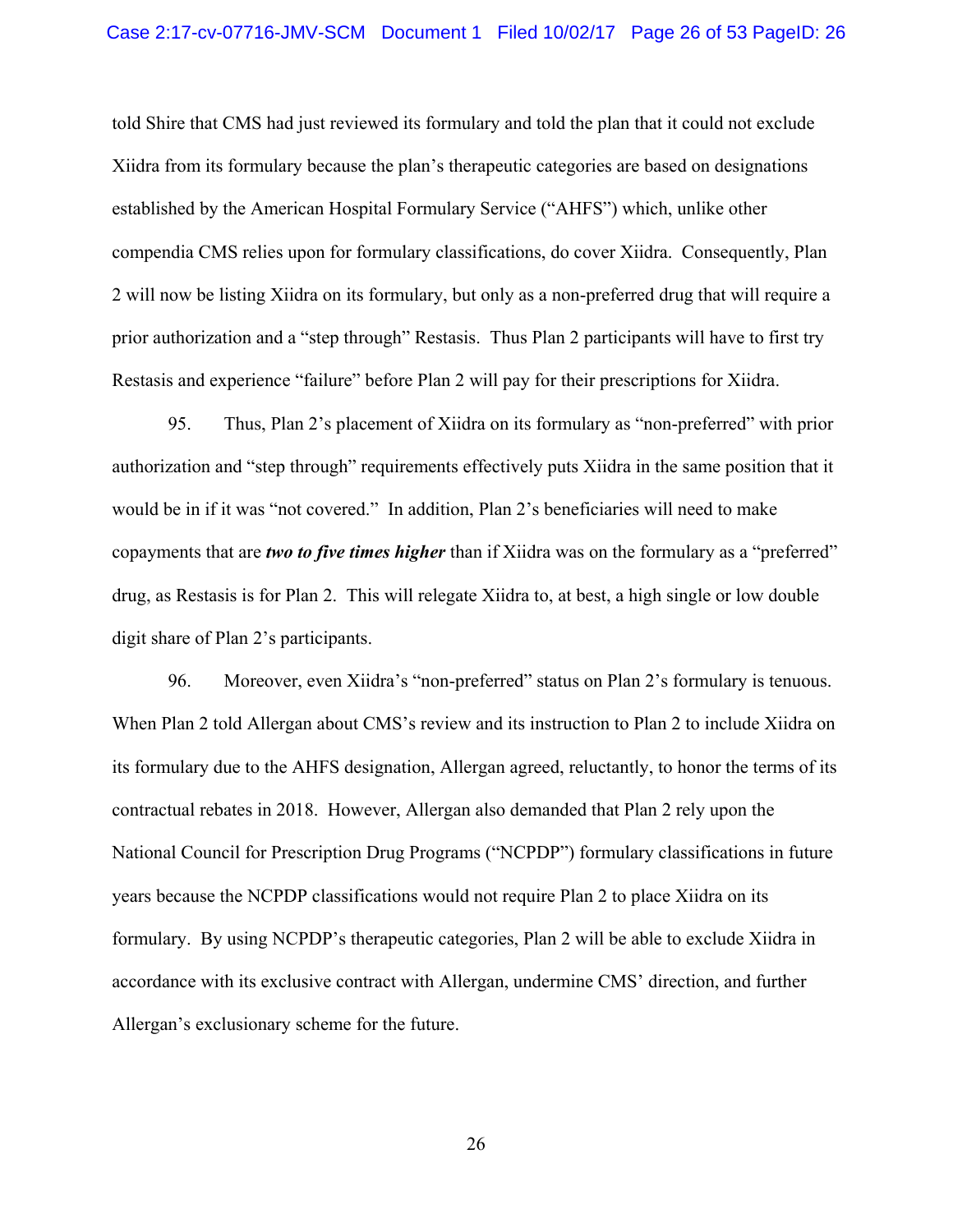#### Case 2:17-cv-07716-JMV-SCM Document 1 Filed 10/02/17 Page 27 of 53 PageID: 27

97. Based upon the actions and statements of Plan 2, Shire believes, and therefore alleges, that in exchange for excluding Xiidra from the formulary, Allergan has provided Plan 2 with some or all of the following benefits: (i) payment of substantial, bundled rebates and discounts across the Allergan Part D portfolio, and (ii) price protection for Allergan's Part D portfolio. However, if Plan 2's formulary includes Xiidra in a preferred formulary tier, the plan will lose the price protection, rebates, and discounts on the *entirety* of Allergan's Part D portfolio. This makes it impossible for Shire to offer discounts on Xiidra that compete with the bundled rebates provided by Allergan and keep Xiidra's price above its cost.

98. "Plan 3" refers to four separate plans which are negotiated jointly through one administrator and which are collectively responsible for over 34 percent of DED drug prescriptions under Part D. Each of the four plans is in the top ten Part D plans.

99. During an initial discussion with Plan 3, Shire requested parity with Restasis on the plan's formulary with substantial discounts and rebates. In response, the plan stated that it did not want parity, and was only interested in an exclusive listing. Shire asked if the plan was concerned that switching to Xiidra would be too disruptive to the plan. The plan replied that it had no such concern.

100. Shire then offered Plan 3 long-term and even more substantial price protection, discounts, and rebates, and was told unequivocally that "you give us that number and you'll get it [the listing on the plan's formulary]." So Shire gave the plan "that number." Shire then reconfirmed this agreement with Plan 3's representatives and they said that the existing number "will get it done." Out of an abundance of caution, Shire asked if there was any reason at all why Shire may need to increase or improve its offer in any way. The plan said no and continued to assure Shire that there was no need to increase or improve the offer.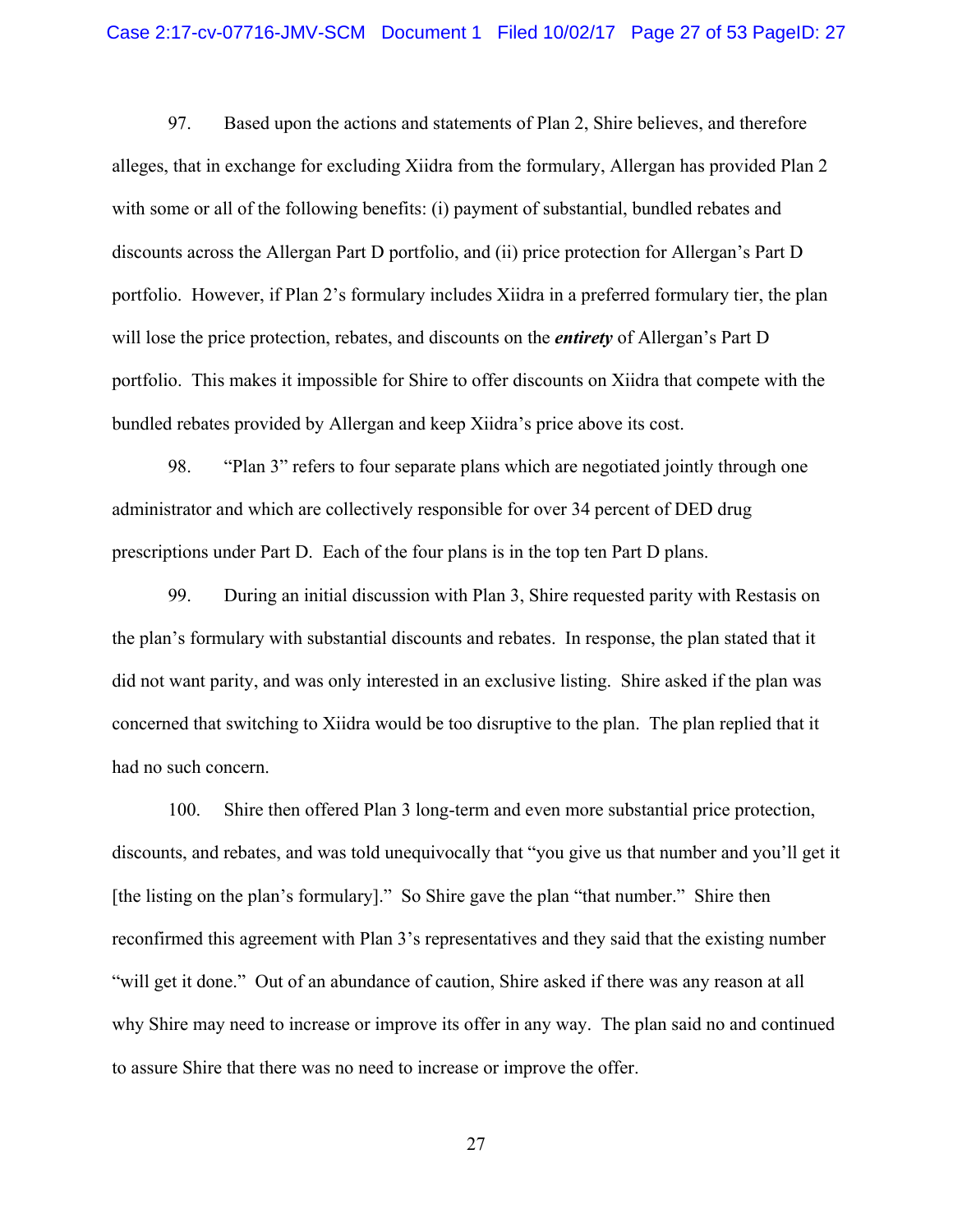### Case 2:17-cv-07716-JMV-SCM Document 1 Filed 10/02/17 Page 28 of 53 PageID: 28

101. Upon information and belief, Plan 3 then consulted with Allergan about whether Xiidra could be added to its formulary.

102. The next time that Shire heard from Plan 3, Shire was told that, in stark contrast to the plan's earlier statements, Xiidra could not be added to its formulary (at any tier) because doing so would create "too much disruption." When a Shire executive pushed back and asked for reconsideration, he was told that Allergan's contract with the plan would not allow Xiidra or any other DED treatment on the formulary. When Shire asked "how do we get out" of this position in the future, the plan pointedly replied "you don't." Shire, therefore, cannot obtain a listing for Xiidra on those plans' formularies regardless of the discounts or rebates it offers and will be excluded from those formularies in the future.

103. Based upon what information is available to Shire and what it has been told by Plan 3, Shire believes, and therefore alleges, that Allergan has entered into an anticompetitive exclusive dealing agreement with Plan 3 to exclude Xiidra from Plan 3's formulary and thereby deny Plan 3's participants access to Xiidra. This anticompetitive exclusive dealing arrangement substantially forecloses competition not only on its own due to the multiple Part D plans it covers and the market share they represent, but also because it is an integral part of Allergan's overall anticompetitive scheme magnifying the arrangement's foreclosure effect upon competition in the market for prescription drugs for the treatment of DED available through Part D.

104. Plan 3's refusal to place Xiidra on its formulary will force its participants to file appeals to try to get coverage for Xiidra and will require them to endure "step through" treatment with Restasis (whether or not it is the best treatment for them). As a result, Plan 3's participants will either not get coverage for Xiidra, or will need to make copayments that are *two to five times higher* than if Xiidra was on the formulary as a "preferred" drug, as Restasis is for Plan 3.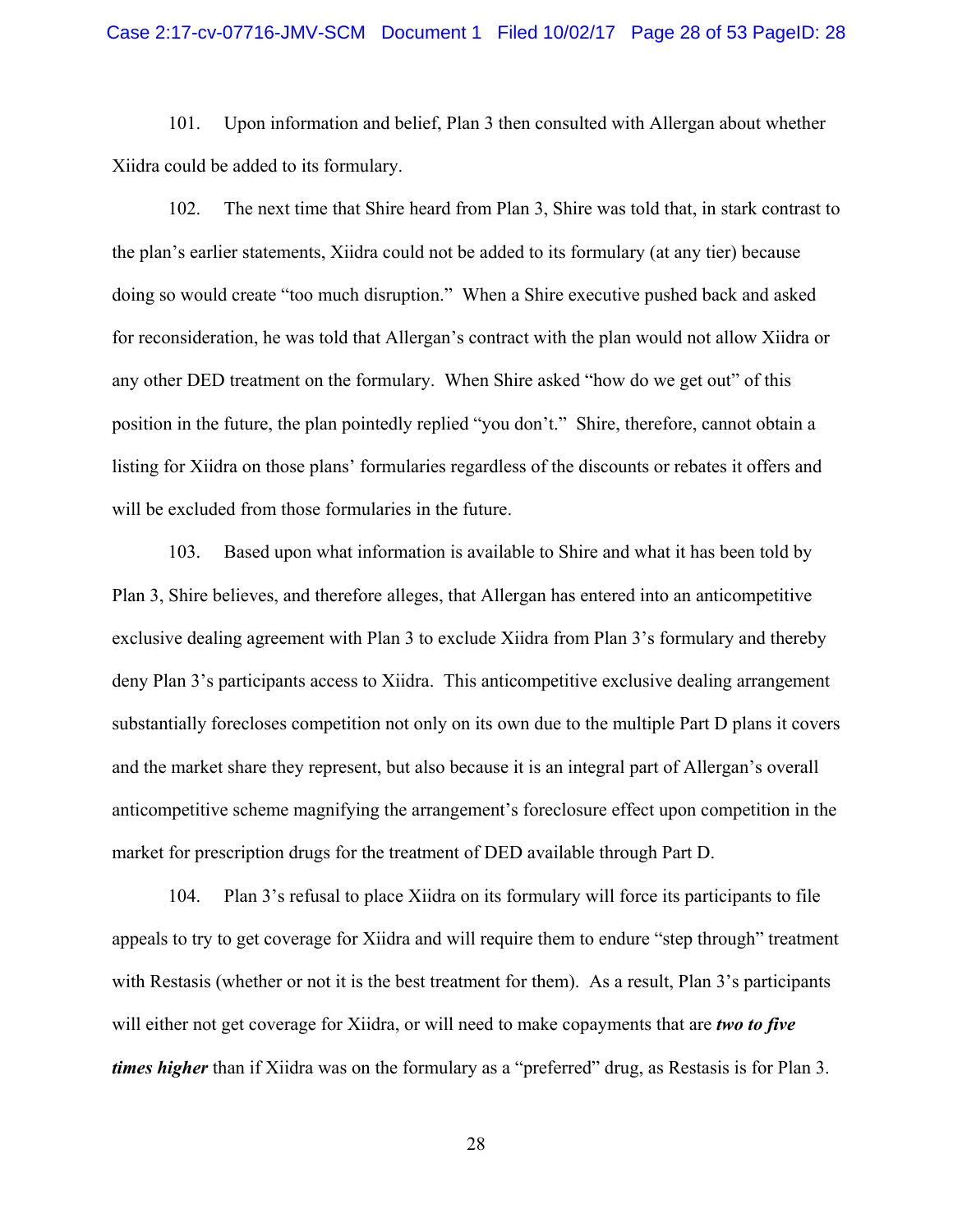This will relegate Xiidra to, at best, a high single or low double digit-share of Plan 3's participants.

105. While patient disruption was the stated reason for Plan 3's withdrawal from an agreement with Shire to list Xiidra on its formulary, upon information and belief, the primary reason that motivated Plan 3's conduct was furtherance of Allergan's goal to exclude Xiidra from the market for prescription drugs for the treatment of DED available through Part D.

106. The financial terms Shire offered to the Part D plans, including discounts, rebates, and price protection terms, far exceeded the discount rates on Xiidra Shire successfully offered to, and were accepted by, commercial prescription drug plans (where Shire holds approximately a 35 percent market share) to secure preferred formulary placement. Despite Shire's comparatively more attractive offers, the Part D plans declined to list Xiidra on a preferred formulary tier or at all, further illustrating that Allergan is employing and will continue to employ anticompetitive measures to exclude Xiidra from the Part D market for prescription DED treatments.

107. The plans' specific comments to Shire reflect the coercive and long-term nature of Allergan's conduct, and show that the plans had no choice but to exclude Xiidra from their formularies. First, the comments reflect that the plans' decisions to list Restasis on their formularies were the result of more than just Allergan offering a better price or otherwise competing on the merits. In fact, they make it clear that price and competition had nothing to do with the plans' decisions (*e.g.*, "[y]ou could give [Xiidra] to us for free, and the numbers still wouldn't work"). Second, the comments reflect that Allergan's scheme extends into the future (*e.g.*, Shire: "how do we get out [of this position in the future];" Plan 3: "you don't"). Despite the fact that Part D contracts are negotiated annually, Allergan's scheme will ensure that Shire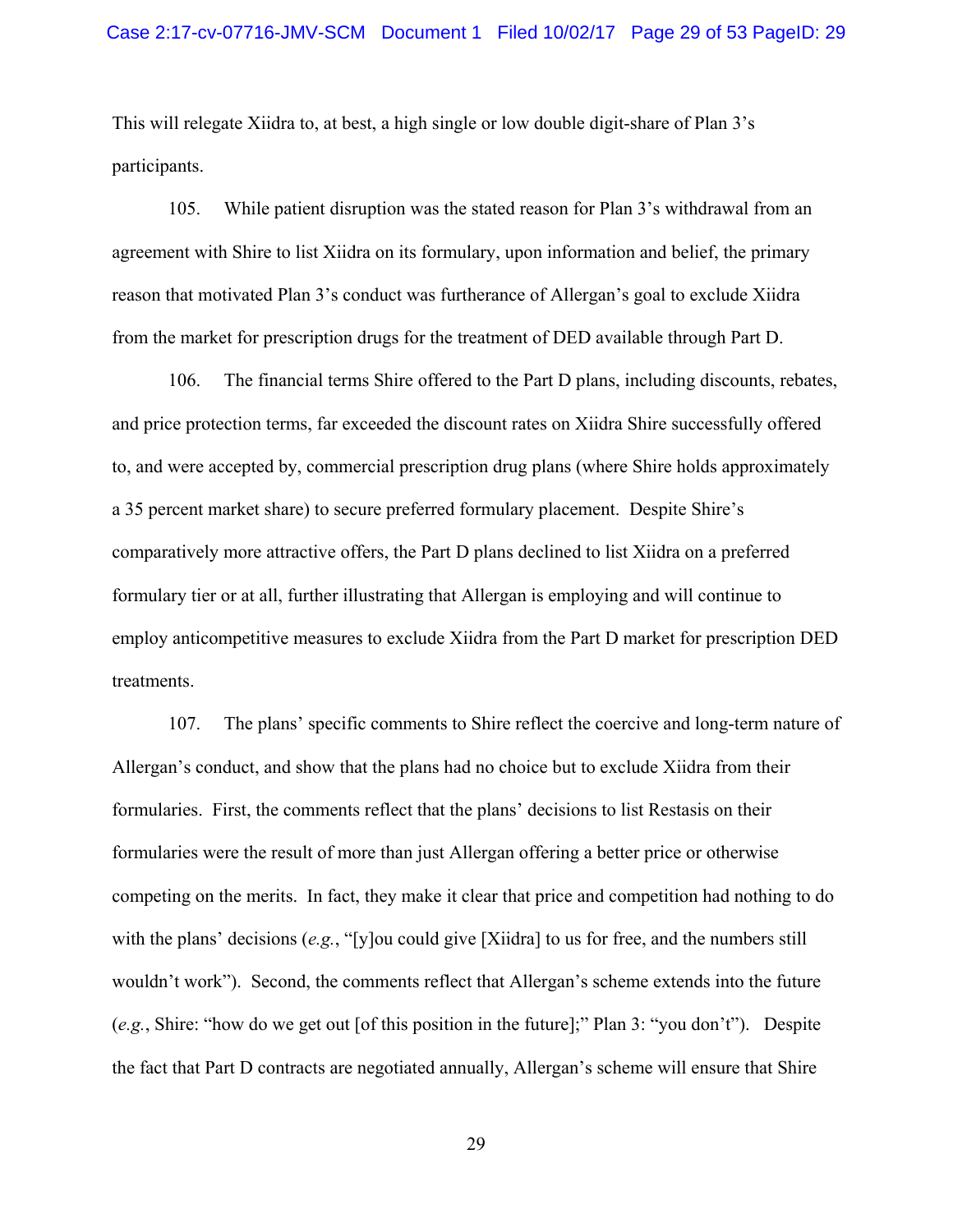has no real possibility of securing formulary placements with these plans as a result of future negotiations.

108. These are but three examples of Allergan's overarching and interconnected scheme of anticompetitive tactics, which have successfully blocked Shire's access to the Part D market, as Allergan's CEO boasted they would. Nonetheless, they leave no doubt that Allergan has used these tactics to put the plans in a position where they cannot place Xiidra on their formularies – irrespective of the terms that Shire may offer – because they cannot afford to lose the rebates and price protection on the other Allergan products against which Shire does not compete. Agreements of this nature are not available to the public and typically contain confidentiality provisions that prohibit their disclosure to anyone except the parties to the agreements. The overall nature and anticompetitive effects of the agreements, however, have been made clear by the actions and the statements of Allergan and the Part D plans.

109. Together, Plan 1, Plan 2, and Plan 3 represent over 70 percent of the Part D prescriptions for DED treatment and close to 90 percent of prescriptions dispensed to participants of the top ten Part D plans. Outside of the top ten plans are nearly 300 small and regional plans, including over 200 that account for 0.1 percent or less of Part D prescriptions for DED treatment and none that exceeds 1 percent. By substantially foreclosing Shire from the top ten plans, Allergan has substantially foreclosed the most effective and efficient means of gaining access to the Part D market for DED treatments and is effectively blocking Shire from competing in that market.

110. Even though Xiidra entered the market in 2016 after the negotiations with Part D plans were completed for the 2017 contract year, Shire requested that the plans discussed above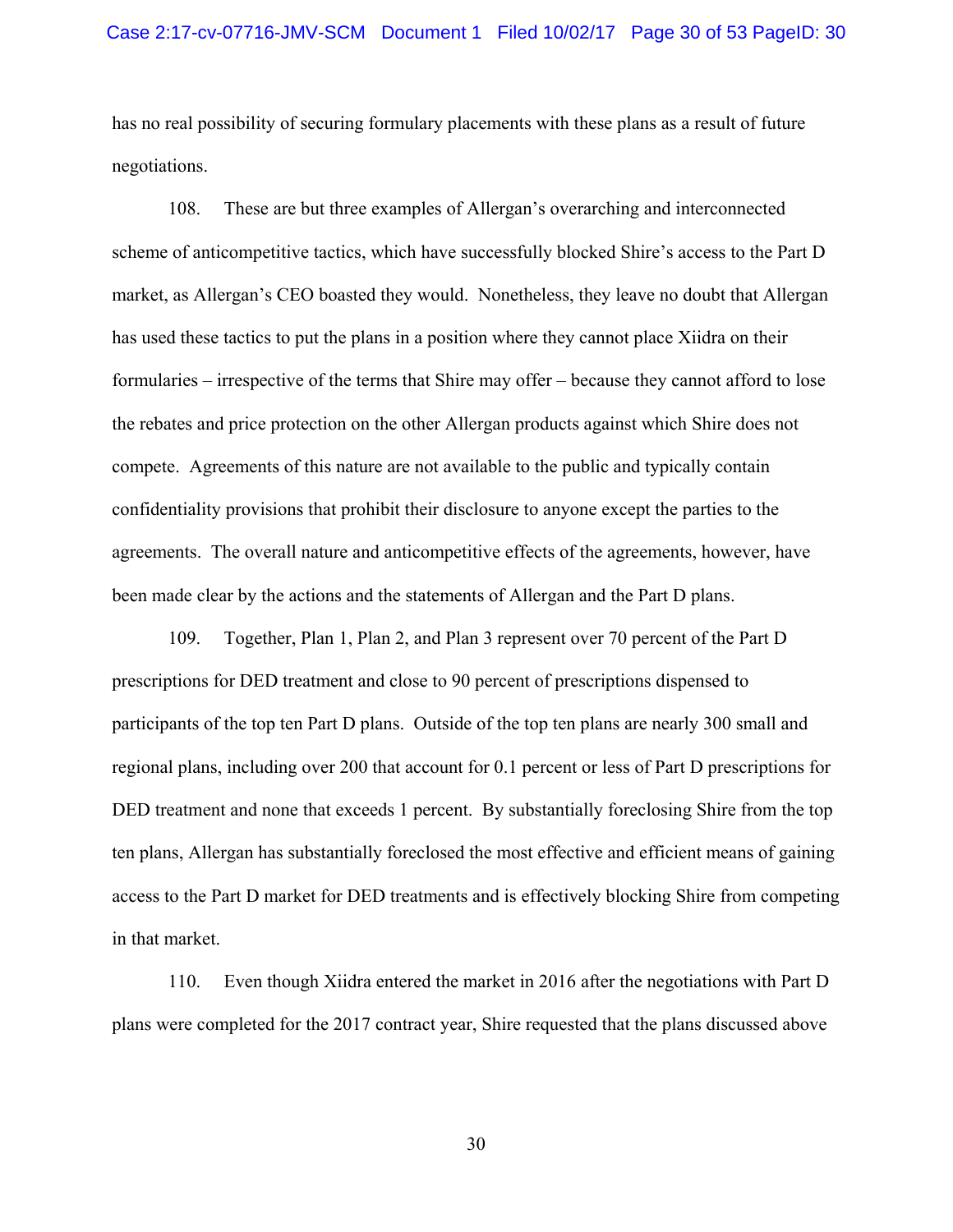#### Case 2:17-cv-07716-JMV-SCM Document 1 Filed 10/02/17 Page 31 of 53 PageID: 31

add Xiidra to their formularies at parity with Restasis as a preferred drug for 2017. None of them would do so.

111. Allergan's interactions with Plan 1, Plan 2, and Plan 3 are interconnected and designed to achieve Allergan's publically-announced goal of "blocking" Xiidra from the Part D market. Allergan's actions do not reflect competition on the merits, but an anticompetitive effort to deny DED patients access to a therapeutically superior and more cost effective DED medication. Indeed, as a result of Allergan's overarching scheme, only a small percentage of Part D plan participants have unrestricted access to Xiidra, or will have access to Xiidra in the future.

112. In addition to denying Part D patients access to Xiidra, a superior drug for the treatment of their DED, and in contrast to the commercial plan market in which Xiidra's entrance has increased sales of both Xiidra and Restasis, Allergan's scheme will stunt the growth of the Part D market for DED treatments because Restasis does not treat the vast majority of the signs and symptoms that afflict DED patients. If Allergan's unlawful conduct is permitted to continue, physicians and patients will also become conditioned to prescribe and use only Restasis, relegating Xiidra to a very small segment of the Part D market for DED prescription drugs, and effectively eliminating competition in that market.

### **RELEVANT MARKETS AND ALLERGAN'S MONOPOLY POWER**

113. Allergan possesses and has possessed at all relevant times, monopoly power in the market for prescription drugs for the treatment of DED available through Part D. Allergan sells the dominant DED treatment in the Medicare Part D market under the brand name Restasis. But for Allergan's conduct, Xiidra would meaningfully constrain Allergan's monopoly power, which is represented by Restasis in the Medicare Part D market.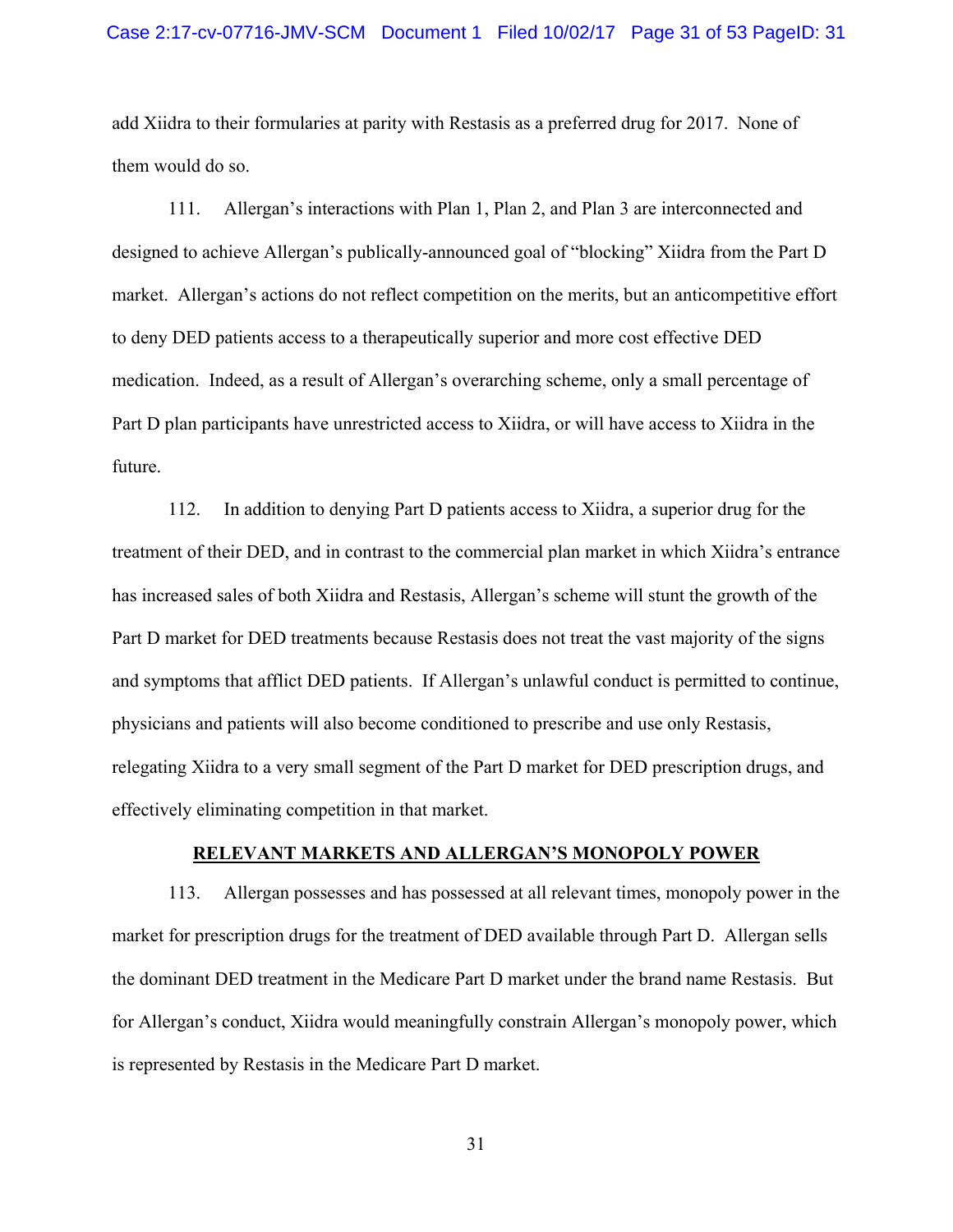## **Relevant Product Market – Prescription Drugs for the Treatment of DED Available Through Medicare Part D**

114. The market for prescription drugs for the treatment of DED available through Medicare Part D is a properly defined product market.

115. There are no other medical or other reasonably available substitutes for prescription drugs to treat DED. Over-the-counter treatments, such as artificial tears, are only palliative treatments and do not treat the underlying inflammation that causes DED. At best, over-the-counter treatments help moisten the eyes and provide temporary symptom relief. Similarly, punctal plugs (small medical devices that are inserted into the tear ducts to block them) offer only temporary relief and do not treat the underlying disease. DED is a serious, progressive disease, and failure to treat it appropriately could lead to increased inflammation, significant damage to the eye (such as corneal infection and scarring), and complications including vision loss. Thus, for those patients with DED, prescription drugs to treat DED are their only option.

116. Commercial prescription drug plans are not substitutes for Part D plans. Part D serves a distinct group of consumers for whom commercial plans would not be an option. Congress added Part D to provide prescription drug coverage to those aged 65 and older (and those under age 65 with permanent disabilities) for whom commercial insurance is either too expensive or would not provide comprehensive coverage. Accordingly, Part D plans typically have lower premiums than commercial plans because the federal government subsidizes a substantial portion of each Part D participant's premium. And unlike commercial prescription plans, CMS reviews and approves each Part D plan to verify that the plan is providing access to an acceptable range of Part D drug choices. This is because Part D formularies are subject to certain statutory requirements that commercial formularies are not. Part D plans must offer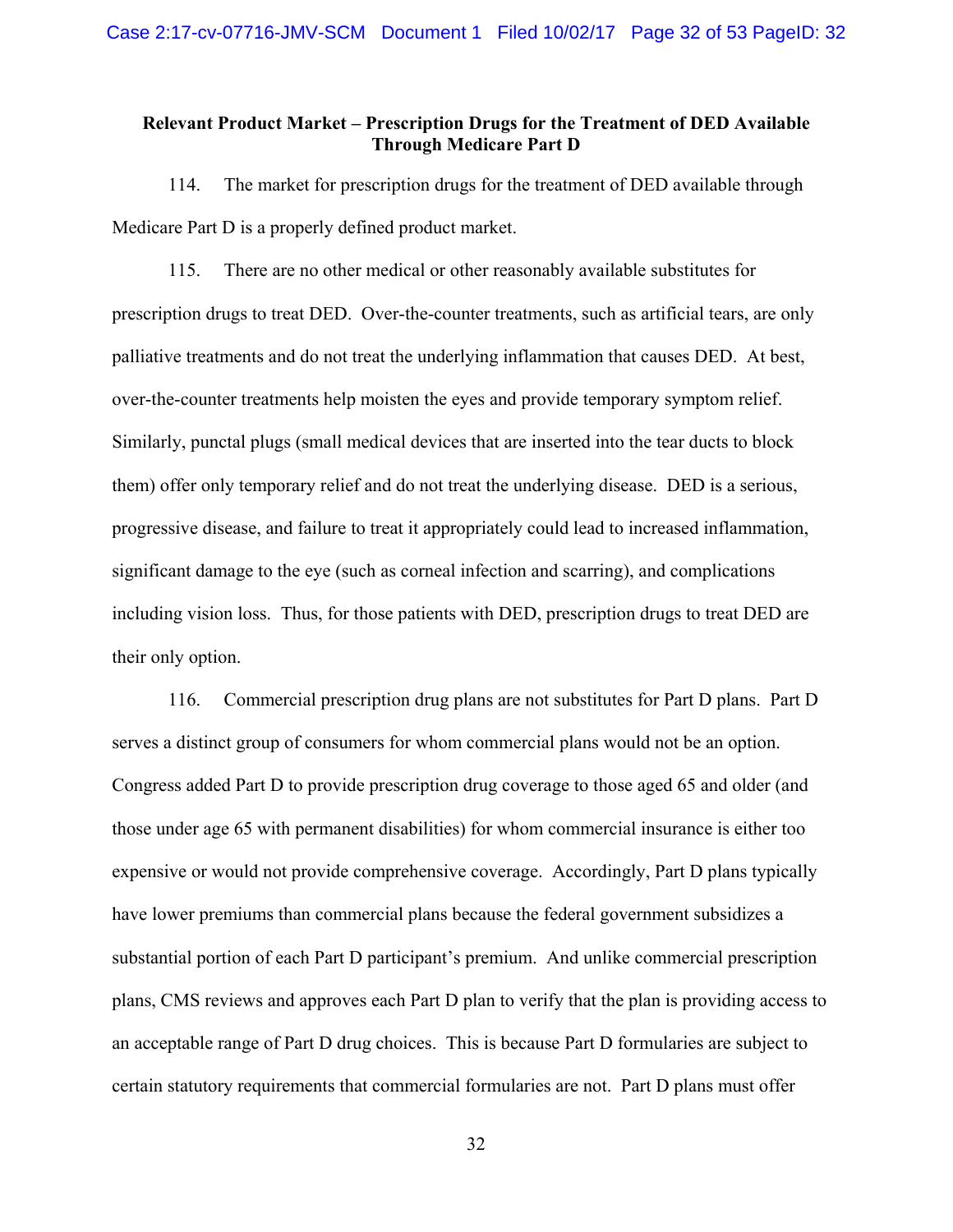prescription drug coverage as prescribed by the Medicare Prescription Drug, Improvement, and Modernization Act or the plan must be approved by the Secretary of Health and Human Services. Because of these differences in cost and benefits, Medicare beneficiaries using Part D do not consider a commercial plan to be an adequate alternative.

117. Allergan, Shire, and other industry participants recognize prescription drug plans available under Medicare Part D as distinct from prescription drug plans offered through commercial plans. Pharmaceutical companies, therefore, have separation between the business that they conduct with Medicare Part D plans and the business that they conduct with commercial plans. Pharmaceutical companies often use different staff, or hire a third party, to negotiate with Part D plan administrators even though many of those administrators also manage commercial formularies.

118. The contracting cycle for Part D plans is also different from commercial plans. To gain access to a Medicare formulary, pharmaceutical companies begin negotiations with Part D plans in or around April and the negotiations end in August of the same year to allow time for CMS review and approval, where commercial plans are open to negotiations all year. Pharmaceutical companies also separately monitor and report their Medicare Part D sales and financial performance.

119. Many of these differences are also true for administrators of Part D plans. Part D plans keep their Medicare business separate from their commercial business, and they also separately monitor and report their Part D sales and financial performance. In particular, the rebates offered and paid to commercial plans and Part D plans are distinct, and commercial plans are unable to use Part D plan rebates to negotiate a better deal for themselves with the pharmaceutical companies.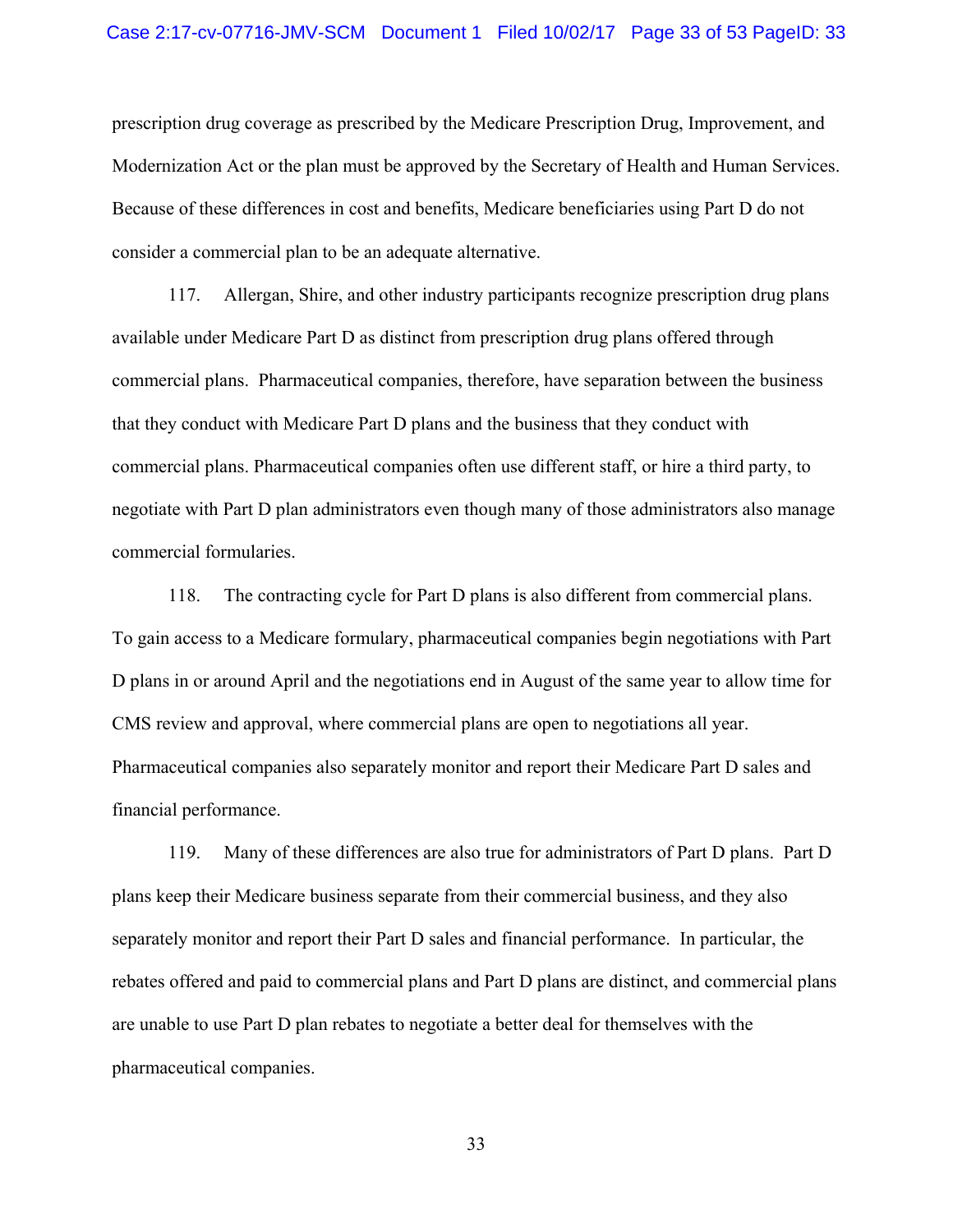### **Relevant Geographic Market – United States**

120. The relevant geographic market is the United States. Drugs require FDA approval before they can be sold in the United States. Thus, drugs sold outside of the United States are not alternatives to Part D beneficiaries. Also, Part D plans are available throughout the United States.

## **Allergan Exercises Monopoly Power in Prescription Drugs for the Treatment of DED Available Through Medicare Part D**

121. Restasis was the only prescription treatment for DED available in the United States until Xiidra's launch in 2016. Despite Xiidra's launch, Restasis has retained a dominant market share in the treatment of DED for Part D. While Xiidra has made inroads in the commercial market, it has not meaningfully constrained Allergan's sales in the Part D market. For example, Xiidra has successfully captured approximately a 35 percent market share with the commercial plans nine months post launch, but has gained just 10 percent market share with the Part D plans post launch.

122. Beyond Allergan's Restasis market share, Allergan's monopoly power is evidenced by the barriers to entry into the relevant market.

123. Substantial barriers to entry exist for prescription DED drugs. High fixed costs, difficult regulatory hurdles, and complex manufacturing processes render the entry of any new competitor difficult. Potential new drug competitors need to conduct expensive trials to obtain FDA approval. The most recent analysis by the Tufts Center for the Study of Drug Development, published in the Journal of Health Economics in March of 2016, calculates the average cost to develop and gain marketing approval for a new drug to be \$2.558 billion. The study noted that drug development is lengthy – often taking longer than a decade – and that outof-pocket costs for individual drugs and higher failure rates for drugs tested in clinical trials were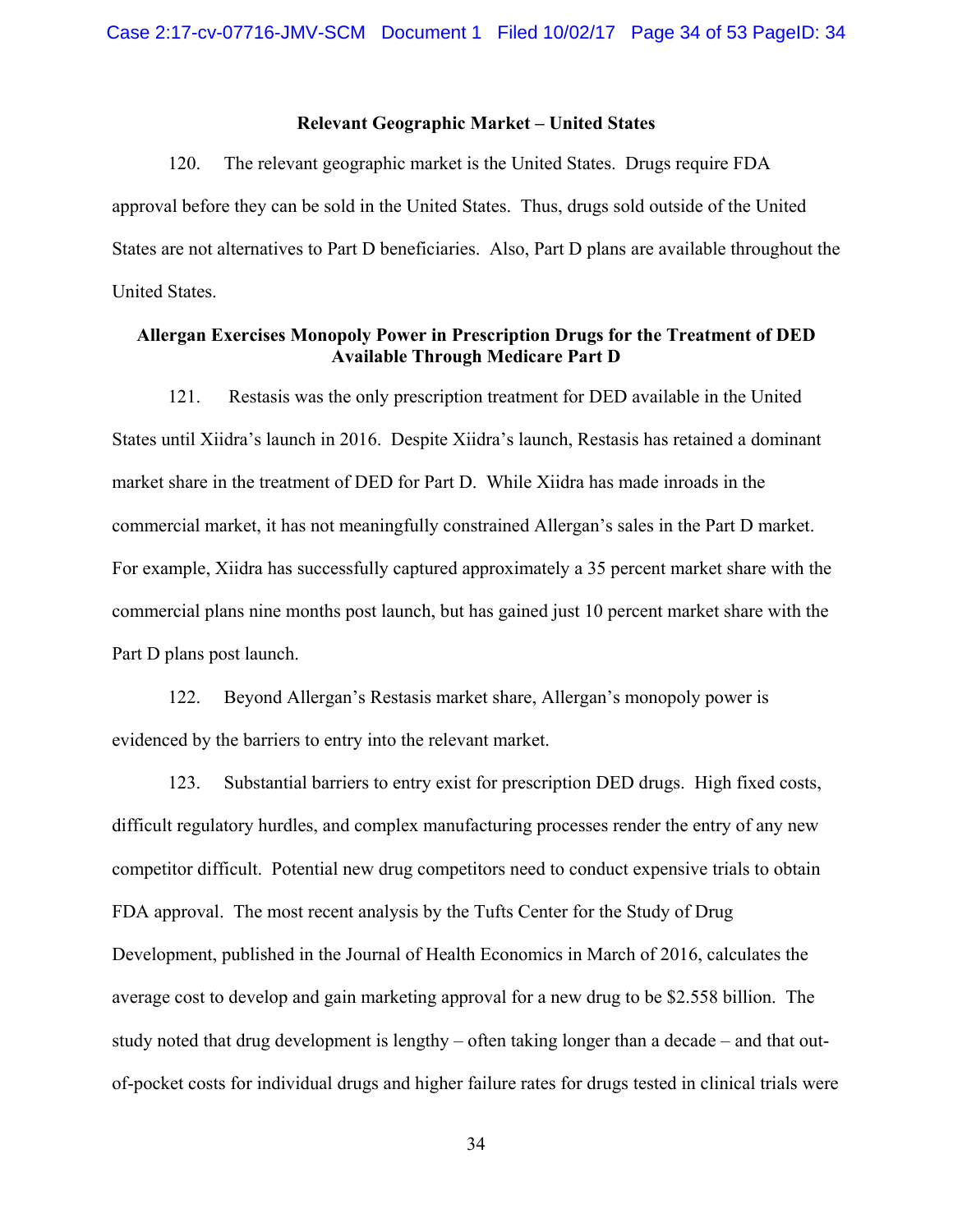the primary reasons behind rising drug development costs. FDA requirements also make it very difficult for a prescription drug treatment for DED to receive approval today. Indeed, the approval path for Restasis took three years and included multiple rejections from the FDA, and, due to increased regulatory scrutiny, it would be even more difficult for Restasis to be approved today. Because of these changes in FDA standards, Xiidra had to meet a much more stringent approval criteria for safety and efficacy than Restasis did.

## **ALLERGAN'S ANTICOMPETITIVE SCHEME HARMS COMPETITION AND INJURES CONSUMERS**

## **Allergan Has Entered and Will Continue to Enter into Exclusionary Contracts with Part D Plans**

124. Allergan has entered and will continue to enter contracts with plans covering over 70 percent of the Part D prescription DED treatment market, and is engaged in an overarching and interconnected anticompetitive scheme to maintain its monopoly power in the Part D DED treatment market.

125. For instance, Allergan has entered into agreements with Part D plans that condition bundled rebates for Allergan's Part D portfolio on the complete or near complete exclusion of Xiidra from that plan's formulary.

126. Allergan has combined its bundled rebate agreements with contracts with Part D plans that require Restasis' exclusive formulary listing such that the plans are prevented from covering Xiidra and/or placing Xiidra in a preferred formulary tier.

127. Upon information and belief, Allergan has engaged in further interference to prevent Part D plans from contracting with Shire, even where that plan has already agreed, or agreed in principle, to terms with Shire.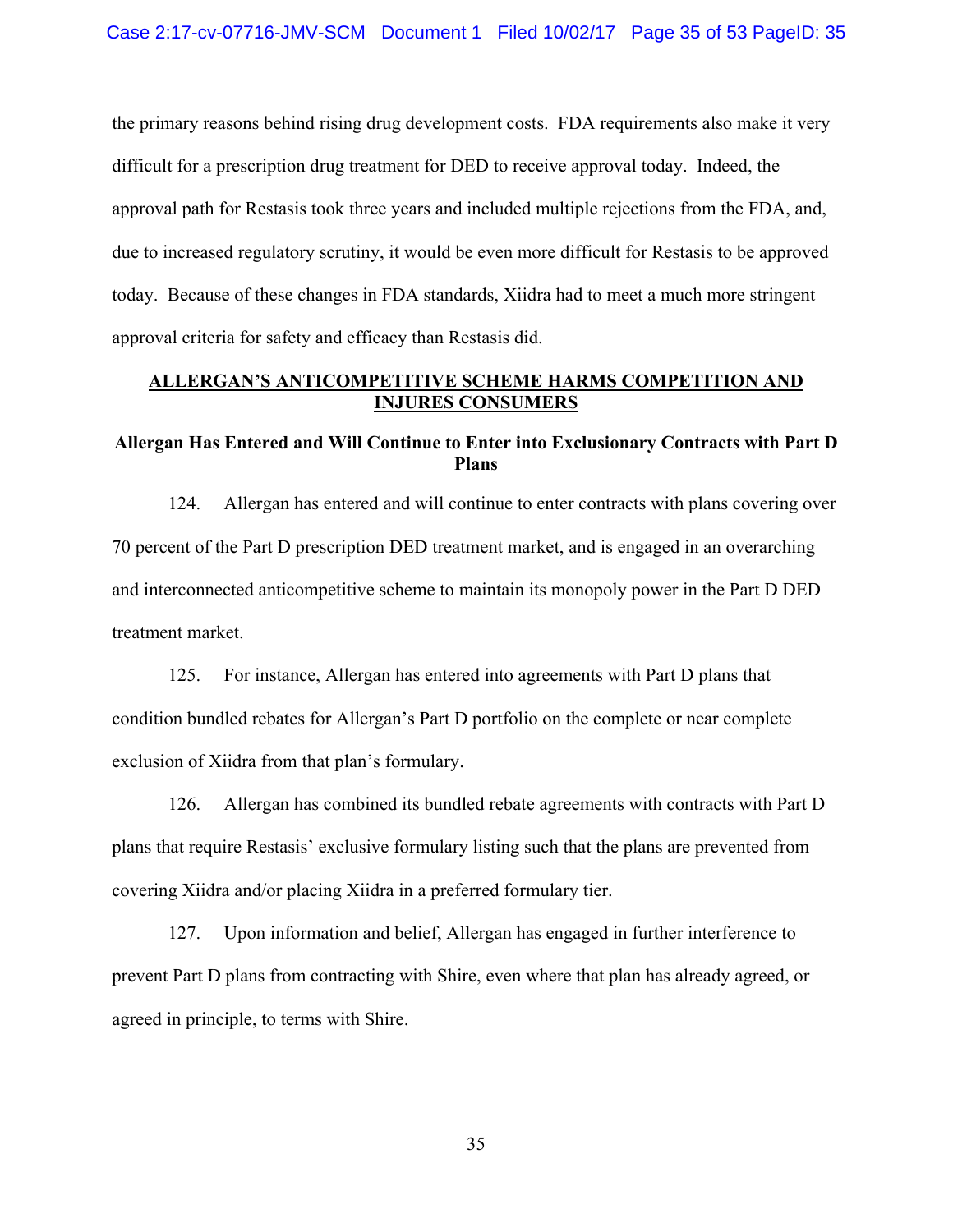## **Allergan's Anticompetitive Scheme Forecloses a Substantial Amount of Competition in the Part D Prescription DED Treatment Market and Artificially Maintains Allergan's Market Share and Monopoly Power**

128. The culmination of Allergan's conduct is an anticompetitive scheme with the combined effect of substantially foreclosing Xiidra from competing in the Part D prescription DED treatment market, injuring Shire and Part D beneficiaries, now and going forward.

129. As a result of Allergan's exclusionary conduct and anticompetitive scheme, Xiidra cannot compete with Restasis on the largest Part D plans, which cover at least 70 percent of the Part D prescriptions for DED treatment. The remaining portion of the Part D market is serviced by nearly 300 plans, virtually all of which only cover a small fraction of a percentage point of Part D beneficiaries (*i.e.*, less than 100 DED treatment prescriptions per month). By limiting new entrants, such as Shire, to pursing this small and highly fragmented remainder of the relevant market, Allergan is raising Shire's costs of entry. The elevated costs of approaching and negotiating with hundreds of very small Part D plans has rendered it infeasible for Shire to capture the Part D market share for prescription DED treatments held by those smaller plans.

130. By excluding Xiidra from the largest Part D plans, Allergan has shut Shire out of the most effective and efficient means of accessing the market to counter Allergan's monopoly power. This, in conjunction with Allergan's contracts with other Part D plans, will cause Restasis to maintain a market share of approximately 90 percent in the Part D prescription DED treatment market.

131. Allergan's anticompetitive scheme shields large segments of the Part D prescription DED treatment marketplace from competition, thereby stifling competition on the merits and foreclosing Part D beneficiaries suffering from DED from any meaningful access to the best treatment available for them. Allergan has used exclusionary bundling contracts and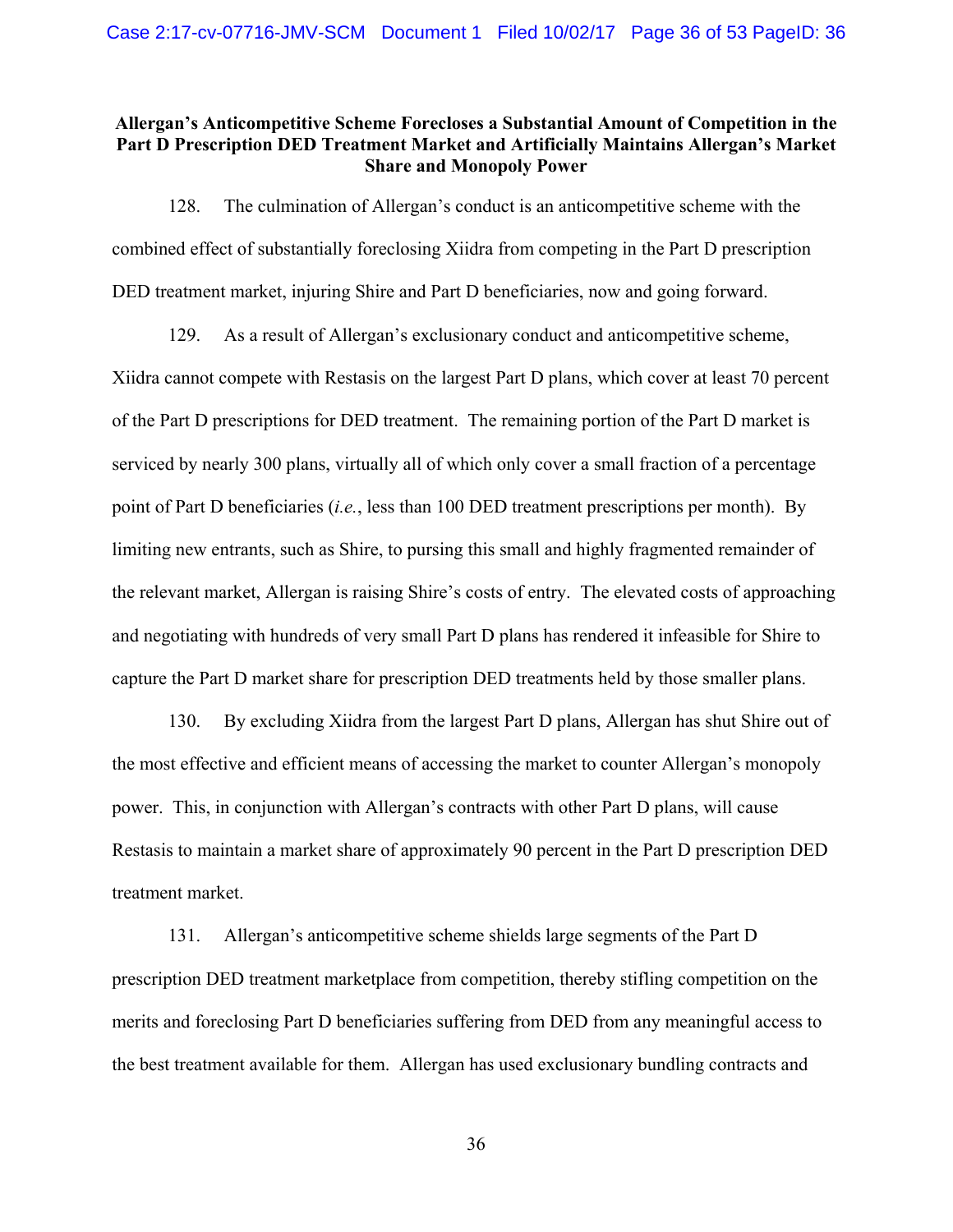### Case 2:17-cv-07716-JMV-SCM Document 1 Filed 10/02/17 Page 37 of 53 PageID: 37

exclusive dealing to coerce Part D plans and to preserve and extend its monopoly power in the Part D prescription DED treatment market.

132. Allergan's conduct also restrains growth in the Part D market for DED medication prescriptions in light of Xiidra's clinical efficacy and the breadth of its approved indication. Were it not for Allergan's exclusionary scheme, more Part D beneficiaries suffering from DED, especially the vast majority of those whose DED is not attributable to insufficient tear volume (the only sign of DED Restasis is approved to treat), would benefit from treatment. Service of that unmet need would grow the Part D market for DED medication prescriptions.

133. Absent Allergan's anticompetitive scheme to foreclose and stifle competition in the market for prescription DED medications covered under Part D formularies, Shire would achieve a substantial market presence and pose a far greater competitive threat to Allergan among Part D beneficiaries. Instead, Allergan's anticompetitive conduct has caused Restasis to be unconstrained in the Part D market, which has harmed consumers by denying them access to a superior drug and has harmed Shire by effectively excluding it from the Part D market.

## **Allergan's Exclusionary Contracts Will Artificially Maintain Allergan's Market Share and Monopoly Power in the Part D Prescription DED Drug Market and Lead to Overcharging and Inferior Consumer Choice for Medicare Part D Beneficiaries**

134. There is no valid procompetitive business justification for Allergan's exclusionary contracts and anticompetitive scheme. Allergan does not use the contracts, including the bundled rebates, to achieve efficiencies or otherwise benefit consumers and/or competition. In fact, Allergan's contracts do not lower copayments or provide any benefit at all to the Part D beneficiaries who actually buy and use Restasis.

135. The effect of Allergan's exclusionary and anticompetitive contracting scheme will be that Medicare Part D beneficiaries are effectively denied or will have severely limited access to Xiidra, the only drug approved by the FDA for the treatment of *both* the signs and symptoms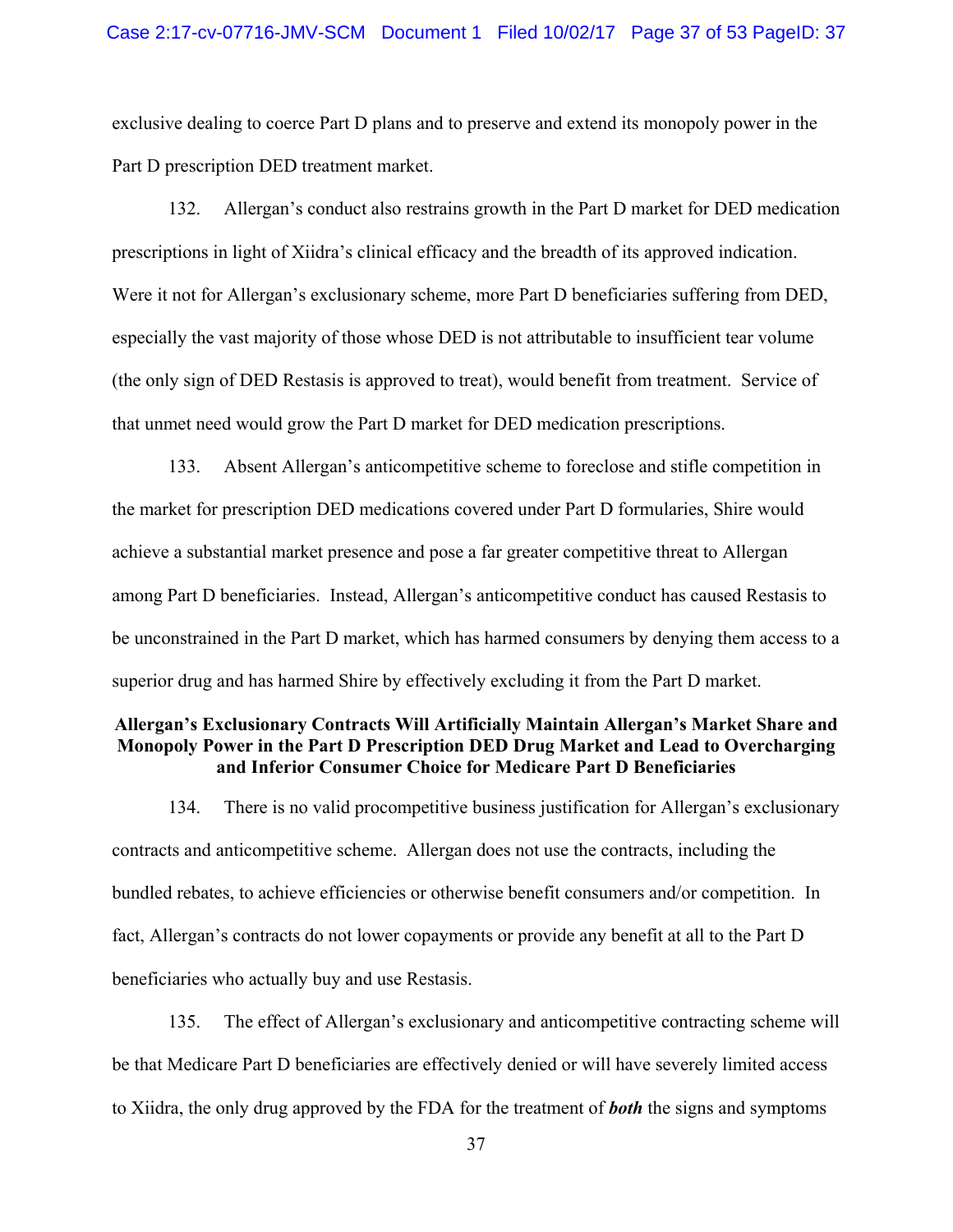of DED. Part D beneficiaries who are prescribed DED medication can only obtain Restasis under their Part D plan unless they can overcome the restrictions and afford the higher copayments Allergan's contracts impose on Xiidra.

136. As a direct result of Allergan excluding Xiidra from the Part D market, Part D patients with DED are being and will be overcharged because (i) they are being forced to make higher copayments for Xiidra because it is a non-preferred or off-formulary drug, (ii) they are getting less value for their copayment amount because Restasis is inferior to Xiidra, and (iii) many patients who purchase and use Restasis must also purchase and use a topical steroid, which makes the cost of treatment with Restasis higher than the cost of treatment with Xiidra.

137. The fact that plans will not list Xiidra on their formularies even if it is "given" to them shows that the plans are deciding to purchase Restasis as a result of Allergan's exclusionary contracts and anticompetitive scheme, not because of the relative prices and merits of Xiidra and Restasis.

138. Allergan's exclusionary contracts and anticompetitive scheme has caused and will cause loss or injury to Part D beneficiaries and to Shire and has caused and will cause anticompetitive harm that is not offset by procompetitive benefits.

### **Shire Is At Least an Equally Efficient Competitor**

139. Shire is at least an equally efficient competitor to Allergan. Specifically, Xiidra is a more effective DED drug and serves a broader indication than Restasis. Furthermore, the comparable resources and structure of Allergan and Shire provide no basis to infer that Allergan can manufacture Restasis at a lower cost than Shire can manufacture Xiidra.

140. The FDA approved Xiidra as the first eye drop approved to treat *both* the signs and symptoms of DED, purposefully designed and optimized for ocular use. The FDA took the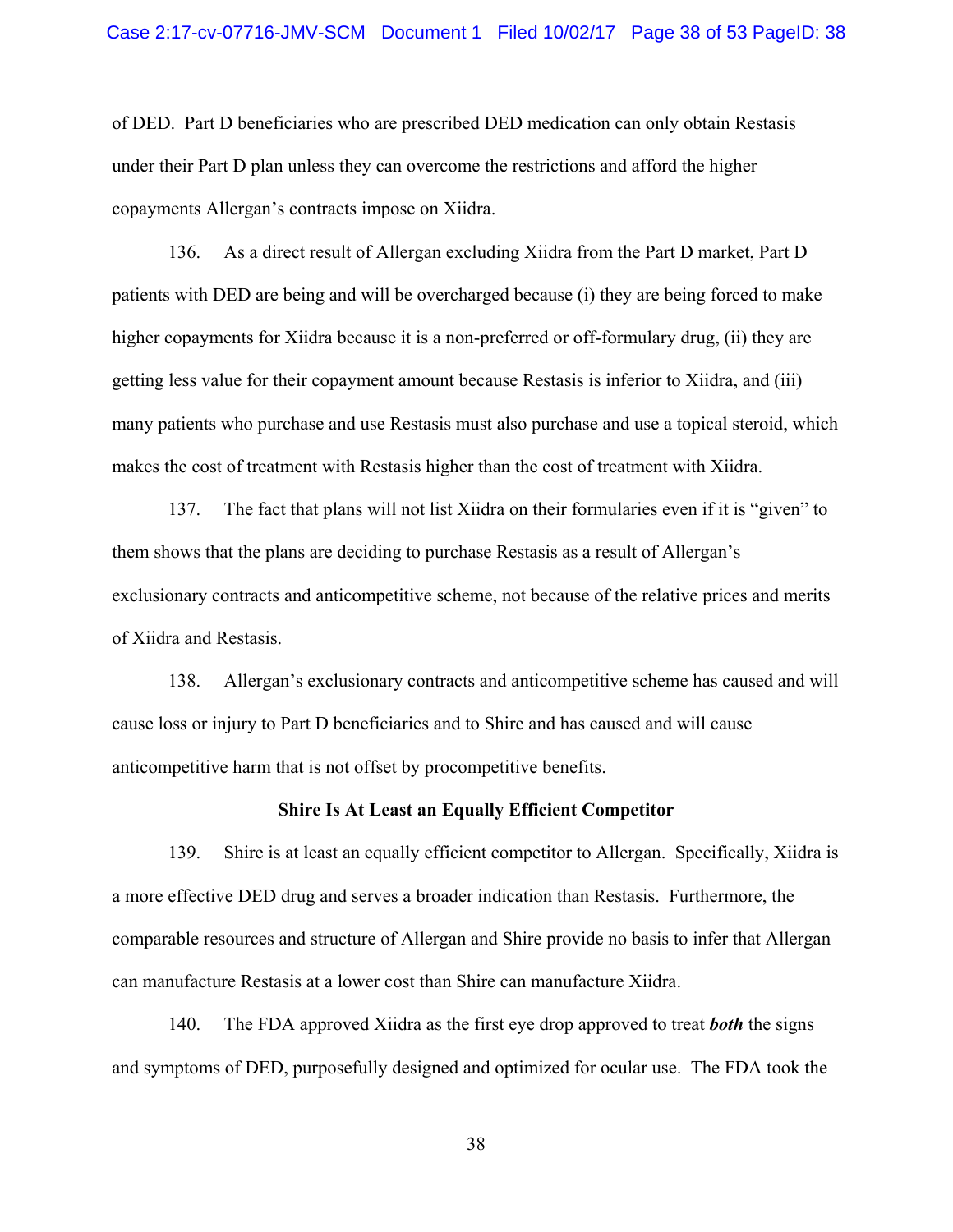#### Case 2:17-cv-07716-JMV-SCM Document 1 Filed 10/02/17 Page 39 of 53 PageID: 39

rare step of issuing a press release to mark Xiidra's approval, which industry investors celebrated as a "big game changer." By treating both the signs and symptoms of DED (including inflammation), Xiidra provides a clinically superior treatment and meets an unmet need among DED patients that has not been and cannot be met by Restasis.

141. Allergan and Shire, respectively, list Restasis and Xiidra at the same WAC price, even though Xiidra is a more effective drug with a broader indication.

142. Shire has over 23 thousand employees and products available in over 100 countries. In 2016, Shire had \$10.9 billion in net product sales (\$11.4 billion total revenue) across seven therapeutic areas, generated \$3.5 billion in non-GAAP cash and operated on a 39 percent non-GAAP EBITDA margin. During 2016, Shire continued to focus on its R&D efforts with an investment of \$1.4 billion. In 2016, it had 37 clinical development programs in its pipeline including a late stage pipeline with a total of approximately 20 programs in Phase 3 or registration, the most robust rare disease-focused pipeline in the industry.

143. Allergan is a large global pharmaceutical company (\$14.5 billion total revenue in 2016, 18 thousand employees). Allergan does not have any advantage in size, breadth or structure that enables it to produce Restasis for less cost than Shire produces Xiidra.

144. In sum, Xiidra has the strongest efficacy profile of any prescription DED drug on the market and Shire is at least as equally efficient a competitor as Allergan. It is, therefore, not possible that Allergan's continued and ongoing dominance of the market for DED drugs available through Part D, and Shire's exclusion from that market, is a result of competitive market forces or Shire's inability to compete head-to-head with Allergan on equal footing.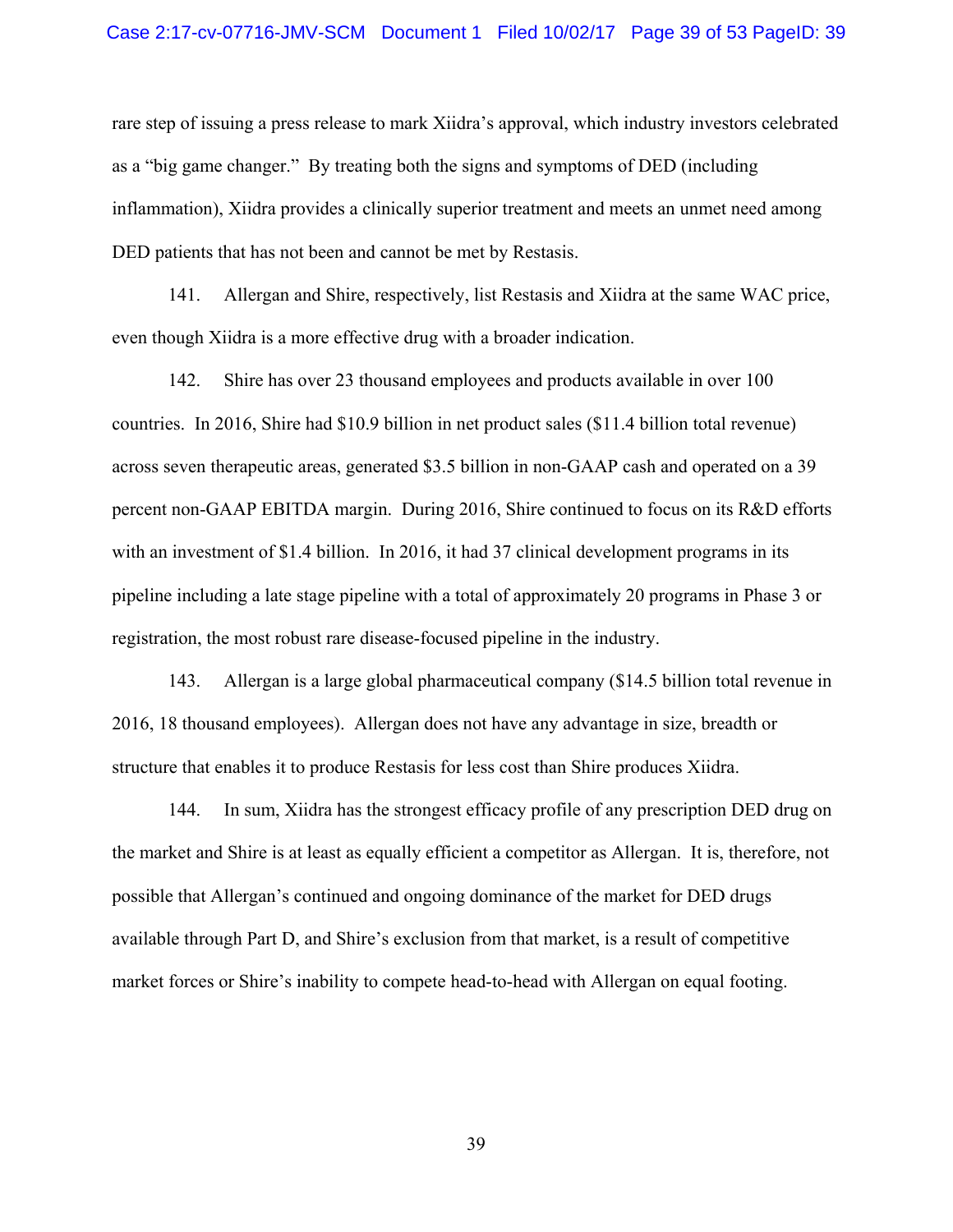### **CLAIMS FOR RELIEF**

## **FIRST CAUSE OF ACTION MONOPOLIZATION (15 U.S.C. § 2)**

145. Shire repeats and realleges each allegation in paragraphs 1 through 144 as if fully set forth herein.

146. Allergan has, and during the relevant period had, a market share of approximately 90 percent in the Part D prescription DED treatment market. Accordingly, and combined with high entry barriers, Allergan possesses monopoly power in the Part D prescription DED treatment market in the United States.

147. Allergan has willfully maintained and will further maintain its monopoly power in this market through exclusionary and anticompetitive means. Allergan is engaged in an ongoing and overarching anticompetitive scheme designed to maintain its monopoly power in the market for prescription drugs for the treatment of DED available through Part D, using a mix of bundled discounts, exclusive contracts, interference, and coercion to prevent the inclusion of Xiidra on Part D formularies. Allergan coerced Part D plans into agreements that give preferred status to Restasis to the exclusion of Xiidra, including through, *inter alia*, bundled rebate agreements in which Allergan provided "price protection" and other rebates or discounts for Allergan's portfolio of Part D products conditioned on the exclusion of Xiidra from formularies, and agreements conditioned on Xiidra being listed, if at all, as a "non-preferred" treatment.

148. By engaging in this conduct, Allergan is abusing and has abused its monopoly power – as opposed to, for example, competing on the merits or having more efficient production or superior product quality – and unfairly impeded competition in the market for prescription drugs for the treatment of DED available through Part D, thereby restraining trade and competition by limiting the public's access to a superior DED prescription treatment.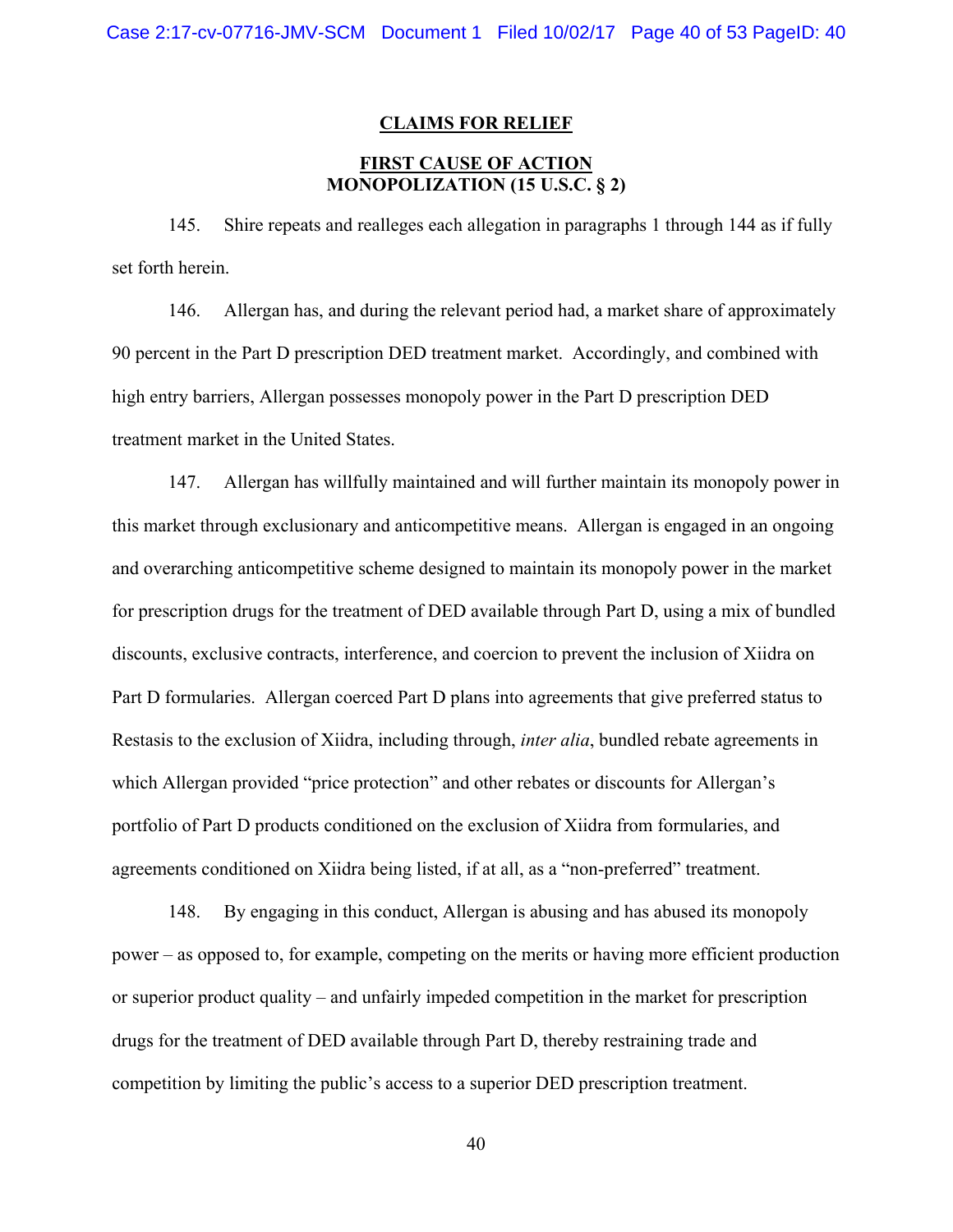149. Allergan's unlawful conduct will directly and proximately cause injury or loss to interstate commerce and to Part D beneficiaries. Specifically, Part D beneficiaries suffering from DED must incur substantial costs and/or burdens or otherwise forego the opportunity to receive the more effective and thorough drug to treat their DED. Allergan's conduct denies Part D beneficiaries the choice of and access to a better treatment option.

150. Allergan's unlawful conduct further harms competition and thereby causes and threatens injury or loss to Shire's business, property, and competitive position, which will continue unless Allergan's anticompetitive conduct is enjoined. Specifically, Shire will lose millions of dollars in sales and profits from within the market for prescription drugs for the treatment of DED available through Part D that would take place but for Allergan's behavior. Shire's injuries are of the type that antitrust laws are intended to prohibit, and flow directly from Allergan's anticompetitive conduct in violation of Section 2 of the Sherman Act.

151. Allergan's conduct violates Section 2 of the Sherman Act, 15 U.S.C. § 2.

### **SECOND CAUSE OF ACTION ATTEMPTED MONOPOLIZATION (15 U.S.C. § 2)**

152. Shire repeats and realleges each allegation in paragraphs 1 through 151 as if fully set forth herein.

153. In the alternative, Allergan is willfully and wrongfully attempting to obtain monopoly power in the Part D prescription DED treatment market. Allergan is willfully engaging in a course of conduct, including anticompetitive and exclusionary actions, with the specific intent of monopolizing this market. Allergan is engaged in an ongoing and overarching anticompetitive scheme designed to obtain monopoly power in the market for prescription drugs for the treatment of DED available through Part D, using a mix of bundled discounts, exclusive contracts, interference, and coercion to prevent the inclusion of Xiidra on Part D formularies.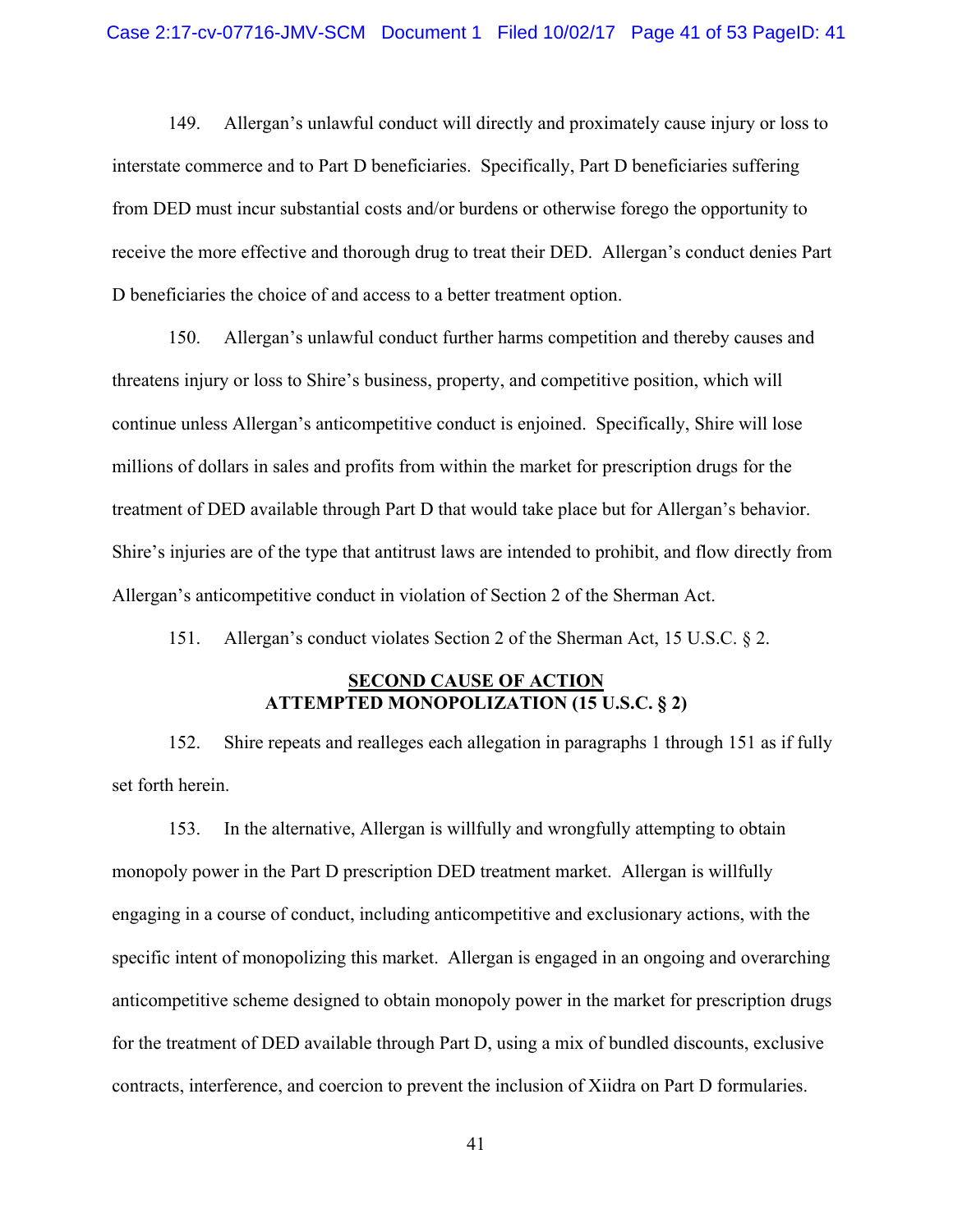#### Case 2:17-cv-07716-JMV-SCM Document 1 Filed 10/02/17 Page 42 of 53 PageID: 42

Allergan coerced Part D plans into agreements that give preferred status to Restasis to the exclusion of Xiidra, including through, *inter alia*, bundled rebate agreements in which Allergan provided "price protection" and other rebates or discounts for Allergan's portfolio of Part D products conditioned on the exclusion of Xiidra from formularies, and agreements conditioned on Xiidra being listed, if at all, as a "non-preferred" treatment.

154. In the alternative, there is a dangerous probability that, unless restrained, Allergan will succeed in obtaining monopoly power in the Part D prescription DED treatment market.

155. By engaging in this conduct, Allergan is unfairly impeding competition in the market for prescription drugs for the treatment of DED available through Part D, thereby restraining trade and competition by limiting the public's access to a superior DED prescription treatment.

156. Allergan's unlawful conduct will directly and proximately cause injury or loss to interstate commerce and to Part D beneficiaries. Specifically, Part D beneficiaries suffering from DED must incur substantial costs and/or burdens or otherwise forego the opportunity to receive the more effective and thorough drug to treat their DED. Allergan's conduct denies Part D beneficiaries the choice of and access to a better treatment option.

157. Allergan's unlawful conduct further harms competition and thereby causes and threatens injury or loss to Shire's business, property, and competitive position, which will continue unless Allergan's anticompetitive conduct is restrained by the issuance of injunctive relief. Specifically, Shire will lose millions of dollars in sales and profits from within the market for prescription drugs for the treatment of DED available through Part D that would take place but for Allergan's behavior. Shire's injuries are of the type that antitrust laws are intended to prohibit, and flow directly from Allergan's anticompetitive conduct in violation of Section 2 of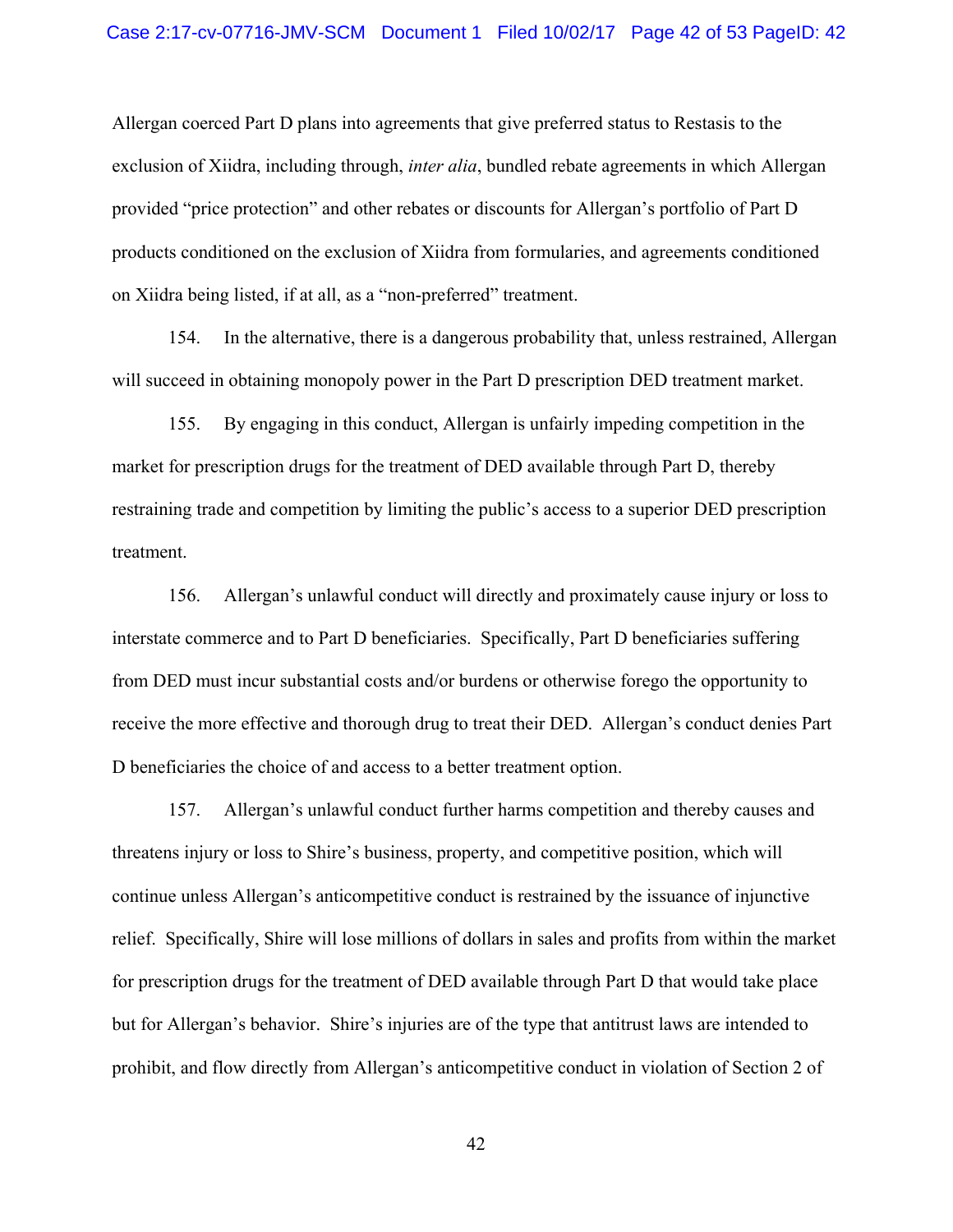the Sherman Act.

158. Allergan's conduct violates Section 2 of the Sherman Act, 15 U.S.C. § 2.

## **THIRD CAUSE OF ACTION AGREEMENTS IN RESTRAINT OF TRADE (15 U.S.C. § 1)**

159. Shire repeats and realleges each allegation in paragraphs 1 through 158 as if fully set forth herein.

160. As set forth above, Allergan has employed an ongoing anticompetitive scheme to preserve and extend its monopoly power and prevent competition in the market for prescription drugs for the treatment of DED available through Part D plans. That scheme includes Allergan's agreements with Part D plans with various exclusionary contract terms.

161. Through these anticompetitive agreements, Allergan is precluding its competitor, Shire, from gaining meaningful access to Part D formularies, and avoiding and foreclosing competition in the relevant market.

162. The purpose and effect of these agreements is to substantially foreclose and exclude competition, in particular the competitive threat presented by Shire.

163. Allergan's conduct constitutes an unlawful contract or contracts to exclude competition and unreasonably restrain trade in violation of Section 1 of the Sherman Act. At all relevant times, Allergan's exclusionary agreements will assist Allergan in: (i) effectively excluding superior, competitive products from the market for prescription drugs for the treatment of DED available through Part D; (ii) maintaining Allergan's dominant market share and monopoly power in the market for prescription drugs for the treatment of DED available through Part D; and (iii) otherwise reaping the benefits of its unlawful monopoly power.

164. Allergan's coercive conduct has induced Part D plans to agree that they will continue to receive rebates on the condition that they not grant formulary access to Xiidra or do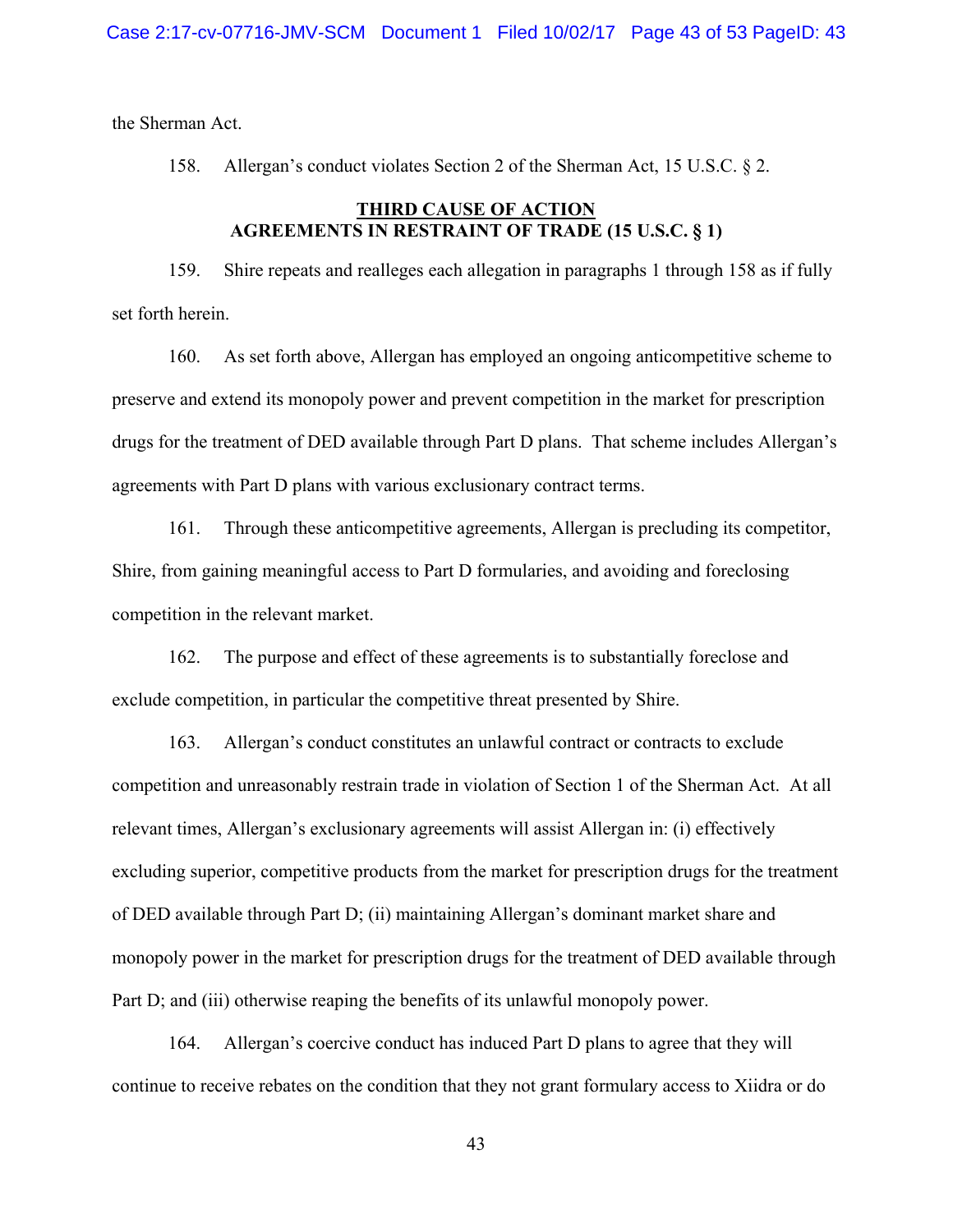so on severely unfavorable terms.

165. There is no legitimate business or procompetitive justification for Allergan's conduct.

166. Allergan's unlawful conduct will directly and proximately cause injury or loss to interstate commerce and to Part D beneficiaries. Specifically, Part D beneficiaries suffering from DED must incur substantial costs and/or burdens or otherwise forego the opportunity to receive the more effective and thorough drug to treat their DED. Allergan's conduct denies Part D beneficiaries consumer choice and access to a better treatment option.

167. Allergan's unlawful conduct further causes and threatens injury or loss to Shire's business and property which will continue unless Allergan's anticompetitive conduct is restrained by the issuance of injunctive relief. Specifically, Shire will lose millions of dollars in sales and profits from within the market for prescription drugs for the treatment of DED available through Part D that would take place but for Allergan's behavior. Shire's injuries are of the type that the antitrust laws are intended to prohibit, and flow directly from Allergan's anticompetitive conduct in violation of Section 1 of the Sherman Act.

168. Allergan's conduct violates Section 1 of the Sherman Act, 15 U.S.C. § 1.

### **FOURTH CAUSE OF ACTION MONOPOLIZATION (N.J. Stat. § 56:9-4)**

169. Shire repeats and realleges each allegation in paragraphs 1 through 168 as if fully set forth herein.

170. Allergan is a "person" within the meaning of N.J. Stat. § 56:9-2(a).

171. Restasis is a "commodity" within the meaning of N.J. Stat. § 56:9-2(c), and therefore Allergan's business marketing, selling, and/or distributing Restasis is "trade or commerce" within the meaning of N.J. Stat.  $\S$  56:9-2(b).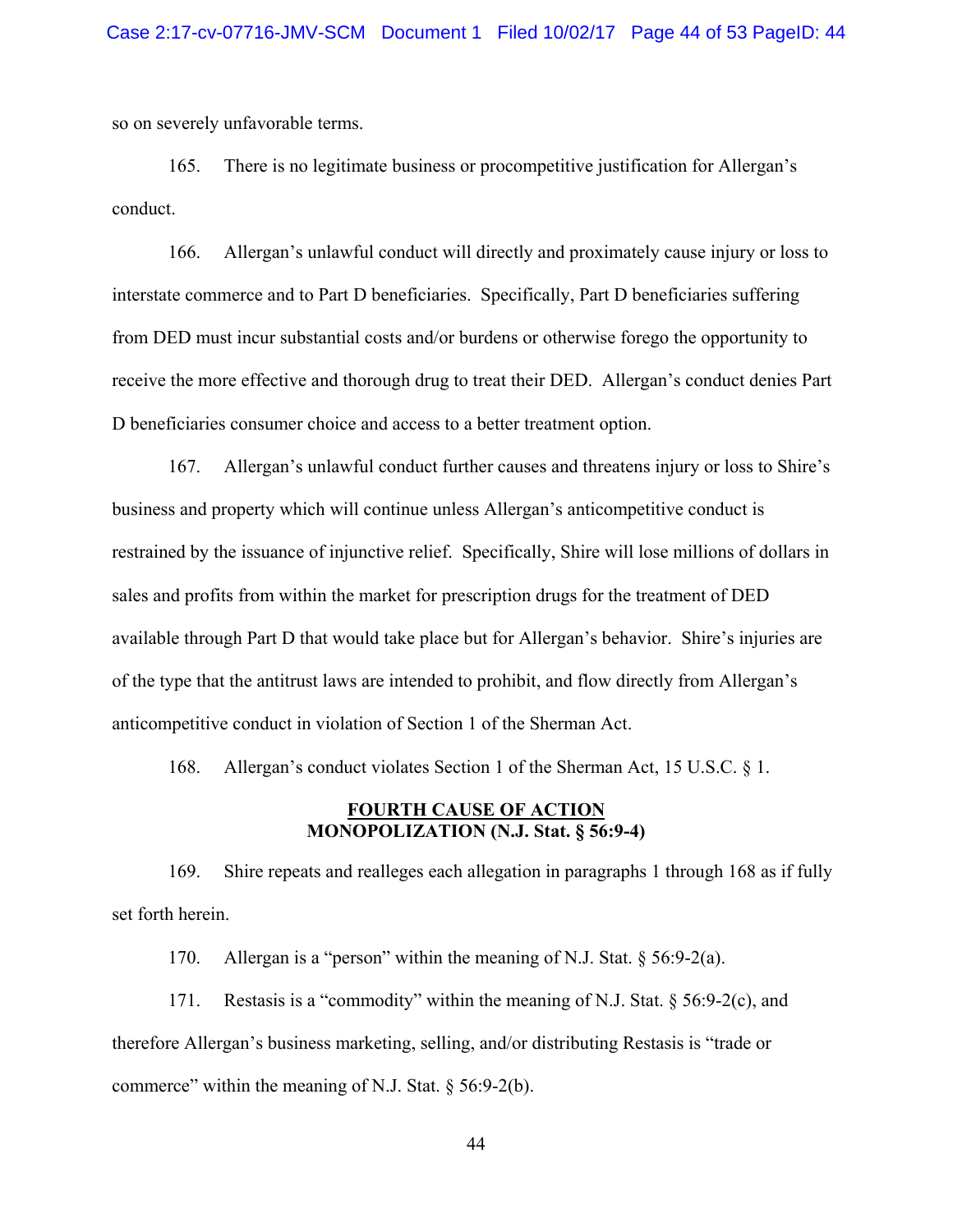172. Allergan has, and during the relevant period had, a market share of approximately 90 percent in the Part D prescription DED treatment market. Accordingly, and combined with high entry barriers, Allergan possesses monopoly power in the Part D prescription DED treatment market in the United States.

173. As set forth above, Allergan has willfully maintained and will further maintain its monopoly power in this market through exclusionary and anticompetitive means. Allergan is engaged in an ongoing and overarching anticompetitive scheme designed to maintain its monopoly power in the market for prescription drugs for the treatment of DED available through Part D, using a mix of bundled discounts, exclusive contracts, interference and coercion to prevent the inclusion of Xiidra on Part D formularies. Allergan coerced Part D plans into agreements that give preferred status to Restasis to the exclusion of Xiidra, including, *inter alia*, bundled rebate agreements in which Allergan provided "price protection" and other rebates or discounts for Allergan's portfolio of Part D products conditioned on the exclusion of Xiidra from formularies, and agreements conditioned on Xiidra being listed, if at all, as a "non-preferred" treatment.

174. By engaging in this conduct, Allergan is abusing and has abused its monopoly power – as opposed to, for example, competing on the merits or having more efficient production or superior product quality – and unfairly impeded competition in the market for prescription drugs for the treatment of DED available through Part D, thereby restraining trade and competition by limiting the public's access to a superior DED prescription treatment.

175. Allergan's unlawful conduct will directly and proximately cause injury or loss to New Jersey commerce and to Part D beneficiaries. Specifically, Part D beneficiaries suffering from DED must incur substantial costs and/or burdens or otherwise forego the opportunity to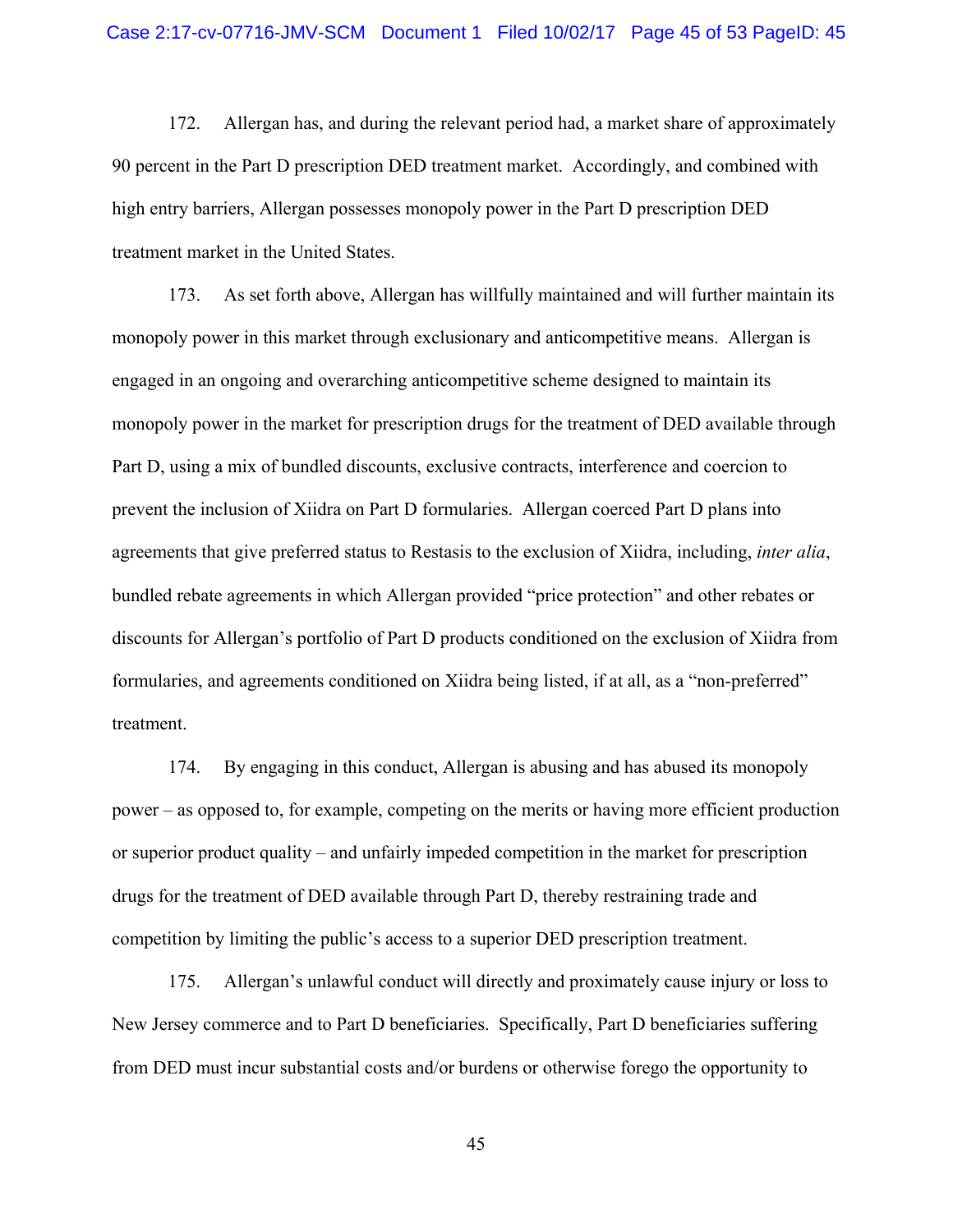receive the more effective and thorough drug to treat their DED. Allergan's conduct denies Part D beneficiaries the choice of and access to a better treatment option.

176. Allergan's unlawful conduct further harms competition and thereby causes and threatens injury or loss to Shire's business, property, and competitive position, which will continue unless Allergan's anticompetitive conduct is enjoined. Specifically, Shire will lose millions of dollars in sales and profits from within the market for prescription drugs for the treatment of DED available through Part D that would take place but for Allergan's behavior. Shire's injuries are of the type that antitrust laws are intended to prohibit, and flow directly from Allergan's anticompetitive conduct in violation of Section 56:9-4 of the New Jersey Antitrust Act.

177. Allergan's conduct violates Section 56:9-4 of the New Jersey Antitrust Act, N.J. Stat. § 56:9-4.

## **FIFTH CAUSE OF ACTION ATTEMPTED MONOPOLIZATION (N.J. Stat. § 56:9-4)**

178. Shire repeats and realleges each allegation in paragraphs 1 through 177 as if fully set forth herein.

179. Allergan is a "person" within the meaning of N.J. Stat. § 56:9-2(a).

180. Restasis is a "commodity" within the meaning of N.J. Stat. § 56:9-2(c), and therefore Allergan's business marketing, selling, and/or distributing Restasis is "trade or commerce" within the meaning of N.J. Stat.  $\S$  56:9-2(b).

181. As set forth above, in the alternative, Allergan is willfully and wrongfully attempting to obtain monopoly power in the Part D prescription DED treatment market. Allergan is willfully engaging in a course of conduct, including anticompetitive and exclusionary actions, with the specific intent to monopolize this market. Allergan is engaged in an ongoing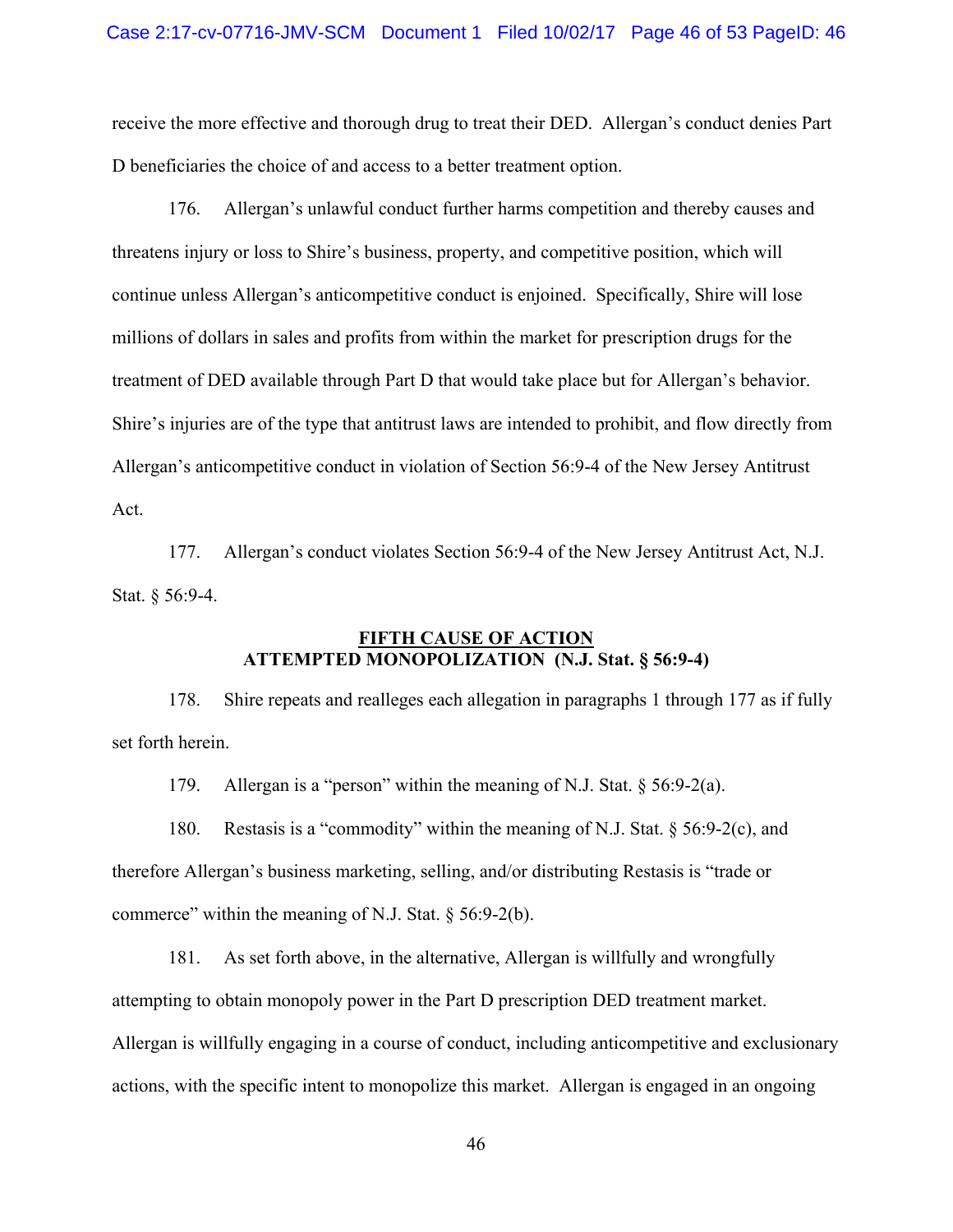#### Case 2:17-cv-07716-JMV-SCM Document 1 Filed 10/02/17 Page 47 of 53 PageID: 47

and overarching anticompetitive scheme designed to obtain monopoly power in the market for prescription drugs for the treatment of DED available through Part D, using a mix of bundled discounts, exclusive contracts, interference and coercion to prevent the inclusion of Xiidra on Part D formularies. Allergan coerced Part D plans into agreements that give preferred status to Restasis to the exclusion of Xiidra, including, *inter alia*, bundled rebate agreements in which Allergan provided "price protection" and other rebates or discounts for Allergan's portfolio of Part D products conditioned on the exclusion of Xiidra from formularies, and agreements conditioned on Xiidra being listed, if at all, as a "non-preferred" treatment.

182. In the alternative, there is a dangerous probability that, unless restrained, Allergan will succeed in obtaining monopoly power in the Part D prescription DED treatment market.

183. By engaging in this conduct, Allergan is unfairly impeding competition in the market for prescription drugs for the treatment of DED available through Part D, thereby restraining trade and competition by limiting the public's access to a superior DED prescription treatment.

184. Allergan's unlawful conduct will directly and proximately cause injury or loss to New Jersey commerce and to Part D beneficiaries. Specifically, Part D beneficiaries suffering from DED must incur substantial costs and/or burdens or otherwise forego the opportunity to receive the more effective and thorough drug to treat their DED. Allergan's conduct denies Part D beneficiaries the choice of and access to a better treatment option.

185. Allergan's unlawful conduct further harms competition and thereby causes and threatens injury or loss to Shire's business, property, and competitive position, which will continue unless Allergan's anticompetitive conduct is restrained by the issuance of injunctive relief. Specifically, Shire will lose millions of dollars in sales and profits from within the market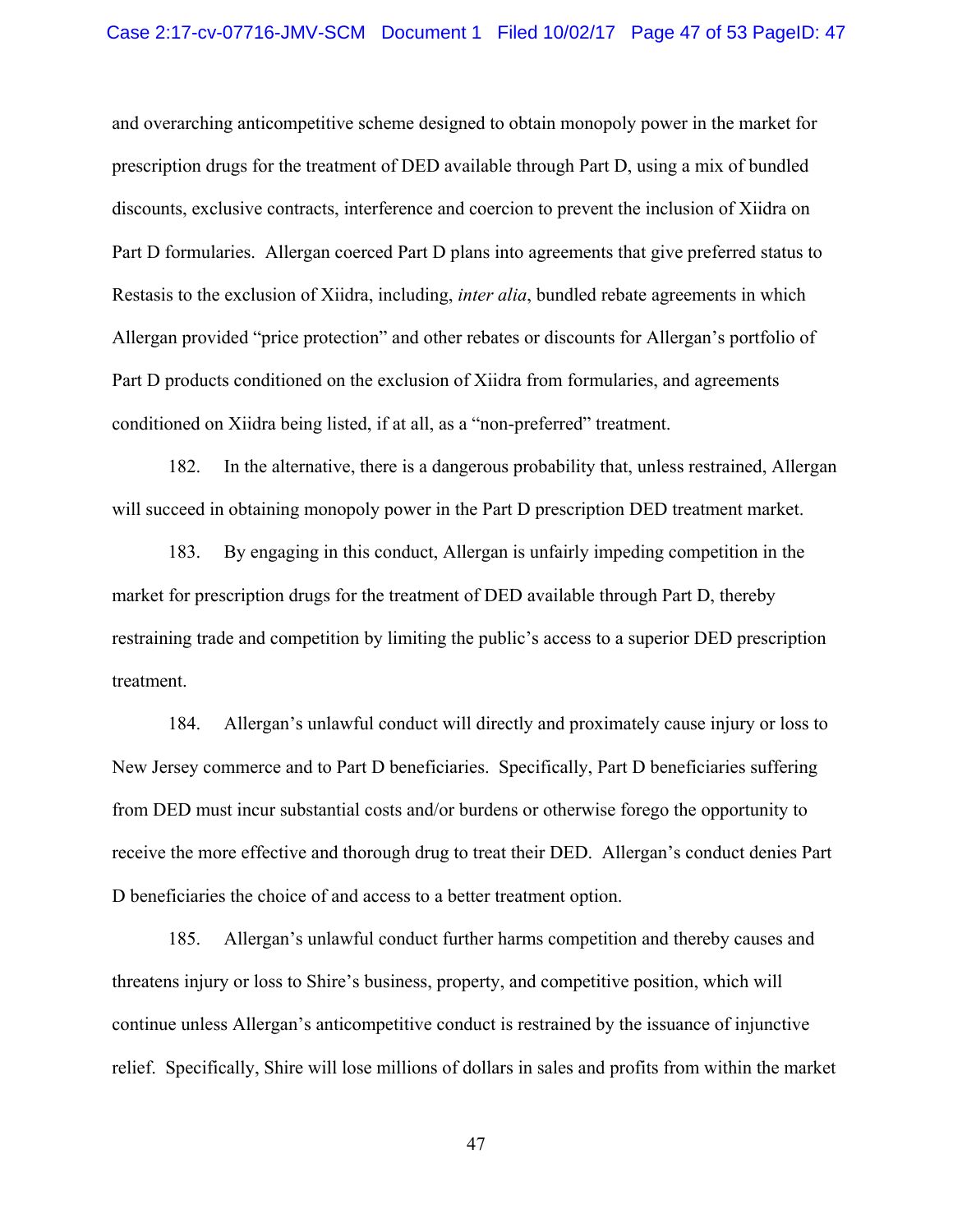for prescription drugs for the treatment of DED available through Part D that would take place but for Allergan's behavior. Shire's injuries are of the type that antitrust laws are intended to prohibit, and flow directly from Allergan's anticompetitive conduct in violation of Section 56:9- 4 of the New Jersey Antitrust Act.

186. Allergan's conduct violates Section 56:9-4 of the New Jersey Antitrust Act, N.J. Stat. § 56:9-4.

## **SIXTH CAUSE OF ACTION AGREEMENTS IN RESTRAINT OF TRADE (N.J. Stat. § 56:9-3)**

187. Shire repeats and realleges each allegation in paragraphs 1 through 186 as if fully set forth herein.

188. Allergan is a "person" within the meaning of N.J. Stat. § 56:9-2(a).

189. Restasis is a "commodity" within the meaning of N.J. Stat. § 56:9-2(c), and therefore Allergan's business marketing, selling, and/or distributing Restasis is "trade or commerce" within the meaning of N.J. Stat.  $\S$  56:9-2(b).

190. As set forth above, Allergan has employed an ongoing anticompetitive scheme to preserve and extend its monopoly power and prevent competition in the market for prescription drugs for the treatment of DED available through Part D plans. That scheme includes Allergan's agreements with Part D plans with various exclusionary contract terms.

191. Through these anticompetitive agreements, Allergan is precluding its competitor, Shire, from gaining meaningful access to Part D formularies, and avoiding and foreclosing competition in the relevant market.

192. The purpose and effect of these agreements is to substantially foreclose and exclude competition, in particular the competitive threat presented by Shire.

193. Allergan's conduct constitutes an unlawful contract or contracts to exclude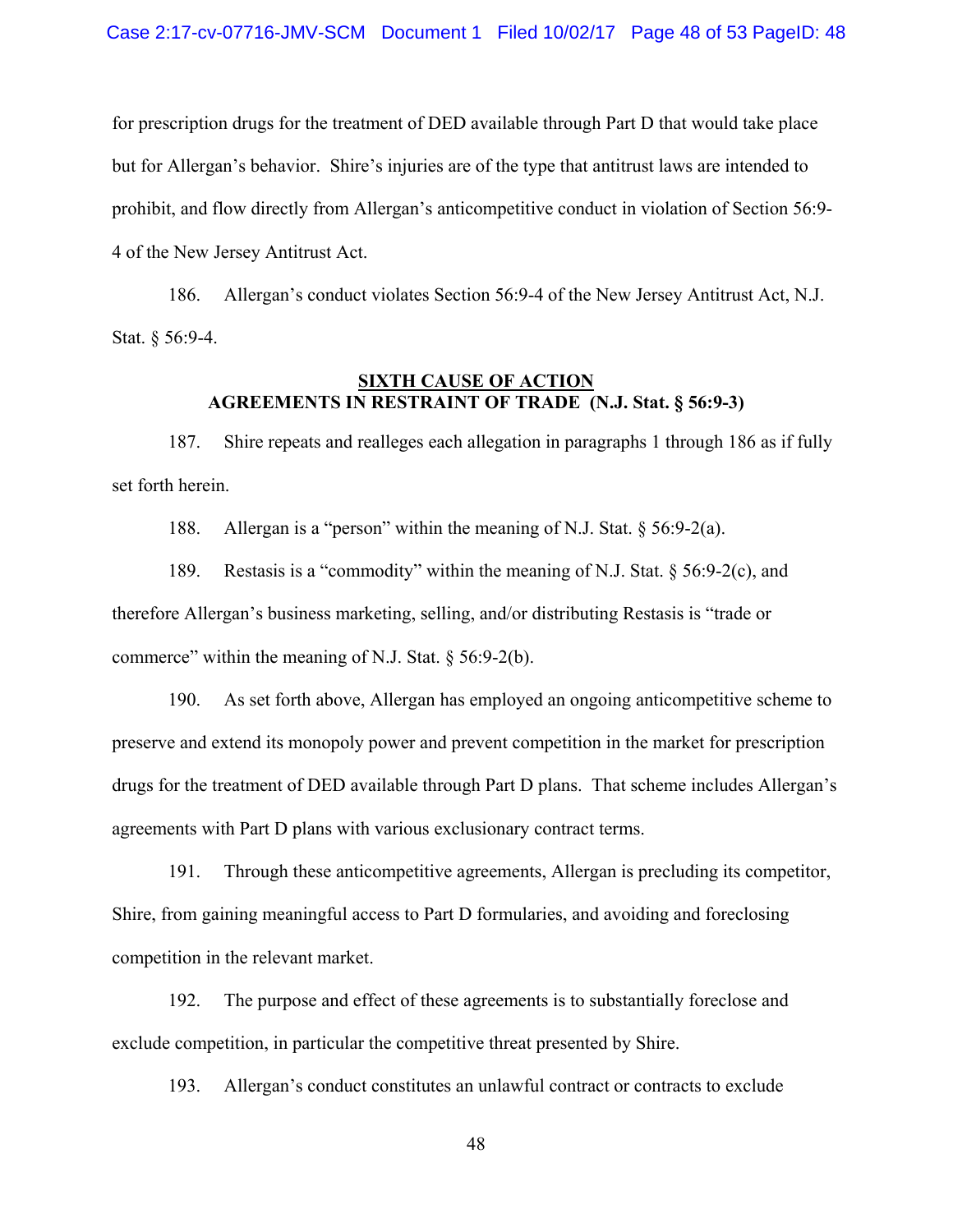competition and unreasonably restrain trade in violation of Section 56:9-3 of the New Jersey Antitrust Act. At all relevant times, Allergan's exclusionary agreements will assist Allergan in: (i) effectively excluding superior, competitive products from the market for prescription drugs for the treatment of DED available through Part D; (ii) maintaining Allergan's dominant market share and monopoly power in the market for prescription drugs for the treatment of DED available through Part D; and (iii) otherwise reaping the benefits of its illegal monopoly power.

194. Allergan's coercive conduct has induced Part D plans to agree that they will continue to receive rebates on the condition that they not grant formulary access to Xiidra or do so on severely unfavorable terms.

195. There is no legitimate business or procompetitive justification for Allergan's conduct.

196. Allergan's unlawful conduct will directly and proximately cause injury or loss to New Jersey commerce and to Part D beneficiaries. Specifically, Part D beneficiaries suffering from DED must incur substantial costs and/or burdens or otherwise forego the opportunity to receive the more effective and thorough drug to treat their DED. Allergan's conduct denies Part D beneficiaries consumer choice and access to a better treatment option.

197. Allergan's unlawful conduct further causes and threatens injury or loss to Shire's business and property which will continue unless Allergan's anticompetitive conduct is restrained by the issuance of injunctive relief. Specifically, Shire will lose millions of dollars in sales and profits from within the market for prescription drugs for the treatment of DED available through Part D that would take place but for Allergan's behavior. Shire's injuries are of the type that antitrust laws are intended to prohibit, and flow directly from Allergan's anticompetitive conduct in violation of Section 56:9-3 of the New Jersey Antitrust Act.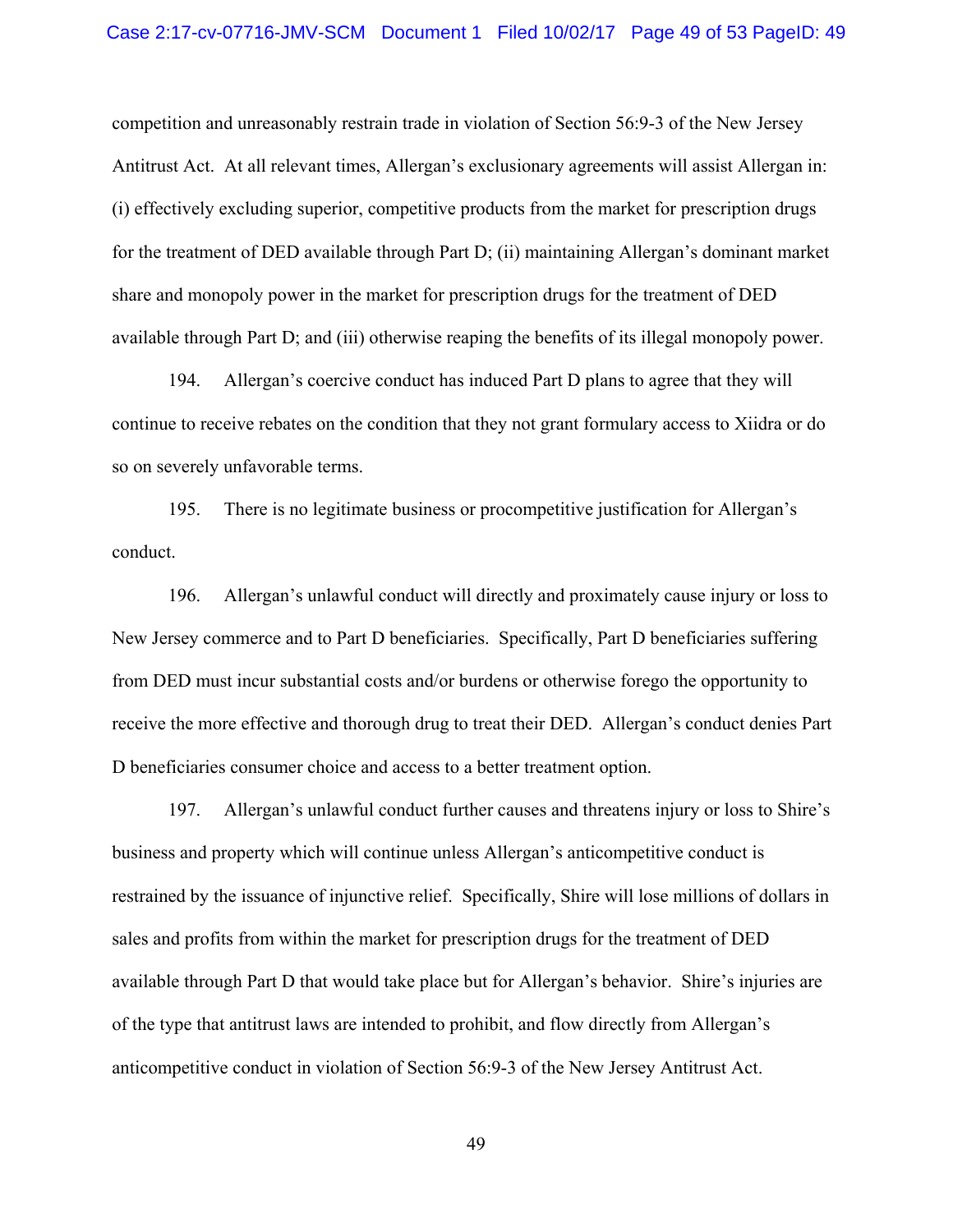198. Allergan's conduct violates Section 56:9-3 of the New Jersey Antitrust Act, N.J. Stat. § 56:9-3.

## **SEVENTH CAUSE OF ACTION TORTIOUS INTERFERENCE WITH BUSINESS RELATIONS**

199. Shire repeats and realleges each allegation in paragraphs 1 through 198 as if fully set forth herein.

200. Shire had a reasonable expectation of marketing and selling Xiidra to the market for prescription drugs for the treatment of DED available through Part D by entering into agreements with Part D plans to make Xiidra available to Part D plan beneficiaries. In addition, Shire had a reasonable expectation of capturing a material share of the market for prescription drugs for the treatment of DED available through Part D once Xiidra was added to the Part D plans' formularies given that Xiidra is a superior means of treating DED with a broader FDAapproved indication than Restasis.

201. Allergan knew that Shire had a reasonable expectation of economic advantage through business relations with Part D plans. Allergan intentionally and wrongfully interfered with Shire's expected business dealings with Part D plans by: (i) providing rebate and/or discount terms to Part D plans covering Allergan's Part D product portfolio which are conditioned on the plans maintaining Restasis as the exclusive DED treatment available on the plans' formularies (or at least its preferred tier) such that the plans would lose the entirety of Allergan's portfolio-wide rebates and/or discounts if they were to offer Xiidra on their formularies in addition to Restasis; and (ii) coercing one or more Part D plans to cease negotiations to add Xiidra to their formularies or, if Xiidra was added, to relegate Xiidra to nonpreferred status. Allergan intentionally took such measures to restrain Part D plans from adding Xiidra to their formularies and, thus, effectively exclude Shire from the market for prescription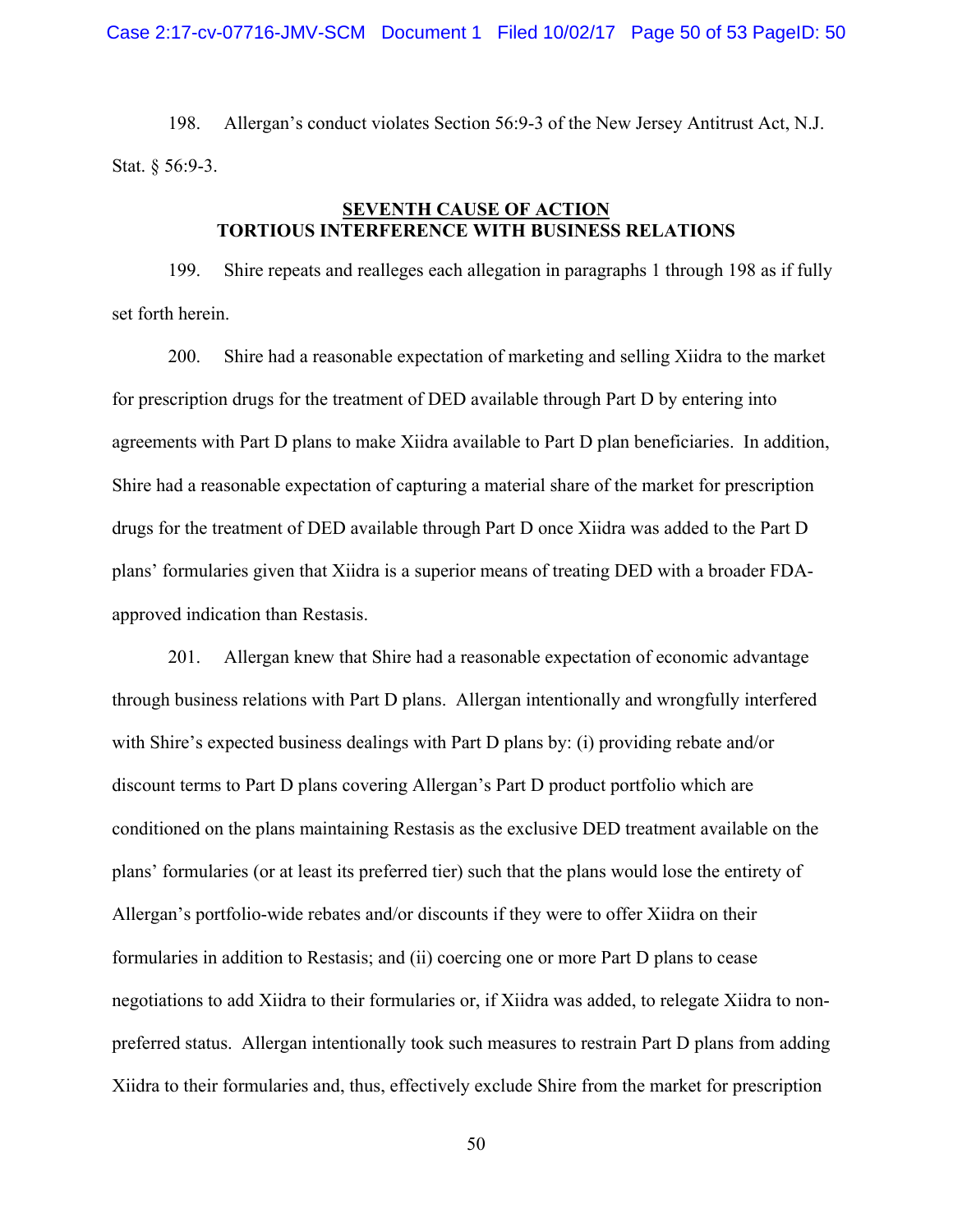drugs for the treatment of DED available through Part D.

202. As a direct result of Allergan's intentional and wrongful interference, Part D plans have been dissuaded from adding Xiidra to their formularies, or listing Xiidra on the preferred tier of their formularies, thereby destroying Shire's expected business relations with Part D plans for the market for prescription drugs for the treatment of DED available through Part D.

203. But for Allergan's interference, there was a reasonable probability that Shire would receive the economic benefits resulting from its marketing and sale of Xiidra to the market for prescription drugs for the treatment of DED available through Part D and Shire's capture thereafter of a material share of the market for prescription drugs for the treatment of DED available through Part D.

204. Allergan had no adequate justification to interfere with Shire's business relations with Part D plans. Allergan's conduct is outrageous and against the public interest because Allergan acted with malice and/or reckless indifference to the rights of others.

205. Allergan's interference with Shire's business relations with Part D plans will cause Shire to suffer damages, including lost profits and other damages.

206. Upon information and belief, Allergan's acts of tortious interference will continue unless restrained by this Court.

207. Shire is entitled to injunctive relief and such other relief as this cause of action allows.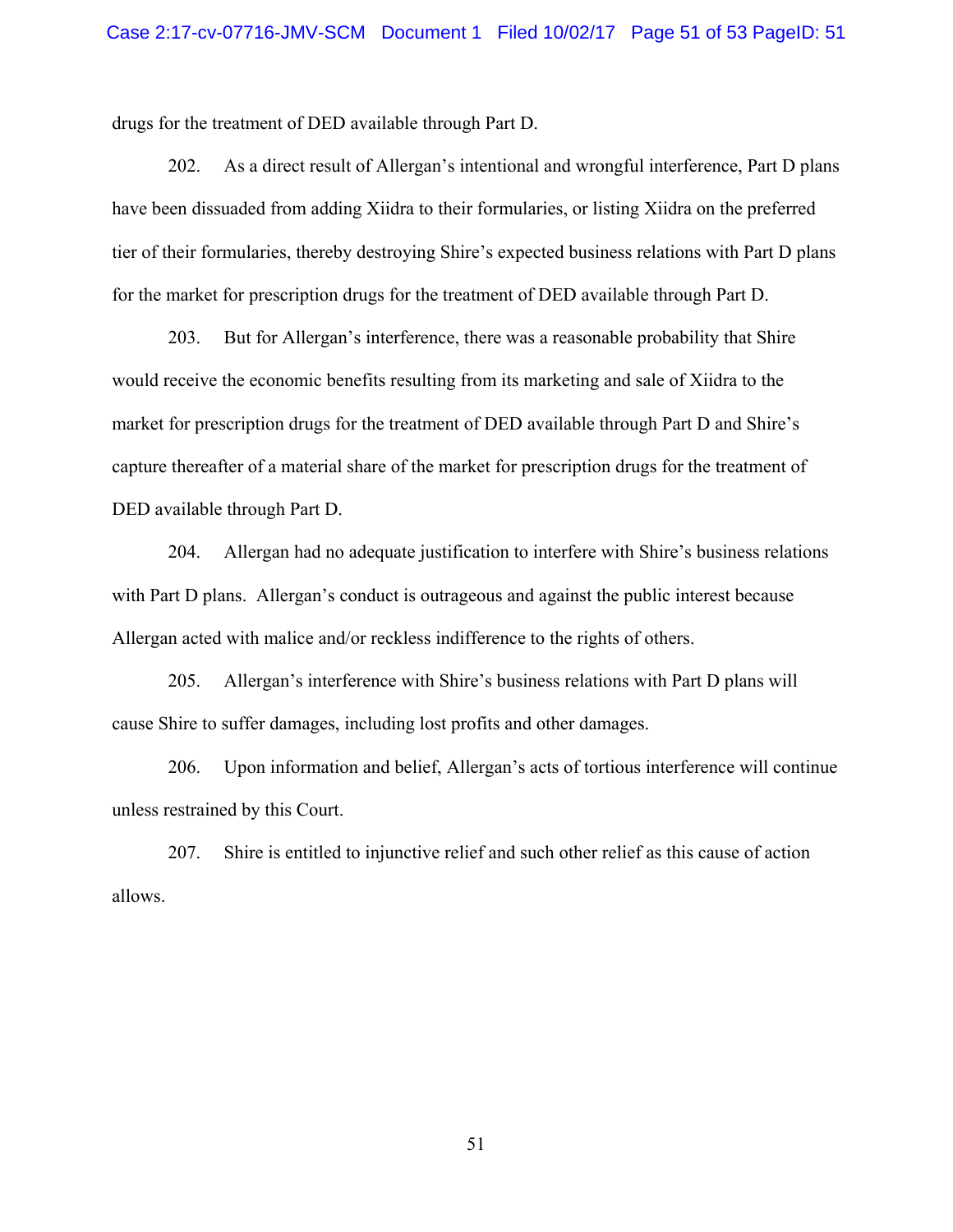## **PRAYER FOR RELIEF**

**WHEREFORE**, Shire requests that:

A. The conduct alleged herein be declared, adjudged, and/or decreed to be unlawful under Section 1 and Section 2 of the Sherman Act, 15 U.S.C. §§ 1 and 2, and applicable state law;

B. Pursuant to Section 16 of the Clayton Act (15 U.S.C. § 26), and applicable state

law, the anticompetitive, predatory and/or exclusionary conduct of Allergan be permanently

enjoined;

C. Shire be awarded its costs for bringing this action, including reasonable attorneys'

fees; and

D. Shire be awarded such other and further relief as this Court deems just and proper.

Dated: October 2, 2017

*Of Counsel*:

Michael F. Brockmeyer David S. Shotlander Amanda J. Hamilton HAUG PARTNERS LLP 1667 K St. NW, Suite 500 Washington, DC 20006 (202) 292-1530 mbrockmeyer@haugpartners.com

Fred A. Kelly, Jr. Joshua S. Barlow HAUG PARTNERS LLP One Post Office Square Boston, MA 02109 (617) 426-6800 fkelly@haugpartners.com By: /s/ *Charles M. Lizza* Charles M. Lizza William C. Baton Elina Slavin SAUL EWING ARNSTEIN & LEHR LLP One Riverfront Plaza, Suite 1520 Newark, New Jersey 07102-5426 (973) 286-6700 clizza@saul.com

> *Attorneys for Plaintiff Shire US, Inc.*